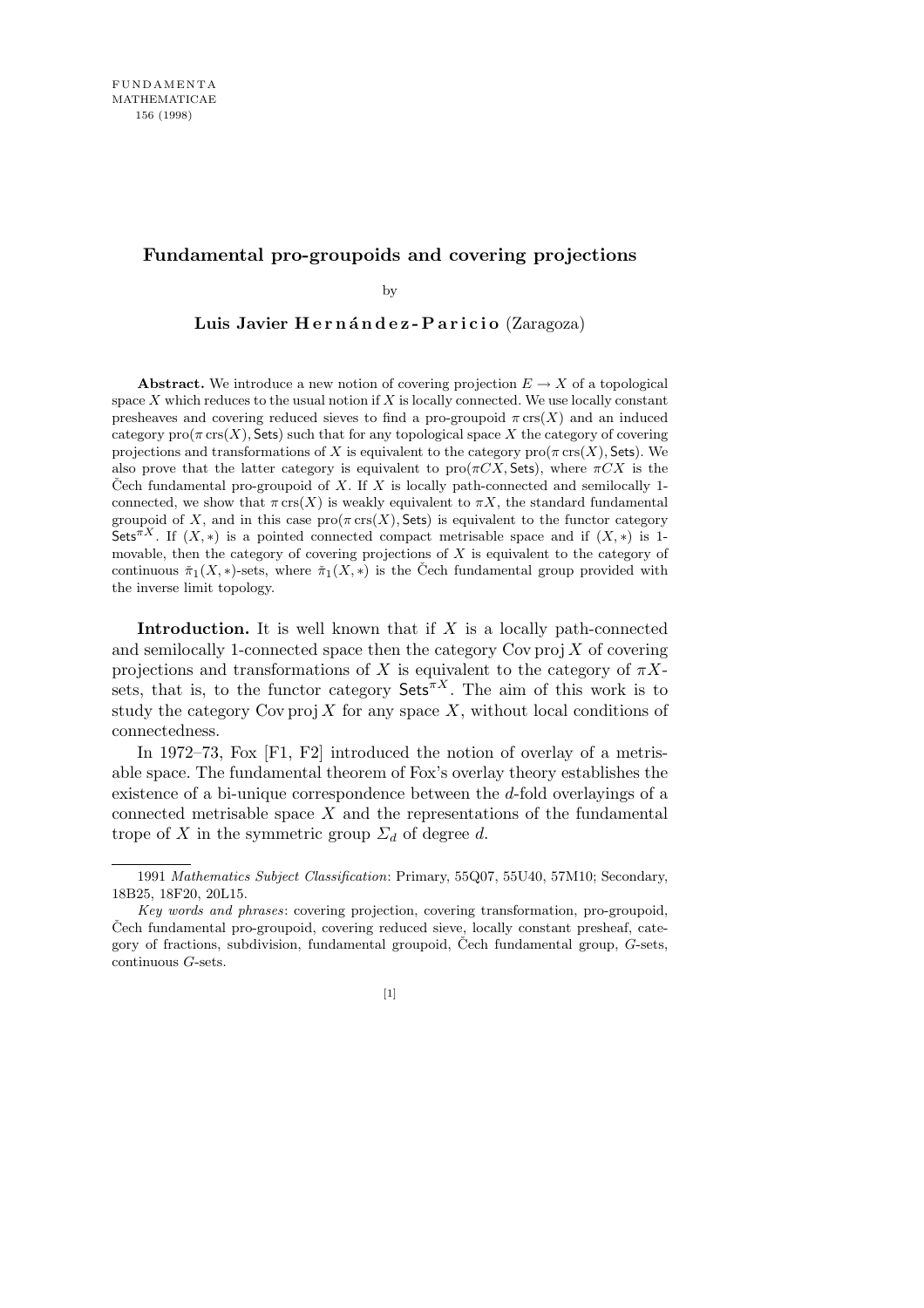On the other hand, for a locally connected distributive category  $\mathcal{C}$ , using the filtered small category of hypercoverings, Artin and Mazur [A-M] constructed a pro-simplicial set  $\Pi\mathcal{C}$ . In particular, for the category  $\mathcal{C}$  induced by a locally connected space, this pro-simplicial set is the Cech pro-simplicial set defined by the Cech nerve of all open coverings  $U$  of the space  $X$ . As a consequence of this construction they classify the covering projections of *X* which are trivial over an open covering  $U$ . The construction given by Artin and Mazur cannot be applied to non-locally connected spaces.

The objective of this paper is to solve the classification problem of "covering projections" for a general space. We want to remove the condition of local connectedness considered by Artin and Mazur and the conditions of metrisable space and finite fibre of the *d*-fold overlayings analysed by Fox. Of course we want to have a classification up to isomorphism of covering projections but we also want to have a classification of morphisms between "covering projections".

For this aim, we consider a new notion of covering projection  $E \to X$  using atlases and an equivalence relation between atlases. If *X* is a connected metrisable space and all the fibres of  $E \to X$  have a finite cardinal *d*, we have Fox's *d*-fold overlay and if *X* is a locally connected space we have the usual notion of covering projection given, for instance, in Spanier's book [S] and analysed by Artin and Mazur. To generalise the Fox fundamental trope or the Artin–Mazur fundamental pro-group of a space we consider a fundamental pro-groupoid  $\pi$  crs(*X*) and a category pro( $\pi$  crs(*X*), Sets) which is equivalent to the category of covering projections of the space *X*. This kind of category is also related to the notion of Galois category characterized by Grothendieck [Gro] and to the notion of Galois topos considered by Moerdijk [M].

If *G* is a pro-finite group, we can consider the category *G*-FinSets of continuous finite *G*-sets. A category  $C$  equivalent to *G*-FinSets is said to be a *Galois category*. Grothendieck [Gro] gave an axiomatic description of these categories and proved that the pro-finite group *G* is unique up to isomorphism. The fundamental group of a pointed connected Grothendieck topos  $\mathcal E$  can be defined as the group determined by the Galois category  $\mathcal E_{\text{left}}$ of locally constant finite objects in  $\mathcal E$ . For instance, if X is a connected  $CW$ complex, then the category of finite covering projections of *X* is equivalent to the category of continuous finite  $\pi_1 X$ -sets, where  $\pi_1 X$  is the pro-finite completion of  $\pi_1 X$ .

We also note that Moerdijk [M] gave a characterization of the toposes of the form *BG* for *G* a pro-discrete localic group. He also proved that the category of surjective pro-groups is equivalent to the category of pro-discrete localic groups. For a connected locally connected space this equivalence of categories carries the Artin–Mazur fundamental surjective pro-group to the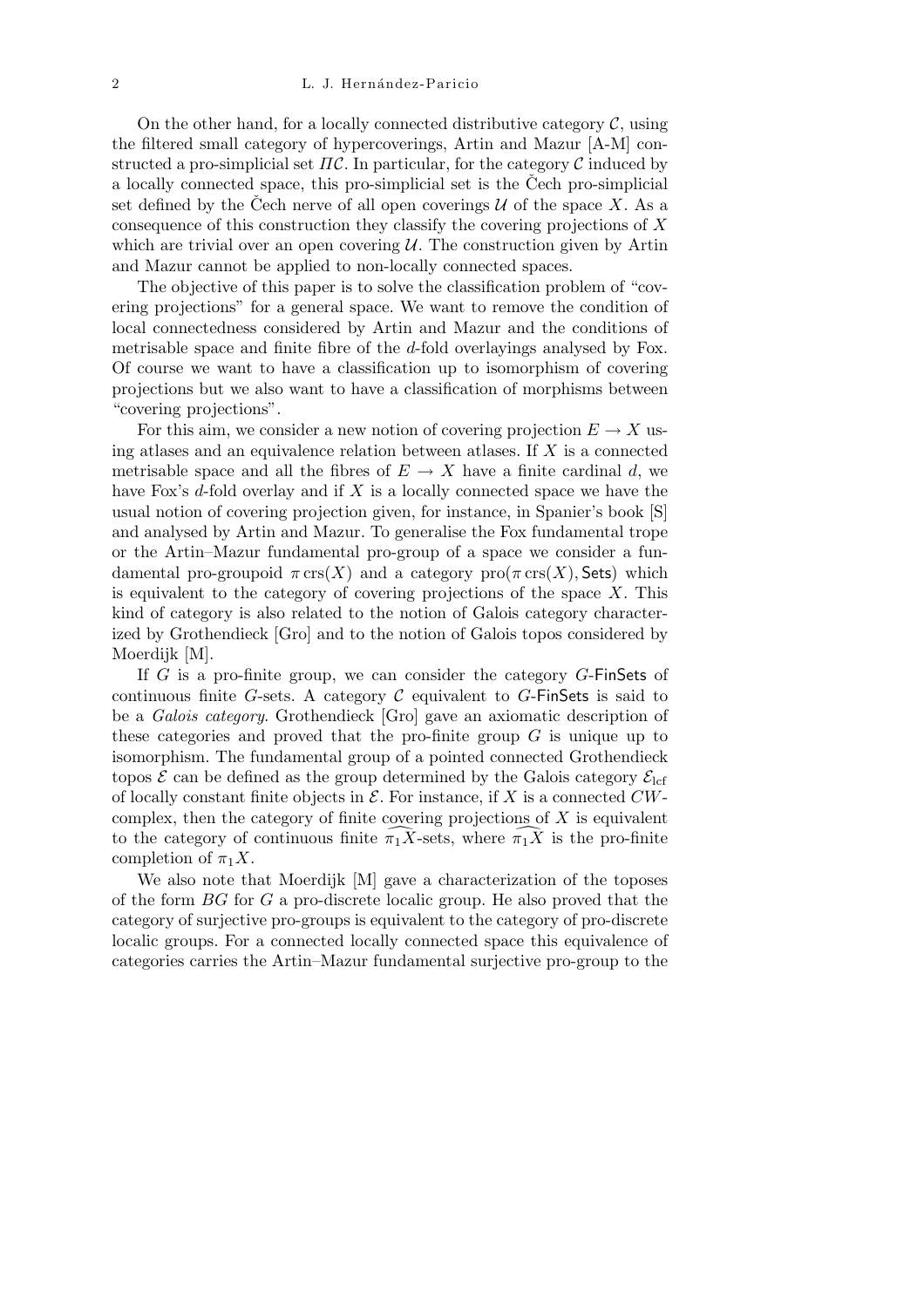fundamental localic group considered by Moerdijk. This implies that the category of covering projections of a connected locally connected space is determined either by the Artin–Mazur fundamental pro-group or by the corresponding localic group. Nevertheless, this construction does not characterise the category of covering projections of a non-locally connected space *X*. In this case the fundamental pro-group(oid)  $\pi$  crs(*X*) that we consider need not be a surjective pro-group(oid). At present, we do not know if for every pro-group *G* the category  $\text{pro}(G, \text{Sets})$  is a Galois topos in the sense of the definition given in [M]. One interesting property of a Galois topos is that the pro-discrete localic group is determined up to isomorphism. However, the category of the form  $\text{pro}(G, \mathsf{Sets})$  does not determine the pro-groupoid *G* up to isomorphism. In *§*1, we give an example of two non-isomorphic pro-groups *G* and *G<sup><i>i*</sup></sup> such that pro(*G*, Sets) is equivalent to pro(*G<sup><i>i*</sup>, Sets). We do not know if the existence of an equivalence of categories implies that  $G$  and  $G'$  are weakly equivalent in some sense.

We also analyse the category of covering projections of a compact metrisable space *X*. In this case, the fundamental pro-groupoid is isomorphic to a tower of groupoids. If we assume that *X* is connected, then the tower of groupoids reduces to a tower of groups *G* and if for a given point  $x \in X$ ,  $(X, x)$  is 1-movable, then the category  $\text{pro}(G, \mathsf{Sets})$  is equivalent to the category of continuous  $\lim G$ -sets, where  $\lim G$  is provided with the inverse limit topology. We note that the condition of pointed 1-movability implies that the Čech fundamental pro-group is isomorphic to a tower  $G = \{G(n)\}\$ groups with surjective bonding homomorphisms. Since we are working with a tower we see that  $\lim G$  is not trivial and the maps  $\lim G \to G(n)$  are surjections. For the more general case of surjective pro-groups, Moerdijk [M] has noted that  $\lim G$  can be trivial; he has solved this pathology by considering the inverse limit in the category of localic groups. I suppose that for some notion of "surjective pro-groupoid"  $G$  the category  $\text{pro}(G, \mathsf{Sets})$ will be equivalent to a category of LG-sets, where LG will be an associated pro-discrete localic groupoid.

This paper illustrates some nice relationships between the étale homotopy developed by Artin and Mazur [A-M], the theory of classifying toposes of localic groupoids of Moerdijk  $[M]$  and the methods used by Fox  $[F1, F2]$ , by Edwards and Hastings [E-H] and by Porter [P] in shape theory and strong shape theory.

We finish this introduction by giving a summary of the main results of the paper. In  $\S 1$ , for a pro-groupoid *G* we define the category  $\text{pro}(G, \text{Sets})$  and we show that a map  $f: G \to G'$  in pro Gpd induces an equivalence of categories  $f^*$ :  $\text{pro}(G', \text{Sets}) \to \text{pro}(G, \text{Sets})$  if *f* is an isomorphism in pro Gps, or if *f* is a (level) weak equivalence, or if  $G, G'$  are towers and  $f$  is an isomorphism in the category tow  $\pi_0$ Gpd. The main results of §2 are the right definition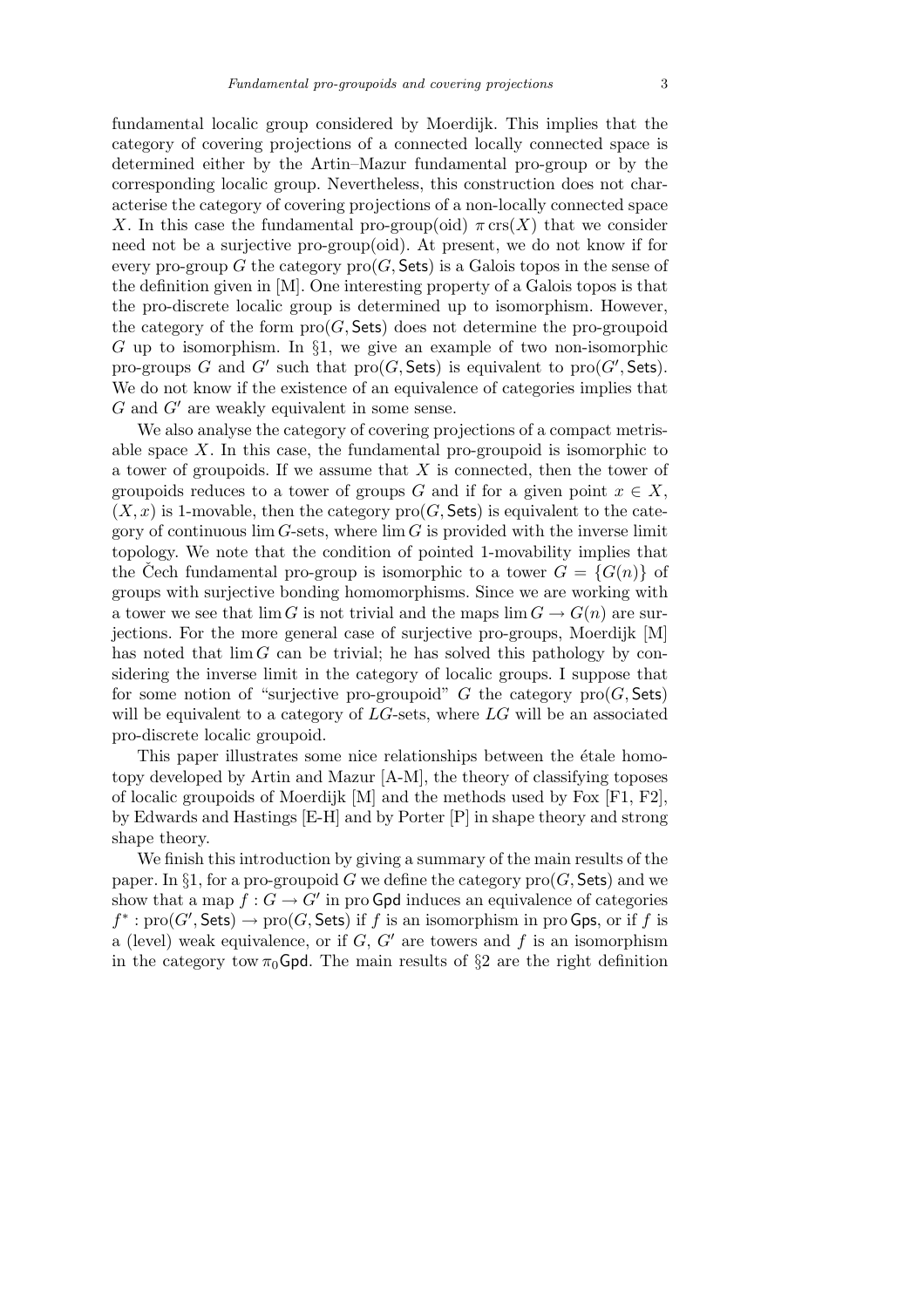of covering projection, the determination of the pro-groupoid  $\pi$  crs $(X)$ , and Theorem 2.2, which shows that for any space *X* the category of covering projections of *X* is equivalent to the category  $\text{pro}(\pi \text{ crs}(X), \text{Sets})$ . In §3, we establish a connection with the Artin–Mazur fundamental pro-groupoid which is isomorphic to the Čech fundamental pro-groupoid, and we find a weak equivalence  $\pi S d C X \rightarrow \pi c r s(X)$  from the fundamental pro-groupoid of the subdivision of the Čech pro-simplicial set to the pro-groupoid  $\pi \text{ crs}(X)$ of reduced covering sieves of *X*. Therefore the category  $\text{pro}(\pi \text{ crs}(X), \text{Sets})$ is equivalent to  $\text{pro}(\pi CX, \text{Sets})$ . In §4, we give an easy proof of the standard classification of covering projections of a locally connected and semilocally 1-connected space. Finally, in *§*5, we show that under some shape conditions, we can obtain surjective towers of groups and in this case the category of covering projections reduces to a category of continuous  $\pi_1(X, *)$ -sets, where  $\pi_1(X,*)$  is the Cech fundamental topological group. We also prove as a corollary a version of the fundamental theorem of Fox's overlay theory.

**0. Preliminaries.** In this section, we introduce some notation and terminology which is frequently used in this paper.

Let  $C$  be a small category and  $C^{op}$  its opposite. As usual, we denote by Sets<sup> $C^{op}$ </sup> the category whose objects are all functors  $P: C^{op} \rightarrow$  Sets and morphisms  $P \to P'$  are all the natural transformations  $\theta: P \to P'$  between such functors. A functor  $P: C^{op} \to$  Sets is also called a *presheaf* on *C*. A presheaf *P* on *C* is said to be *locally constant* if for every arrow  $f : A \rightarrow B$ in *C*,  $Pf : PB \rightarrow PA$  is an isomorphism. We denote by  $(Sets^{C^{op}})_{lc}$  the category of locally constant presheaves on *C*.

For the category *C* we have the Yoneda embedding  $y : C \rightarrow$  Sets<sup>*C*op</sup> defined on objects by  $yA(B) = \text{Hom}_{C}(B, A)$ . The following result will be used; for more details we refer the reader to [M-M, Theorem I.5.2].

THEOREM 0.1. Let  $l: C \to \mathcal{D}$  be a functor from a small category C to a *cocomplete category*  $D$ *. Then the functor*  $R: D \to \mathsf{Sets}^{C^{op}}$  defined by

$$
RX(C) = \text{Hom}_{\mathcal{D}}(lC, X)
$$

*has a left adjoint*  $L : \mathsf{Sets}^{C^{op}} \to \mathcal{D}$ *.* 

Let *∆* denote the small category whose objects are finite ordered sets  $[n] = \{0 \leq \ldots \leq n\}$  and whose morphisms are those  $\phi : [n] \to [m]$  which preserve the order. We shall consider the category of simplicial sets as the functor category  $SS = Sets^{\Delta^{op}}$ . By Theorem 0.1 the functor  $y : \Delta \to Sets^{\Delta^{op}}$ and the functor  $\Delta \rightarrow$  Top,  $[n] \rightarrow \Delta_n$ , where  $\Delta_n$  is the standard *n*-simplex, induce the *singular functor* Sing :  $Top \rightarrow SS$  and its left adjoint, the *realization functor*  $|-|$  : SS  $\rightarrow$  Top,  $X \rightarrow |X|$ . We recall that a map  $f : X \rightarrow Y$ in SS is a *weak equivalence* if for every  $x \in X_0$  and  $q \geq 0$  the induced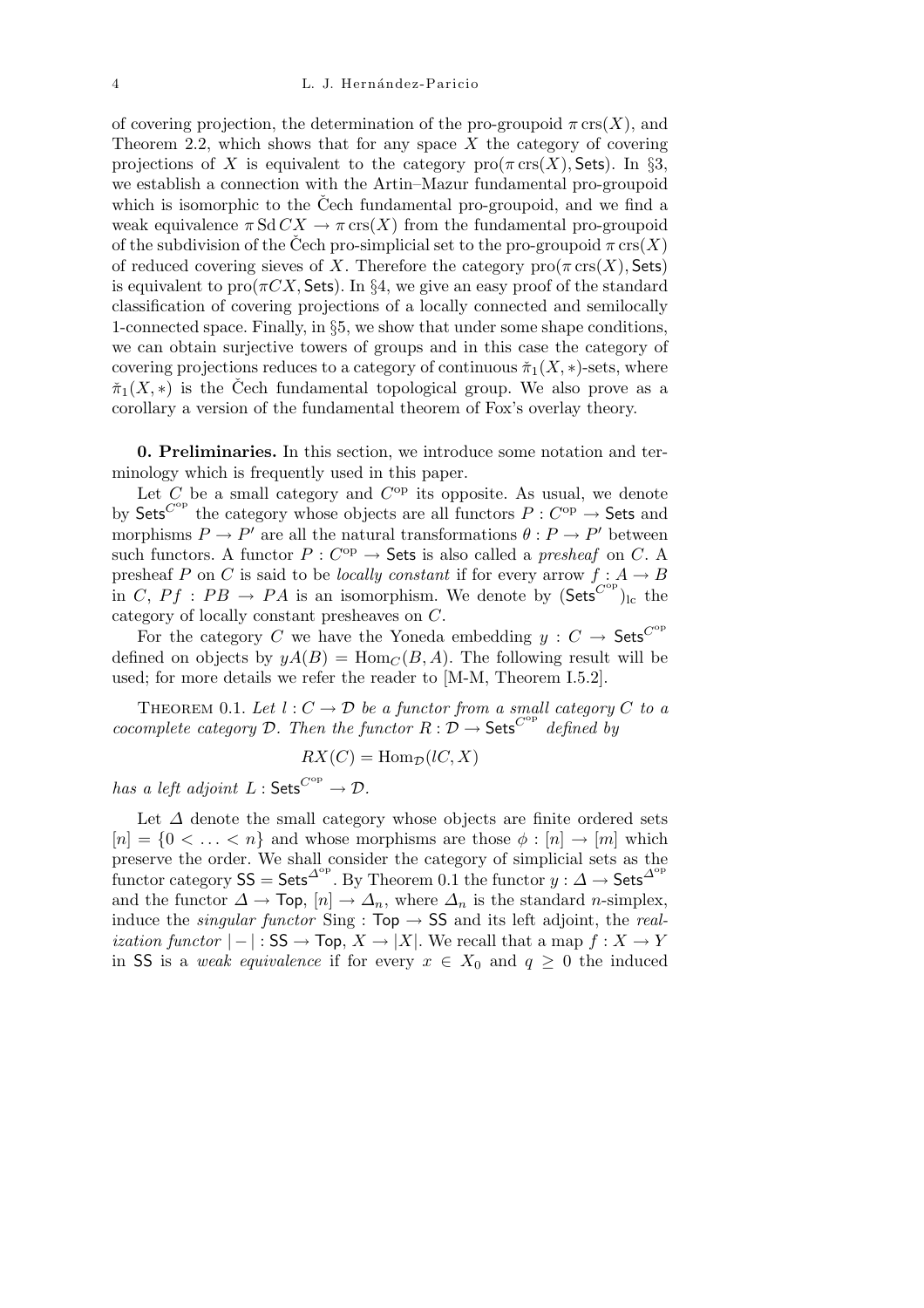map  $\pi_q(f) : \pi_q(X, x) \to \pi_q(Y, fx)$  is an isomorphism, where  $\pi_q$  denotes the homotopy group functor.

Let *G* be a group. We can view *G* as a small category with one object *∗* and arrows given by the elements of *G*. The composition is given by the product of *G*. In this case  $\mathsf{Sets}^G$  is the category of left *G*-sets and  $\mathsf{Sets}^{G^{\mathrm{op}}}$ is the category of right *G*-sets. An object in  $\mathsf{Sets}^G$  is determined by a homomorphism  $\eta: G \to \text{Aut } X$ , where Aut X is the group of automorphisms of a set *X*. For a given map  $\hat{f}: X \to X'$  in Sets, we denote by Aut  $\hat{f}$  the group of automorphisms of  $\hat{f}$  in the category Maps(Sets) of maps in Sets. If  $\eta: G \to \text{Aut } X$ ,  $\eta': G \to \text{Aut } X'$  determine two objects in Sets<sup>*G*</sup>, a morphism  $f : \eta \to \eta'$  is given by a pair  $f = (\theta_f, \hat{f})$  where  $\hat{f} : X \to X'$  is a map and  $\theta_f: G \to \text{Aut } \widehat{f}$  is a group homomorphism such that the following diagram is commutative:



For *G* a topological group, we have an analogous category of continuous *G*-sets, which is denoted by *G*-Sets. In this case, Aut  $\widetilde{X}$  and Aut  $\widehat{f}$  are provided with the discrete topology and we consider continuous homomorphisms  $\eta$  and  $\theta_f$ .

Given a topological space X, we denote by  $\mathcal{O}(X)$  the small category whose objects are all open subsets *U* of *X*, and arrows  $V \to U$  are inclusions *V* ⊂ *U*. In this paper, we will consider the category Sets<sup> $\mathcal{O}(X)$ op of presheaves</sup> on *X*, and the full subcategory  $\text{Sh}(X)$  of sheaves on *X*. For more properties of sheaves we refer the reader to [M-M] and [J]. We also consider the category Etale *X* whose objects are étale maps  $p : E \to X$ ; that is, p is a local homeomorphism in the following sense: For each  $e \in E$ , there is an open set *V* such that *pV* is open in *X* and  $p|V: V \to pV$  is a homeomorphism. A morphism  $f: p \to p'$  is given by a continuous map  $f: E \to E'$  such that  $fp' = p$ .

If  $F : \mathcal{O}(X)$ <sup>op</sup>  $\rightarrow$  Sets is a presheaf on *X*, we can consider  $F_x =$  $\text{colim}_{x \in U} F(U)$  and the map  $\text{germ}_x : F(U) \to F_x$ . For each  $\sigma \in F(U)$ ,  $sU = \{\text{germ}_x \sigma \mid x \in U\}$  is a subset of  $E =$  $\overline{\phantom{a}}$  $x ∈ E$  *F*<sub>*x*</sub>. All the subsets *sU* form the base of a topology on *E* such that the map  $p: E \to X$ ,  $p(\sigma) = x$  if  $\sigma \in F_x$ , is an étale map, which is also called the *bundle of germs* of *F*. This construction gives a functor  $\Lambda$ : Sets<sup> $\mathcal{O}(X)_{\text{op}}$ </sup>  $\to$  Etale *X* which is left adjoint to the functor  $\Gamma$ : Etale  $X \to$  Sets<sup> $\mathcal{O}(X)$ op</sup> defined by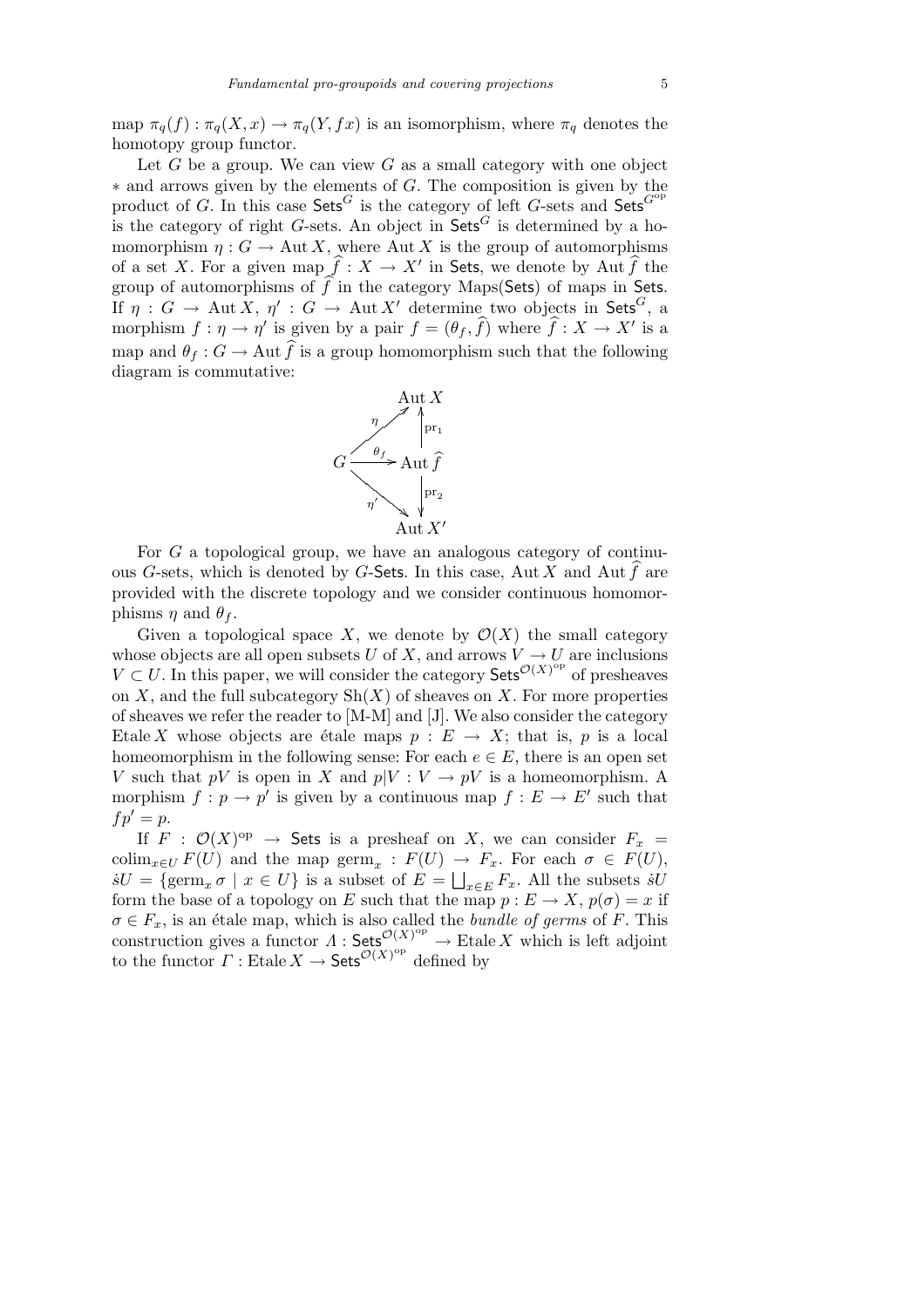$$
\Gamma p(U) = \{ s \mid s \text{ is a continuous section of } p \text{ on } U \}.
$$

The restriction  $\Lambda : Sh(X) \to Etale X$  is an equivalence of categories with quasi-inverse *Γ*.

We shall often use categories of fractions and categories of right fractions (see [G-Z]). Let  $\mathcal C$  be a category and let  $\Sigma$  be a class of morphisms in  $\mathcal C$ . The category of fractions induced by  $\Sigma$  will be denoted by  $\mathcal{C}[\Sigma^{-1}]$ , and by  $\mathcal{C}\mathcal{L}^{-1}$  if *Σ* admits a calculus of right fractions. In the last case the hom-set can be defined by

$$
\mathrm{Hom}_{\mathcal{C}\varSigma^{-1}}(X,Y)=\underset{s\in \varSigma,\, \mathrm{codomain}(s)=X}{\mathrm{colim}}\mathrm{Hom}_{\mathcal{C}}(\mathrm{domain}(s),Y).
$$

A category *I* is said to be *left filtering* if it satisfies the following conditions:

(a) given two objects  $i, i'$  in  $I$ , there is an object  $j$  in  $I$  and morphisms  $j \rightarrow i, j \rightarrow i',$ 

(b) if  $u, v : j \rightarrow i$  are morphisms in *I*, there is *k* in *I* and a morphism  $w : k \to j$  such that  $uw = vw$ .

A *pro-object* in *C* is a functor  $X: I \to C$ , where *I* is a left filtering small category. An arrow  $u : j \to i$  is carried by X to a morphism  $X(u)$ :  $X(j) \rightarrow X(i)$ , which is called a *bonding morphism*. In some cases the hom– set  $\text{Hom}_I(j, i)$  only has one arrow and we then use the notation  $X_i^j$  $i$ <sup>*j*</sup> :  $X(j) \rightarrow$  $X(i)$ . We also use this notation when no confusion is possible.

We are going to consider the category pro *C* whose objects are proobjects in *C*. Given pro-objects  $X : I \to C$  and  $Y : J \to C$  in *C*, the morphism set from *X* to *Y* is defined by

$$
\operatorname{Hom}_{\text{pro }C}(X,Y) = \lim_{j} \operatorname{colim}_{i} \operatorname{Hom}_{C}(X(i),Y(j)).
$$

An alternative description of morphisms in pro *C* can be given as follows: A morphism  $u: X \to Y$  is represented by a pair  $(\varphi, f(j))$ , where  $\varphi: |J| \to |I|$ is a map from the object set of *J* to the object set of *I* and  $f(i): X(\varphi(i)) \to$ *Y*(*j*) is a morphism in *C*, *j*  $\in$  |*J*|, such that if *j*  $\rightarrow$  *j*' is a morphism in *J*, then there are  $i \in |I|$ ,  $i \to \varphi(j)$  and  $i \to \varphi(j')$  such that the following diagram is commutative:



Two pairs  $(\varphi, f(j))$ ,  $(\psi, g(j))$  represent the same morphism *u* if for each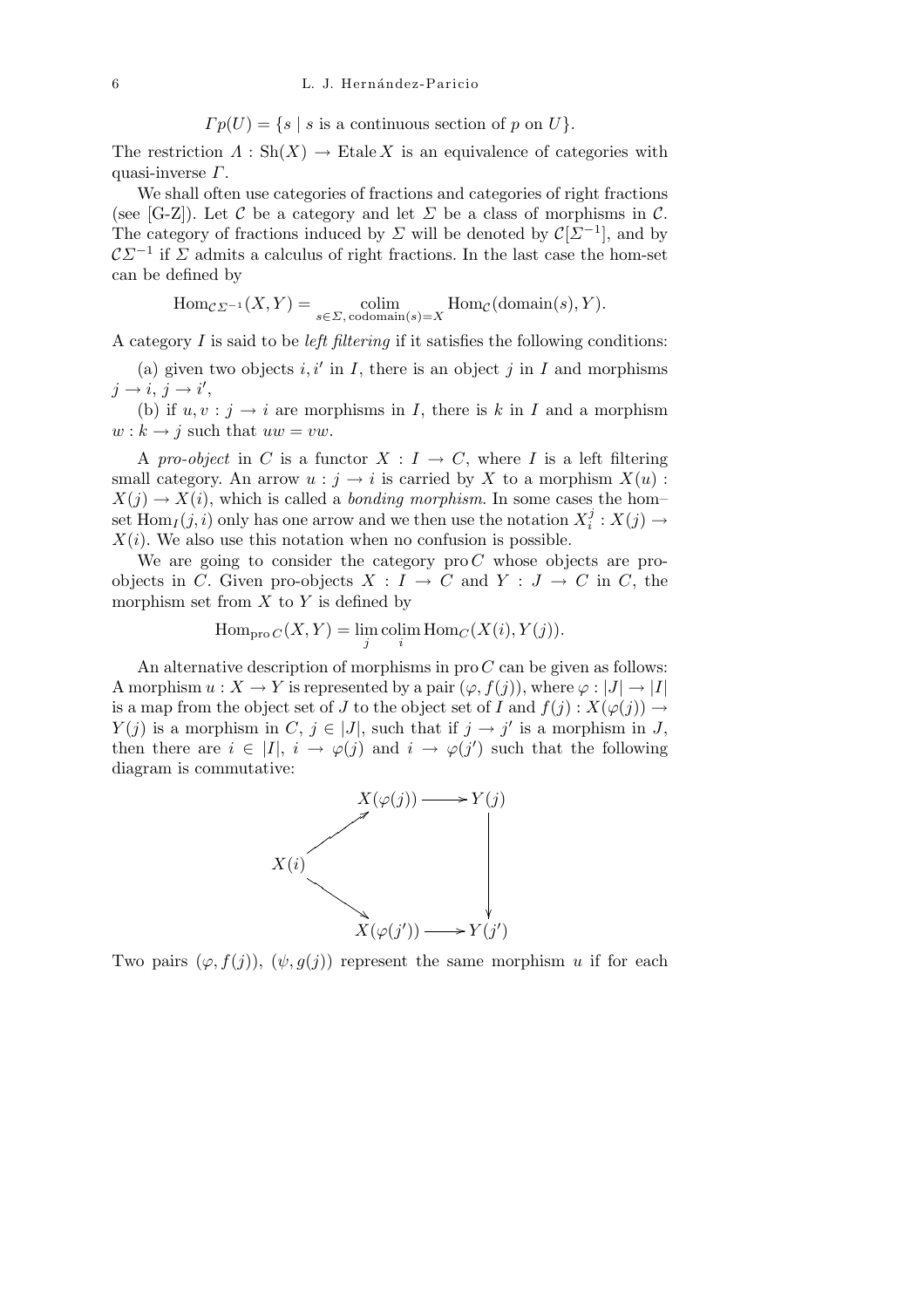*j* ∈ |*J*|, there are  $i \in |I|$ ,  $i \to \varphi(j)$  and  $i \to \psi(j)$  such that the following diagram commutes:



One of the more interesting properties of the category  $\text{pro } C$  is that if  $Y : J \to C$  is a pro-object and  $\phi : I \to J$  is a cofinal functor, then  $Y \phi : I \to C$  is isomorphic to  $Y : J \to C$  in the category pro *C*.

For each left filtering small category  $I$ , we denote by  $C<sup>I</sup>$  the category whose objects are functors  $X: I \to C$  and morphisms are natural transformations; that is, a morphism  $f: X \to Y$  is given by a coherent family of morphisms  $f(i) : X(i) \rightarrow Y(i)$ ,  $i \in |I|$ . There is a canonical functor *γ* :  $C^I \to \text{pro } C$ , and a morphism of the form  $\gamma f : \gamma X \to \gamma Y$  is said to be a *level morphism*.

Of particular interest is the full subcategory tow *C* of pro *C* determined by objects whose indexing category is N, where N is the category whose objects are non-negative integer numbers and  $\text{Hom}_{\mathbb{N}}(n,m)$  has either one element if  $n \geq m$  or is the empty set if  $n < m$ .

**1. The category**  $\text{pro}(G, \text{Sets})$ . In this section, we define and study the category  $\text{pro}(G, \text{Sets})$ , where G is a pro-groupoid. Later in §2 we shall prove that the category of covering projections of a space is equivalent to a category of the form  $\text{pro}(G, \mathsf{Sets})$ .

Recall that a *groupoid G* is a small category where any morphism in *G* is an isomorphism. Given two groupoids  $G$  and  $G'$ , a groupoid homomorphism is just a functor  $f: G \to G'$ . Let Gpd denote the category of groupoids.

We denote by [0*,* 1] the groupoid with two objects 0*,* 1 and whose morphisms are the identities and two mutually inverse maps  $u: 0 \rightarrow 1$  and  $u^{-1}$  : 1 → 0. If *G* is a groupoid, we can consider the product groupoid  $G \times [0, 1]$  and the groupoid homomorphisms  $\partial_0, \partial_1 : G \to G \times [0, 1]$ , where for example  $\partial_0$  carries an arrow  $\alpha : U \to U'$  in *G* to the arrow  $\partial_0 \alpha =$  $(\alpha, id_0) : (U, 0) \to (U', 0)$ . Using this cylinder, we can consider homotopies making commutative diagrams of the form



where  $G + G$  is the sum groupoid, and F is a groupoid homomorphism.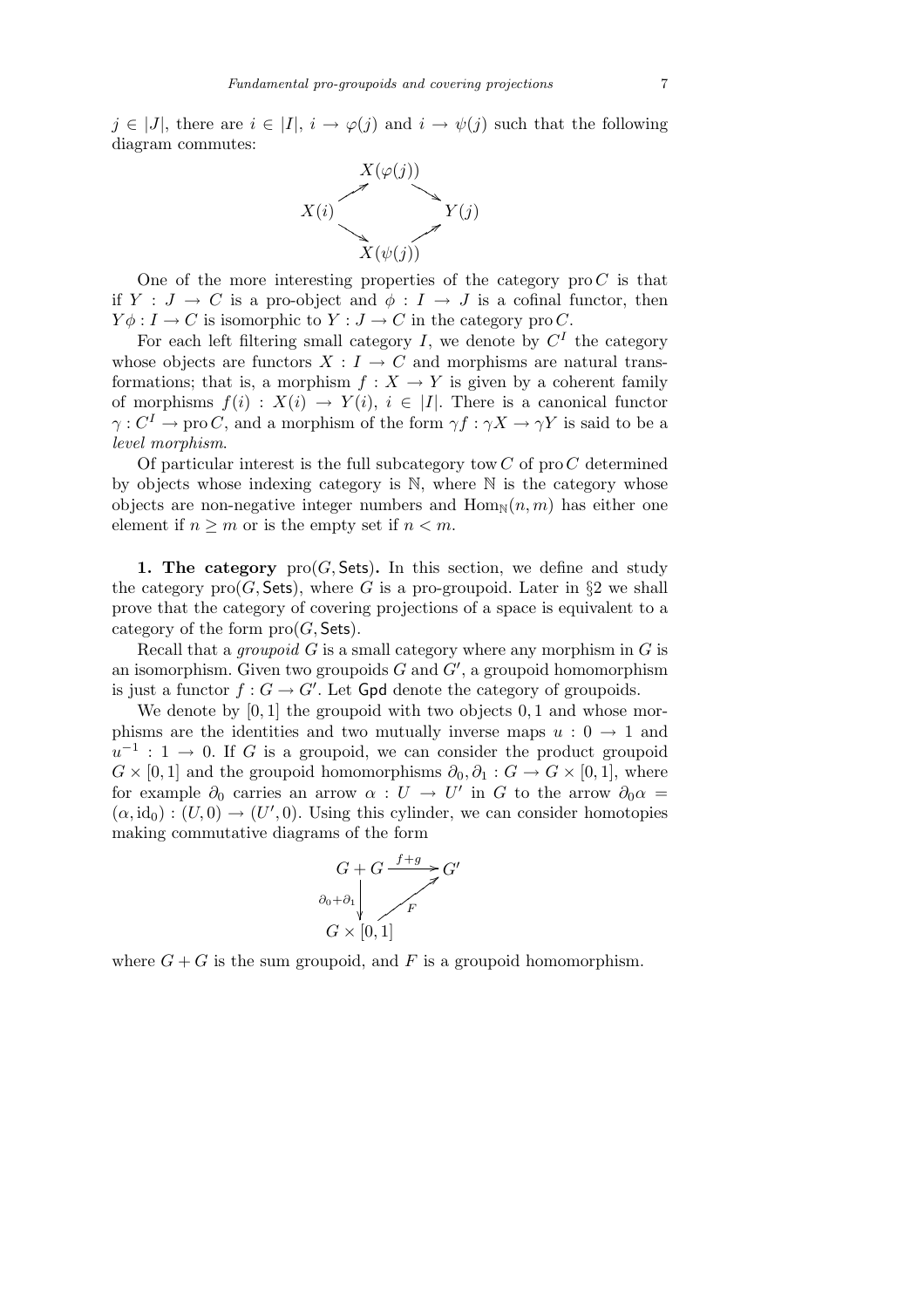We note that a homotopy *F* determines a natural transformation  $\eta_F$ from *f* to *g* by  $\eta_F(U) = F(\text{id}_U, u)$ . Conversely, a natural transformation  $\eta: f \to g$  determines a homotopy  $F_n$  from  $f$  to  $g$  by  $F_n(\mathrm{id}_U, u) = \eta(U)$ .

If *G* and *G<sup><sup><i>i*</sup></sup> are two groupoids, we can consider a groupoid  $\text{HOM}_{\text{Gpd}}(G, G^{\prime})$ whose objects are given by the elements of the set  $Hom_{Gpd}(G, G')$  and if  $f, g : G \to G'$  are objects in  $\text{HOM}_{\text{Gpd}}(G, G')$  a morphism  $\eta : f \to g$  is a natural transformation from *f* to *g*. We denote by  $\pi_0 \text{HOM}_{\text{Gpd}}(G, G')$  the set of isomorphism classes of the groupoid  $\text{HOM}_{\text{Gpd}}(G, G')$ . This set is also the set of homotopy classes of groupoid homomorphisms from  $G$  to  $G'$ . We also consider the category  $\pi_0$ Gpd which has the same objects as Gpd and the hom-set is defined by  $\text{Hom}_{\pi_0 \text{Gpd}}(G, G') = \pi_0 \text{HOM}_{\text{Gpd}}(G, G')$ . Denote by *γ* : Gpd  $\rightarrow \pi_0$ Gpd the projection functor which carries an arrow  $f : G \rightarrow G'$ to the homotopy class  $\gamma f : \gamma G \to \gamma G'$ . We note that f is an equivalence (of categories) if and only if *f* is a homotopy equivalence; that is, if  $\gamma f$  is an isomorphism in  $\pi_0$ Gpd.

For a given pro-groupoid  $G: I \to \mathsf{Gpd}$ , we consider the category  $(G, \mathsf{Sets})$ . An object of  $(G, \text{Sets})$  is given by a pair  $(G(i), F)$  where *i* is an object in *I* and  $F: G(i) \to$  Sets is a functor. A morphism  $\alpha$  from  $(G(i), F)$  to  $(G(j), H)$ is a pair  $\alpha = (i \to j, \theta_\alpha : F \to HG^i_j)$  where  $i \to j$  is a morphism in *I* and  $\theta_{\alpha}: F \to HG^i_j$  is a natural transformation  $(G^i_j \text{ is the corresponding bonding})$ map).

Consider the class

 $\Sigma = {\alpha | \alpha$  is a morphism in (*G*, Sets) and  $\theta_{\alpha}$  is an equivalence}*.* 

It is easy to check that the class *Σ* admits a calculus of right fractions (see *§*1 and [G-Z]). Therefore we can consider the category of right fractions  $(G, \text{Sets})\Sigma^{-1}$  that will be denoted by  $\text{pro}(G, \text{Sets})$ .

If *I* is the indexing category of the pro-groupoid  $G$ , and  $i, j$  are two objects in *I*, we consider the category  $I \downarrow \{i, j\}$  whose objects are pairs  $(u, v)$ of maps  $u : k \to i$ ,  $v : k \to j$ , and a morphism from  $(u, v)$  to  $(u^1, v^1)$  is given by a map  $w : k \to k^1$  such that  $u^1w = u$ ,  $v^1w = v$ . If  $(G(i), F)$  and  $(G(j), H)$ are two objects in pro $(G, \text{Sets})$ , we can consider the category  $I \downarrow \{i, j\}$ ; for an object  $(u, v)$  in  $I \downarrow \{i, j\}$ , we write  $k = \text{domain}(u) = \text{domain}(v)$ . From the definition of the hom-set in a category of right fractions, one has

$$
\mathrm{Hom}_{\mathrm{pro}(G,\mathsf{Sets})}((G(i),F),(G(j),H))\cong \underset{I\downarrow\{i,j\}}{\mathrm{colim}}\ \mathrm{Hom}_{\mathsf{Sets}^{G(k)}}(FG_i^k,HG_j^k).
$$

Now assume that  $f : G \to G'$  is a morphism in pro Gpd represented by a pair  $(\varphi, f(i'))$ . We are going to see how the pair  $(\varphi, f(i'))$  induces a functor  $(\varphi, f(i'))^* : \text{pro}(G', \text{Sets}) \to \text{pro}(G, \text{Sets})$ . First we define a functor from  $(G',\mathsf{Sets})$  to pro $(G,\mathsf{Sets})$ . Let  $\alpha' = (i' \rightarrow j', \theta_{\alpha'} : F' \rightarrow H'G_{i'}^{i'}$  $j'$ ) be a morphism in  $(G', Sets)$  from  $(G'(i'), F')$  to  $(G'(j'), H')$ . Then  $(\varphi, f(i'))^*$ carries these objects to  $(G(\varphi i'), F'f(i'))$  and  $(G(\varphi j'), H'f(j'))$ , respectively.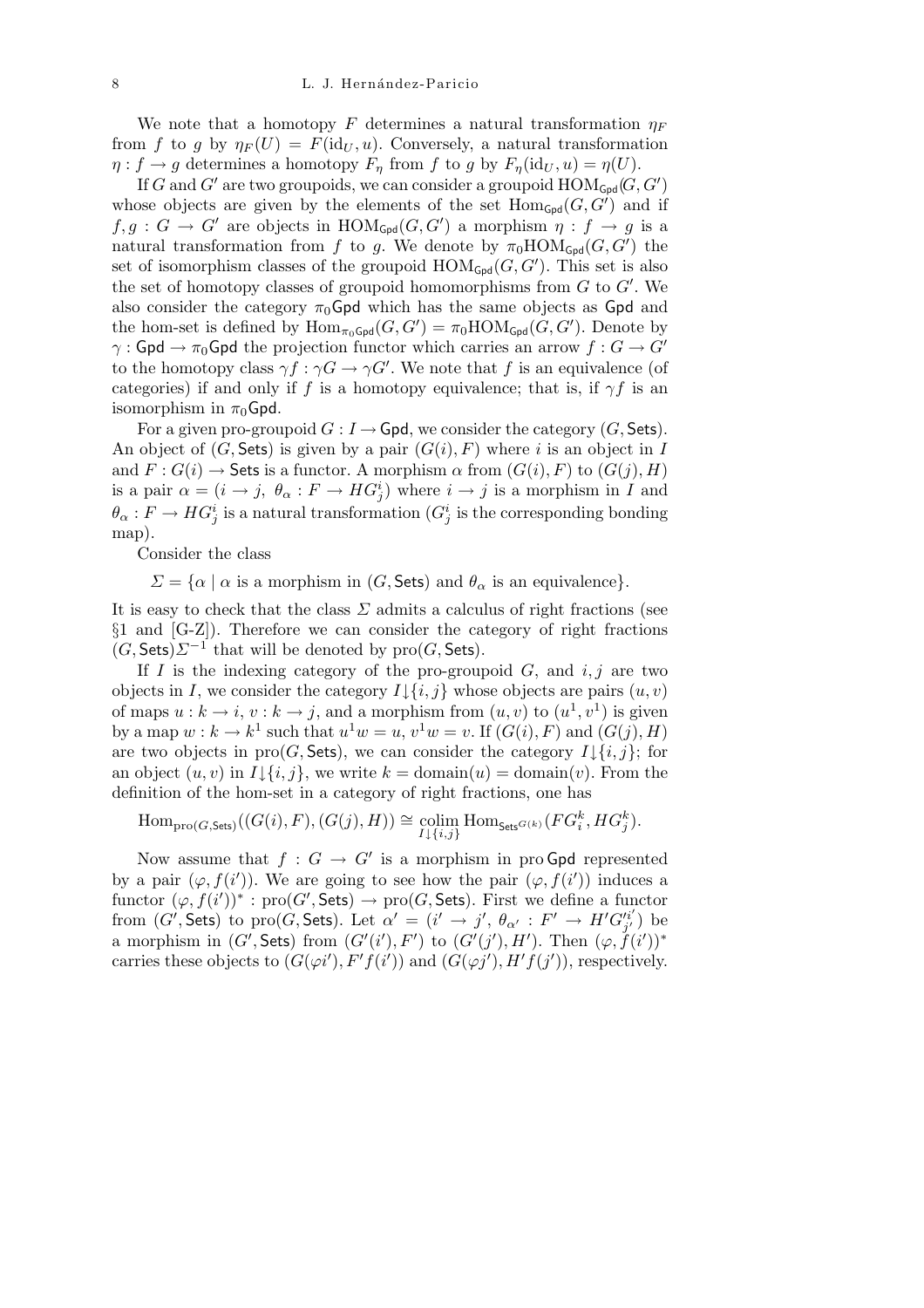In order to get  $(\varphi, f(i'))^*(\alpha')$ , we choose *k* in *I* and arrows  $k \to \varphi i'$  and  $k \rightarrow \varphi j'$  such that the diagram



is commutative. Then  $(\varphi, f(i'))^*(\alpha')$  is the morphism in pro(*G*, Sets) represented by the natural transformation  $\theta_{\alpha'} * (f(i')G_{\varphi i'}^k) : F'f(i')G_{\varphi i'}^k \to$  $H'f(j')G_{\varphi j'}^k$ . It is easy to check that two choices of *k* represent the same morphism in pro(*G*, Sets). The functor  $(\varphi, f(i'))^*$  has the property that if *α*is in *Σ*<sup>*i*</sup>, then  $(φ, f(i'))*(α')$  is an isomorphism. Therefore we have an induced functor

$$
(\varphi, f(i'))^* : \text{pro}(G', \text{Sets}) \to \text{pro}(G, \text{Sets}).
$$

We note that it  $(\varphi, f(i'))$  and  $(\psi, g(i'))$  represent the same morphism  $f: G \to G'$ , then the functor  $(\varphi, f(i'))^*$  is isomorphic to  $(\psi, g(i'))^*$ . We will denote by  $f^*$ :  $\text{pro}(G', \text{Sets}) \to \text{pro}(G, \text{Sets})$  one of these functors.

If  $f : G \to G'$  and  $g : G' \to G''$  are morphisms in pro Gpd represented by pairs  $(\varphi, f(i'))$  and  $(\psi, g(i''))$ , then *gf* can be represented by  $(\varphi \psi, g(i'')f(\psi i''))$ . If  $gf = id$  and  $fg = id$ , then  $(\varphi \psi, g(i)f(\psi i))^*$  and  $(\psi \varphi, f(i')g(\varphi i'))^*$  are isomorphic to identity functors. Therefore the functor  $(\varphi, f(i))^*$  is an equivalence of categories. We restate this fact in the following:

LEMMA 1.1. *If*  $f : G \to G'$  *is an isomorphism in* pro Gpd, *then*  $f^*$ :  $\text{pro}(G', \textsf{Sets}) \rightarrow \text{pro}(G, \textsf{Sets})$  *is an equivalence of categories.* 

The following result will be useful:

LEMMA 1.2. Let  $f: G \to G'$  be a level morphism in pro Gpd such that for  $\phi$  *each*  $i \in I$ ,  $f(i): G(i) \to G'(i)$  *is an equivalence. Then*  $f^* : \text{pro}(G', \text{Sets}) \to G'(i)$ pro(*G,* Sets) *is an equivalence of categories.*

Proof. In this case, the functor  $f^*$  is defined on objects by  $f^*(G'(i), F')$  $=(G(i), F'f(i))$  and for morphisms one has

 $\text{Hom}_{\text{pro}(G',\text{Sets})}((G'(i), F'), (G'(j), H'))$ 

$$
=\operatornamewithlimits{colim}_{I\downarrow\{i,j\}}\operatorname{Hom}_{\mathsf{Sets}^{G'(k)}}(F'G'^k_i,H'G'^k_j)
$$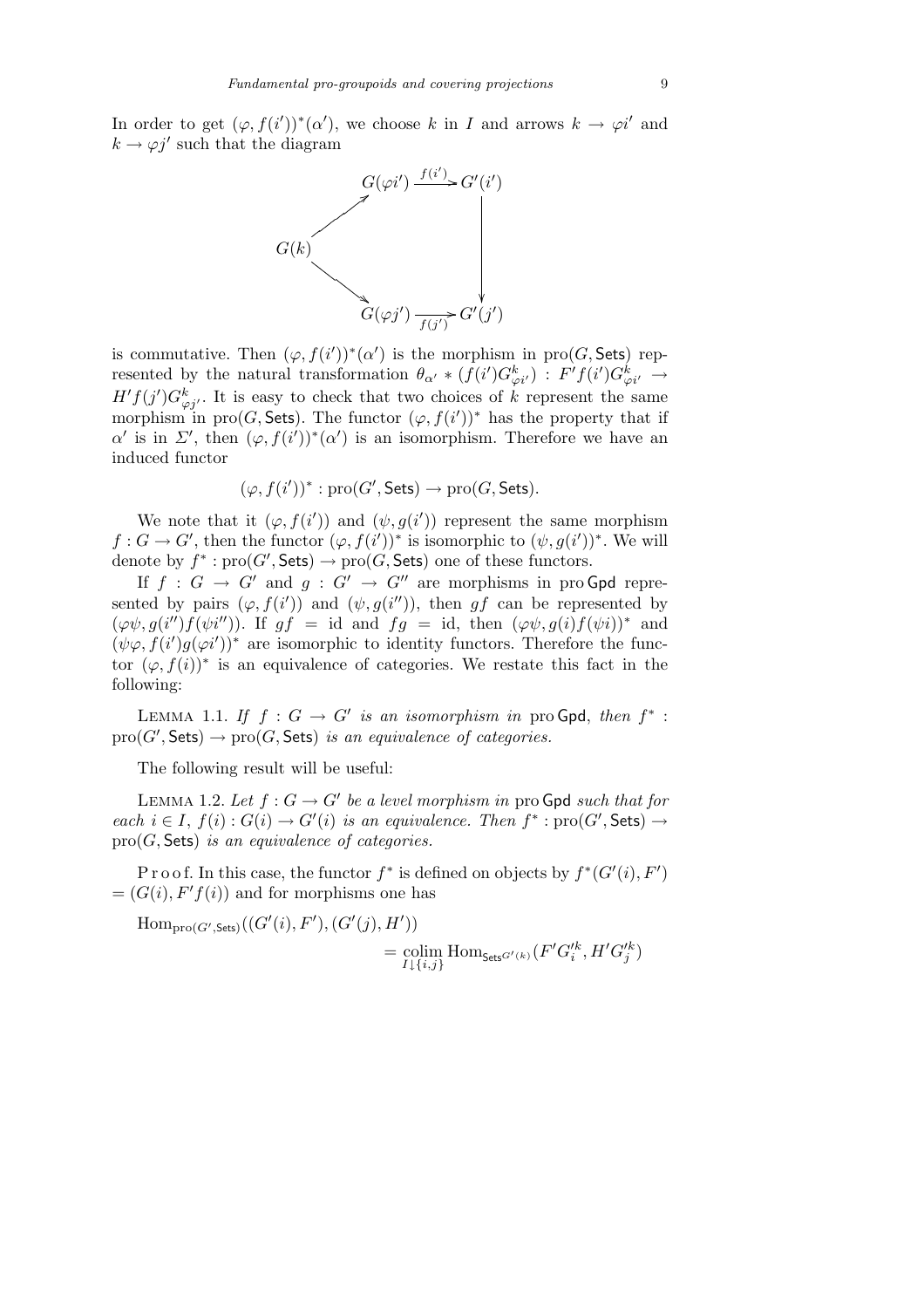$$
\cong \underset{I \downarrow \{i,j\}}{\text{colim Hom}} \text{Hom}_{\mathsf{Sets}^{G(k)}}(F'G_i'^k f(k), H'G_j'^k f(k))
$$
  

$$
\cong \underset{I \downarrow \{i,j\}}{\text{colim Hom}} \text{Hom}_{\mathsf{Sets}^{G(k)}}(F' f(i)G_i^k, H' f(j)G_j^k)
$$
  

$$
\cong \text{Hom}_{\text{pro}(G, \mathsf{Sets})}((G(i), F' f(i)), (G(j), H' f(j))).
$$

Therefore  $f^*$  is a full faithful functor. On the other hand, if  $(G(i), F)$  is an object in pro(*G*, Sets), we can take a quasi-inverse  $g: G'(i) \to G(i)$  of the equivalence  $f(i) : G(i) \to G'(i)$ . Then  $f^*(G'(i), Fg) = (G(i), Fgf(i))$ . However,  $(G(i), Fgf(i))$  is isomorphic to  $(G(i), F)$ . Thus we have shown that  $f^*$  is an equivalence of categories.

At the beginning of this section we have considered the categories Gpd and  $\pi_0$ Gpd and the functor  $\gamma$ : Gpd  $\rightarrow \pi_0$ Gpd. This functor  $\gamma$  induces a functor  $\gamma = \text{proj} \cdot \text{proj} \cdot \text{proj} \cdot \text{proj} \cdot \text{proj} \cdot \text{proj} \cdot \text{proj} \cdot \text{proj} \cdot \text{proj} \cdot \text{proj} \cdot \text{proj} \cdot \text{proj} \cdot \text{proj} \cdot \text{proj} \cdot \text{proj} \cdot \text{proj} \cdot \text{proj} \cdot \text{proj} \cdot \text{proj} \cdot \text{proj} \cdot \text{proj} \cdot \text{proj} \cdot \text{proj} \cdot \text{proj} \cdot \text{proj} \cdot \text{proj} \cdot \text{proj} \cdot \text{proj} \cdot \text{proj} \cdot \text{proj} \$ morphic objects  $G, G'$  in pro Gpd induce equivalent categories pro $(G, \text{Sets})$ ,  $\text{pro}(G', \mathsf{Sets})$ . Next we analyse this kind of questions for objects in the category pro  $\pi_0$ Gpd.

If  $G : \mathbb{N} \to \pi_0$  Gpd is an object in tow  $\pi_0$  Gpd, we can choose for each bonding morphism  $G(i + 1) \rightarrow G(i)$  in  $\pi_0$ Gpd a representative map  $\overline{G}_i^{i+1}$ ; in this way we obtain and object  $G : \mathbb{N} \to \mathsf{Gpd}$  in tow  $\mathsf{Gpd}$  such that  $G(i) =$  $G(i)$  and  $\gamma \overline{G} = G$ . If we choose different bonding maps  $\widetilde{G}_i^{i+1}$ , we have a new pro-groupoid  $\tilde{G}: \mathbb{N} \to \mathsf{Gpd}$ , but we can prove the following result:

LEMMA 1.3. The category  $\text{pro}(\overline{G},\mathsf{Sets})$  is equivalent to the category  $pro(\widetilde{G}, \mathsf{Sets})$ .

P r o o f. For each  $i \geq 0$ , since  $\overline{G}_i^{i+1}$  is homotopic to  $\widetilde{G}_i^{i+1}$ , we can choose a homotopy  $L^{i+1}$  :  $G(i+1) \times [0,1] \rightarrow G(i)$  such that  $L^{i+1} \partial_0 = \overline{G}_i^{i+1}$  and  $L^{i+1}\partial_1 = \widetilde{G}_i^{i+1}.$ 

Consider the commutative diagram

$$
\cdots \longrightarrow G(i+1) \longrightarrow G^{i+1} \longrightarrow G(i) \longrightarrow \cdots
$$
  
\n
$$
\downarrow \phi_0
$$
  
\n
$$
\cdots \longrightarrow G(i+1) \times [0,1] \xrightarrow{(L^{i+1},pr_2)} G(i) \times [0,1] \longrightarrow \cdots
$$
  
\n
$$
\downarrow \phi_1
$$
  
\n
$$
\cdots \longrightarrow G(i+1) \longrightarrow \widetilde{G}^{i+1} \longrightarrow G(i) \longrightarrow \cdots
$$

and denote by  $G \times [0,1]$  the "cylinder" pro-groupoid. We conclude that  $\partial_0 : \overline{G} \to G \times [0,1]$  and  $\partial_1 : \widetilde{G} \to G \times [0,1]$  satisfy the conditions of Lemma 1.2, and therefore  $\text{pro}(\overline{G}, \overline{\text{Sets}})$  is equivalent to  $\text{pro}(\widetilde{G}, \overline{\text{Sets}})$ .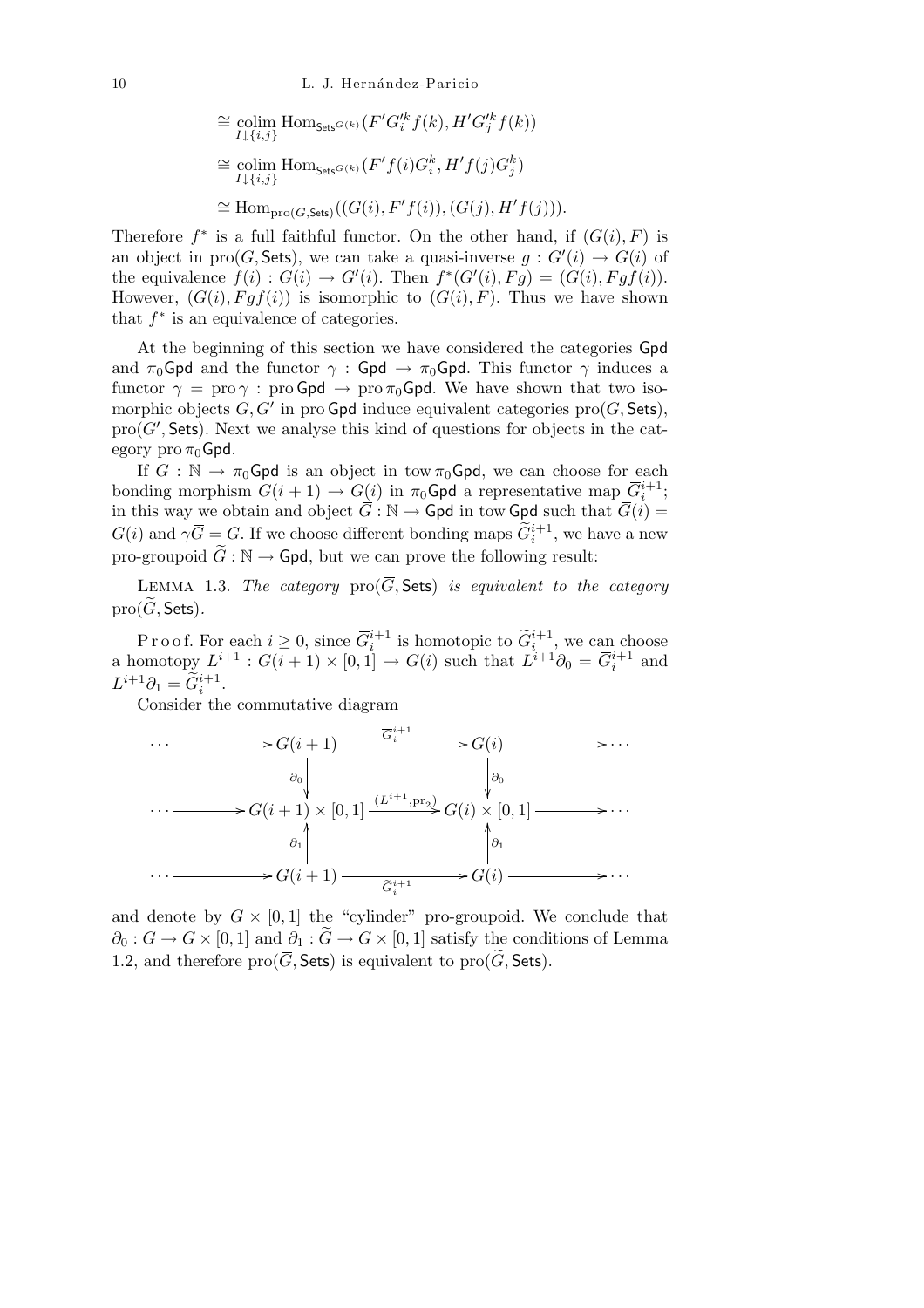As a consequence of Lemma 1.3, if *G* is an object in tow  $\pi_0$ Gpd, the category  $\text{pro}(\overline{G}, \mathsf{Sets})$  will be denoted by  $\text{pro}(G, \mathsf{Sets})$ .

LEMMA 1.4. Let  $f = \{f(i) : G(i) \rightarrow G'(i)\}$  be a level morphism in  $\text{row } \pi_0 \text{Gpd}$  *and assume that there are maps*  $g(i) : G'(i+1) \to G(i)$  *such that for each*  $i \geq 0$  *the diagram* 

$$
G(i+1) \xrightarrow{f(i+1)} G'(i+1)
$$
  
\n
$$
G_i^{i+1} \downarrow \qquad g(i)
$$
  
\n
$$
G(i) \xrightarrow{f(i)} G'(i)
$$

*is commutative in*  $\pi_0$ Gpd*. Then*  $\text{pro}(G, \text{Sets})$  *is equivalent to*  $\text{pro}(G', \text{Sets})$ *.* 

Proof. Since  $(G')_i^{i+1} = f(i)g(i)$  in  $\pi_0$ Gpd, from Lemma 1.3 it follows that the towers

$$
\dots \to G'(i+1) \xrightarrow{(G')_i^{i+1}} G'(i) \to \dots,
$$
  

$$
\dots \to G'(i+1) \xrightarrow{f(i)g(i)} G'(i) \to \dots
$$

determine equivalent categories. Since the towers

$$
\cdots \to G'(i+1) \xrightarrow{f(i)g(i)} G'(i) \to \cdots,
$$
  

$$
\cdots \to G(i+1) \xrightarrow{f(i+1)} G'(i+1) \xrightarrow{g(i)} G(i) \xrightarrow{f(i)} G'(i) \to \cdots,
$$
  

$$
\cdots \to G(i+1) \xrightarrow{g(i)f(i+1)} G(i) \to \cdots
$$

are isomorphic in tow Gpd and  $g(i)f(i + 1) = G_i^{i+1}$  in  $\pi_0$ Gpd, Lemmas 1.1 and 1.3 show that  $\text{pro}(G, \text{Sets})$  is equivalent to  $\text{pro}(G', \text{Sets})$ .

As a consequence of these lemmas, we have:

PROPOSITION 1.1. Let  $G, G'$  be objects in tow  $\pi_0$ Gpd. If G is isomorphic *to G' in* tow  $\pi_0$ Gpd, *then*  $\text{pro}(G, \text{Sets})$  *is equivalent to*  $\text{pro}(G', \text{Sets})$ *.* 

P r o o f. Let  $f: G \to G'$  be an isomorphism. The map f can be represented by a pair  $(\varphi, f(i))$  such that  $\varphi(i) \geq i$ ,  $\varphi(i) > \varphi(j)$  if  $i > j$ , and for each  $i \geq 0$ , the diagram

$$
G(\varphi(i+1)) \xrightarrow{f(i+1)} G'(i+1)
$$
  
\n
$$
\downarrow \qquad \qquad \downarrow
$$
  
\n
$$
G(\varphi(i)) \xrightarrow{f(i)} G'(i)
$$

is commutative in  $\pi_0$ Gpd. Define an object  $G_1$  in tow Gpd by  $G_1(i) = G(\varphi(i))$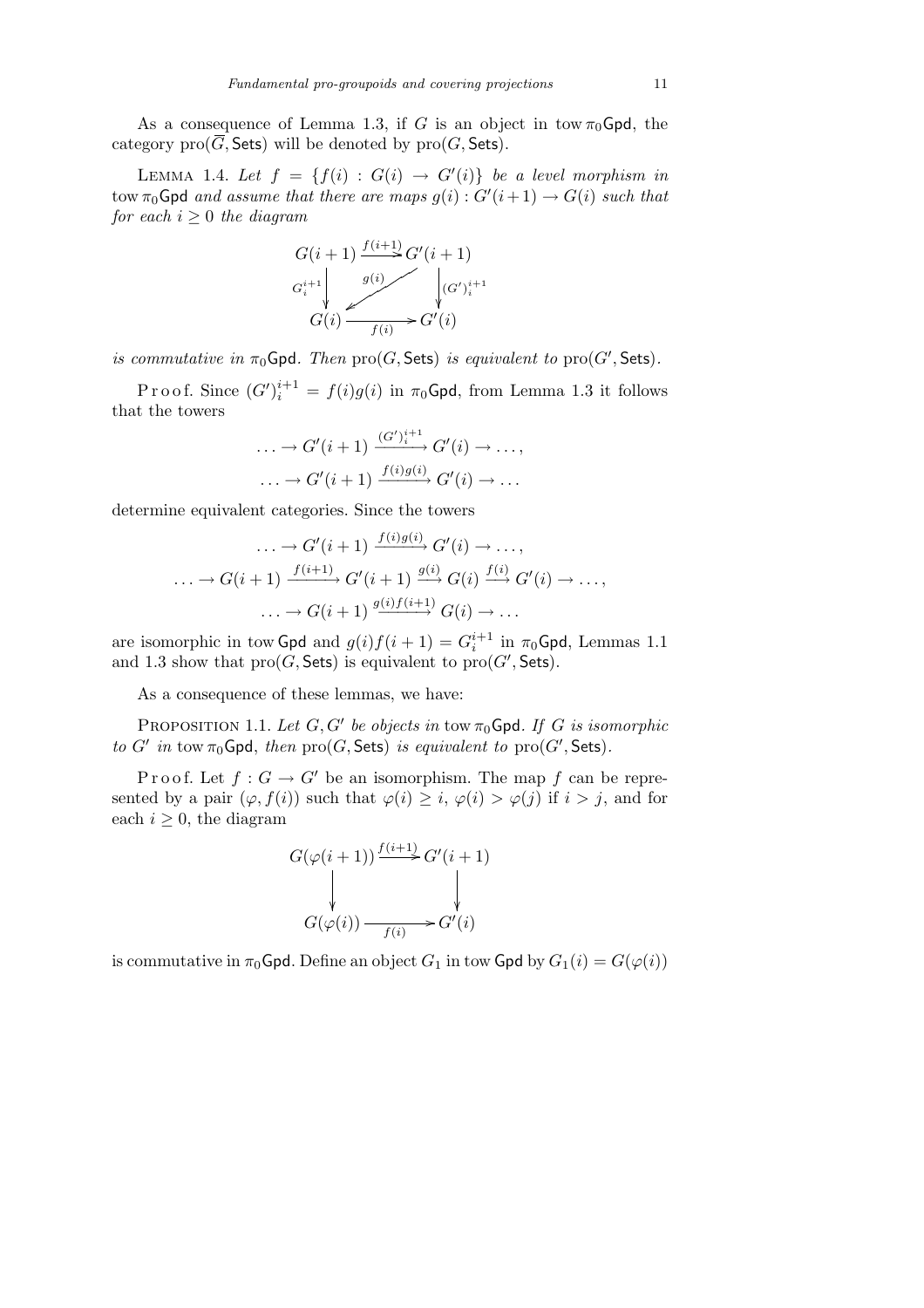and  $(G_1)^{i+1}_{i} = G^{\varphi(i+1)}_{\varphi(i)}$  $\varphi_{(i)}^{(i+1)}$ . We also have  $f_1: G_1 \to G'$  defined by  $f_1(i) = f(i)$ :  $G_1(i) \to G'(i).$ 

We know that *G* is isomorphic to  $G_1$  in tow Gpd and  $f_1: G_1 \to G'$  is a level isomorphism in tow  $\pi_0$ Gpd. By Lemma 1.1, pro(*G*, Sets) is equivalent to  $\text{pro}(G_1, \text{Sets})$ .

Since  $f_1: G_1 \to G'$  is a level isomorphism in tow  $\pi_0$ Gpd, there is a map  $g: G' \to G_1$  in tow  $\pi_0$ Gpd represented by  $(\psi, g(i))$  such that  $\psi(i) \geq i$ ,  $\psi(i) < \psi(j)$  if  $i < j$ , and the diagram

$$
G_1(\psi^{i+1}0) \xrightarrow{f_1(\psi^{i+1}0)} G'(\psi^{i+1}0)
$$
\n
$$
\downarrow G_1(\psi^i0) \xrightarrow{g(\psi^i0)} G'(\psi^i0)
$$

is commutative in  $\pi_0$ Gpd, where  $\psi^k$  denotes the iterated map  $\psi$  <sup>(k</sup>).  $\psi$ . Define

$$
G_2(i) = G_1(\psi^i 0), \quad G'_1(i) = G'(\psi^i 0),
$$
  
\n
$$
f_2(i) = f_1(\psi^i 0), \quad g(i) = g(\psi^i 0).
$$

Now we see that  $G_1$  is isomorphic to  $G_2$  and  $G'$  is isomorphic to  $G'_1$  in tow Gpd. By Lemma 1.1,  $\text{pro}(G_1, \text{Sets})$  is equivalent to  $\text{pro}(G_2, \text{Sets})$ , and  $\text{pro}(G', \mathsf{Sets})$  is equivalent to  $\text{pro}(G'_1, \mathsf{Sets})$ . Since  $f_2: G_2 \to G'_1$  and  $g:$  $G'_{1} \rightarrow G_{2}$  satisfy the conditions of Lemma 1.4, it follows that  $\text{pro}(G_{2}, \mathsf{Sets})$  is equivalent to  $\text{pro}(G'_{1}, \textsf{Sets})$ . Thus we conclude that  $\text{pro}(G, \textsf{Sets})$  is equivalent to  $\text{pro}(G',\mathsf{Sets}).$ 

EXAMPLE. We exhibit two non-isomorphic pro-groups  $F$ ,  $F'$  which are isomorphic in tow  $\pi_0$ Gpd. Therefore the categories  $\text{pro}(F, \text{Sets})$  and  $\text{pro}(F', \text{Sets})$ Sets) are equivalent. For  $n \geq 0$  let  $F(n)$  be the free group generated by  $x_0, x_{n+1}, x_{n+2}, \ldots$  and the bonding morphism  $F(n+1) \rightarrow F(n)$  is defined to be the inclusion. The pro-group  $F'$  is defined by  $F'(n) = F(n)$  and the bonding is  $(F'_n)^{n+1}(a) = x_{n+1}ax_{n+1}^{-1}$ . It is easy to check that  $\lim F$  is the infinite cyclic group and  $\lim F'$  is trivial. This implies that  $F$  is not isomorphic to *F'*. However, the bonding  $F(n+1) \to F(n)$  is homotopic to the bonding  $F'(n+1) \to F'(n)$ . Therefore *F* is isomorphic to *F'* in the category tow  $\pi_0$ Gpd and by Proposition 1.1 above we see that  $\text{pro}(F, \text{Sets})$ is equivalent to  $\text{pro}(F', \textsf{Sets})$ .

**2. Classification of covering projections.** In this section, we define a notion of covering projection that for locally connected spaces agrees with the notion given in Spanier's book [S]. The main result of this section is the determination of a pro-groupoid  $\pi$  crs(X) such that the category of covering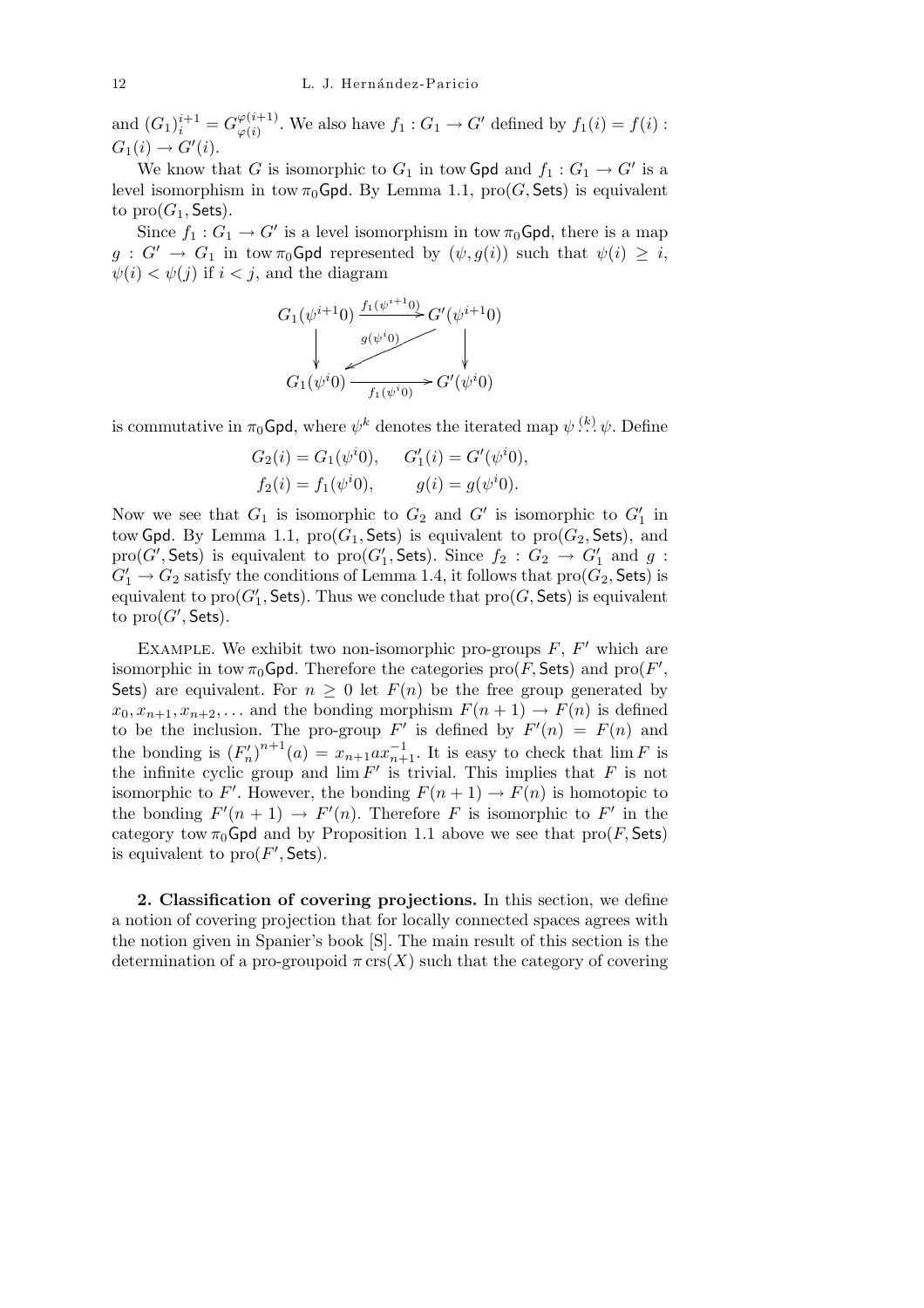projections of *X* is equivalent to the category  $\text{pro}(\pi \text{ crs}(X), \text{Sets})$  defined in Section 1.

Given sets (or spaces) *A*, *F*, *G* a map  $\theta$  :  $A \times F \rightarrow A \times G$  such that  $pr_A \theta = pr_A$  is of the form  $\theta(a, x) = (a, \theta_a(x))$  for  $a \in A$  and  $x \in F$ , where  $\theta_a: F \to G$  is a map which depends on  $a \in A$ . A map  $\theta: A \times F \to A \times G$ such that  $pr_A\theta = pr_A$  is said to be *A*-*constant* if  $\theta_a = \theta_{a'}$  for all  $a, a' \in A$ .

Let  $p: E \to X$  be a continuous map and let  $\mathcal U$  be an open covering of *X*. An *atlas*  $\mathcal A$  *for*  $p : E \to X$  *on*  $\mathcal U$  consists of a family of homeomorphisms  $\varphi_U: U \times F(U) \to p^{-1}U$ , where  $U \in \mathcal{U}$  and  $F(U)$  is a discrete space, such that if  $U, V \in \mathcal{U}$  and  $\emptyset \neq W = U \cap V$ , then the induced homeomorphism

$$
W \times F(U) \xrightarrow{\varphi_U} p^{-1}W \xrightarrow{\varphi_V^{-1}} X \times F(V)
$$

is *W*-constant, where  $\varphi_U$ ,  $\varphi_V$  also denote the corresponding restrictions.

If  $\mathcal{A} = {\varphi_U : U \times F(U) \rightarrow p^{-1}U}$  is an atlas on *U* and  $\mathcal{B} = {\varphi_V : Y \times F(U) \rightarrow F(V)}$  $V \times G(V) \rightarrow p^{-1}V$  is an atlas on *V*, then *A* is said to be *equivalent* to *B* if there is an open covering *W* which refines *U* and *V* and such that if  $W \subset U \cap V$ , then the induced homeomorphism

$$
W \times F(U) \xrightarrow{\varphi_U} p^{-1}W \xrightarrow{\psi_V^{-1}} W \times G(V)
$$

is *W*-constant.

DEFINITION 2.1. A *covering projection*  $(p: E \to X, |\mathcal{A}|)$  consists of a continuous map  $p: E \to X$  and an equivalence class [A] of atlases.

REMARKS. (1) If *X* is a metrisable space and  $A$  is an atlas on  $U$  such that for any  $U \in \mathcal{U}$ ,  $F(U)$  is a finite set with *d* elements, then the map  $p: E \to X$  is a *d*-fold overlay in the sense of Fox.

(2) If *X* is a locally connected space and *A* is an atlas for  $p : E \to X$ on *U* and *B* is an atlas for  $p: E \to X$  on *V*, then we can choose an open covering *W* which refines *U* and *V* and such that each  $W \in \mathcal{W}$  is connected. If  $W ⊂ U ∩ V$ , then the homeomorphism

$$
W \times F(U) \xrightarrow{\varphi_U} p^{-1}W \xrightarrow{\psi_V^{-1}} W \times G(V)
$$

sends the connected components of  $W \times F(U)$  into connected components of  $W \times G(V)$ . Therefore  $\psi_V^{-1} \varphi_U$  is W-constant, and A is equivalent to B. Thus if *X* is a locally connected space, then a covering projection consists of a continuous map such that there is an open covering  $U$  of  $X$  and for each  $U \in \mathcal{U}, p^{-1}U = \coprod_{\alpha \in F(U)} U_{\alpha}, \text{ where } F(U) \text{ is an index set, each } U_{\alpha} \text{ is an integer.}$ open subset of *E* and the restriction  $p|U_{\alpha}: U_{\alpha} \to U$  is a homeomorphism.

We shall use the following notion of covering transformation:

DEFINITION 2.2. Let  $\Phi = (p : E \to X, [\mathcal{A}])$  and  $\Phi' = (p' : E \to X,$  $[A']$ ) be two covering projections. A *covering transformation*  $f : \Phi \to \Phi'$  is a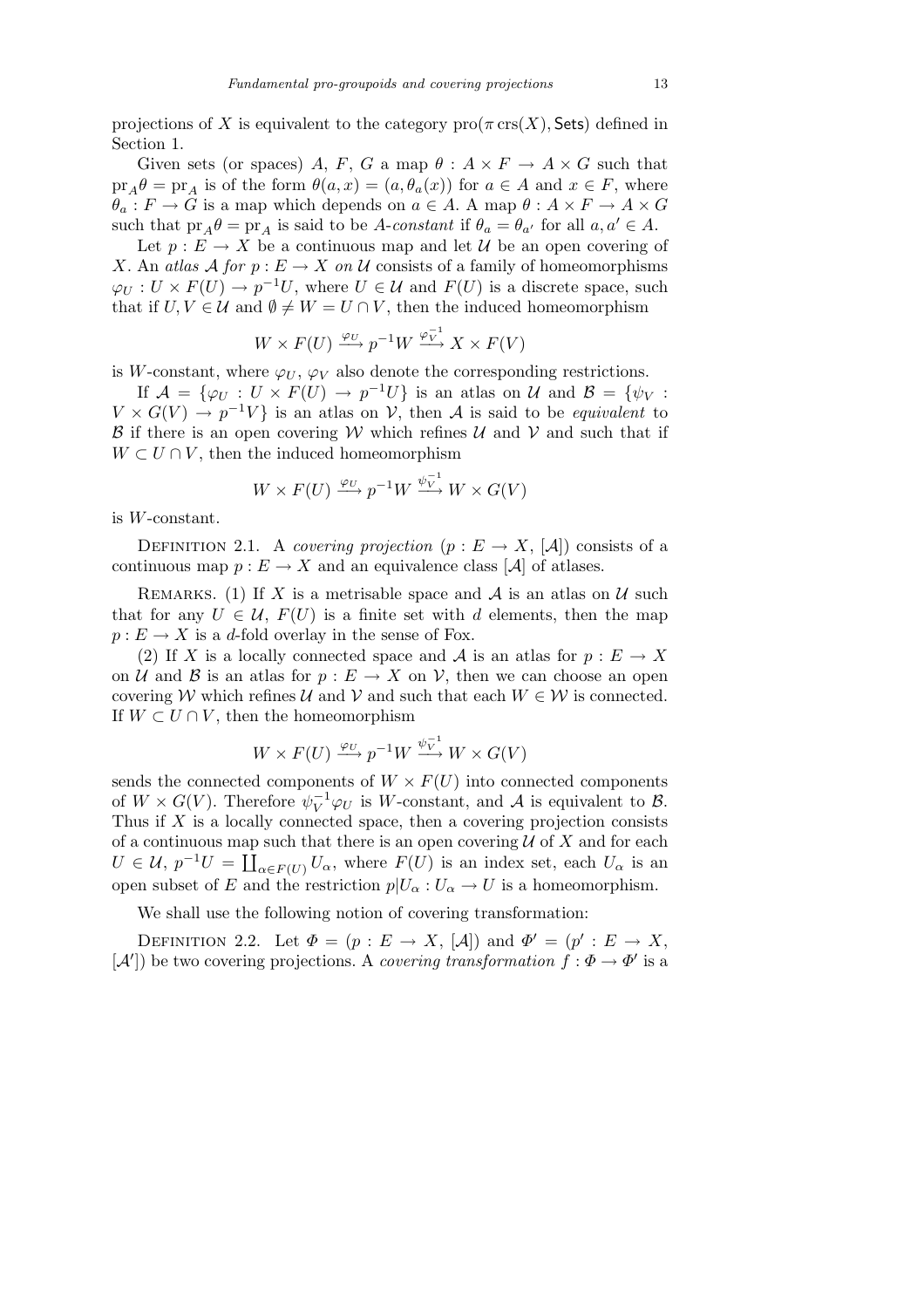continuous map  $f: E \to E'$  such that  $p'f = p$  and if  $\mathcal{A} = \{\varphi_U \mid U \in \mathcal{U}\}\$ and  $\mathcal{A}' = {\varphi_{U'}} \mid U' \in \mathcal{U}'$  are two atlases for  $\Phi$  and  $\Phi'$ , respectively, then there is an open covering *W* which refines *U* and *U'* and such that if  $W \subset U \cap U'$ , then the induced map

$$
W \times F(U) \xrightarrow{\varphi_U} p^{-1}W \xrightarrow{f} p'^{-1}W \xrightarrow{\varphi_{U'}^{-1}} W \times F'(U')
$$

is  $W$ -constant. We denote by Cov proj  $X$  the category of covering projections and covering transformations of *X*.

REMARK. If *X* is a locally connected space and  $p : E \to X$  and  $p' : E' \to Y$ *X* are covering projections, then any continuous map  $f : E \to E'$  such that  $p'f = p$  is a covering transformation. Therefore, in this case the category Cov proj X is equivalent to  $(Etale X)_{cp}$ , where  $(Etale X)_{cp}$  denotes the full subcategory of Etale *X* determined by covering projections.

If *U* is an open covering *X*, we denote by  $(\text{Cov proj } X)_U$  the subcategory of Cov proj *X* whose objects are those covering projections *Φ* which admit an atlas on *U*. Given covering projections  $\Phi$  and  $\Phi'$  with atlases  $\mathcal{A} = \{\varphi_U \mid$  $U \in \mathcal{U}$ } and  $\mathcal{A}' = {\varphi'_U \mid U \in \mathcal{U}}$ , a morphism  $f : \Phi \to \Phi'$  in  $(\text{Cov } \text{proj } X)_{\mathcal{U}}$  is a covering transformation  $f: \Phi \to \Phi'$  in Cov proj X such that for any  $U \in \mathcal{U}$ the map

$$
U \times F(U) \xrightarrow{\varphi_U} p^{-1}U \xrightarrow{f} p'^{-1}U \xrightarrow{(\varphi'_U)^{-1}} U \times F'(U)
$$

is *U*-constant. We note that if  $U$  refines  $V$ , then we have a faithful functor  $(\text{Cov proj } X)_\mathcal{V} \to (\text{Cov proj } X)_\mathcal{U}$ . One has the following result:

PROPOSITION 2.1. Let  $\Phi$  and  $\Phi'$  be two covering projections and let  $\mathcal{A} =$  $\{\varphi_U \mid U \in \mathcal{U}\}\$ and  $\mathcal{A}' = \{\varphi_{U'} \mid U' \in \mathcal{U}'\}\$ be two atlases of  $\Phi$  and  $\Phi'$ , *respectively. Then*

$$
\mathrm{Hom}_{\mathrm{Cov\,proj}\,X}(\varPhi,\varPhi') \cong \underset{\mathcal{W}\geq\mathcal{U},\,\mathcal{W}\geq\mathcal{U}'}{\mathrm{colim}} \mathrm{Hom}_{(\mathrm{Cov\,proj}\,X)_{\mathcal{W}}}(\varPhi,\varPhi').
$$

P r o o f. This follows directly from the definition of covering transformation.

In order to use locally constant sheaves to study the category Cov proj *X*, we recall and introduce some notions:

A family *U* of open subsets of the space *X* is called a *sieve* on *X* if for every  $U \in \mathcal{U}$  and every open subset  $V \subset U$ , we have  $V \in \mathcal{U}$ . If moreover  $X = \bigcup_{U \in \mathcal{U}} U$ , then *U* is called a *covering sieve* on *X*. We denote by *O* the covering sieve of all open subsets of *X*.

DEFINITION 2.3. Let  $U$  be a family of non-empty open subsets of X such that if  $U \in \mathcal{U}$  and  $\emptyset \neq V \in \mathcal{O}$ ,  $V \subset U$ , then  $V \in \mathcal{U}$ . We then say that *U* is a *reduced sieve* on *X* and if  $X = \bigcup_{U \in \mathcal{U}} U$ , then *U* is a *covering reduced sieve* on *X*.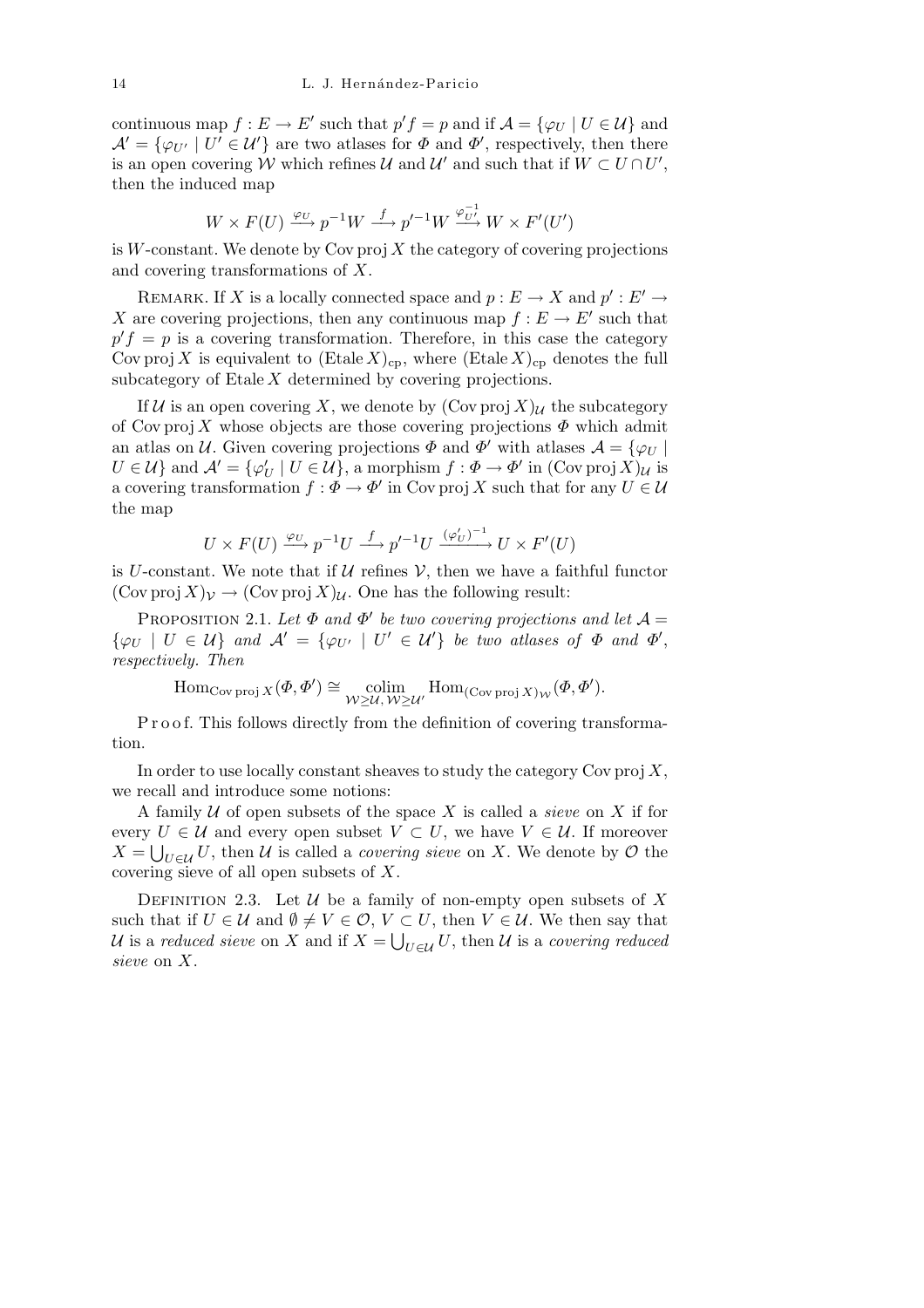We note that if *U* is a covering sieve on *X*, then  $^*\mathcal{U} = \mathcal{U} \setminus \{\emptyset\}$  is a covering reduced sieve on *X*. Every open covering  $V$  of *X* generates a covering sieve *sV* = {*U* ∈ *O* | there is *V* ∈ *V* such that *U* ⊂ *V*} and the corresponding covering reduced sieve  $^*sV = \{U \in \mathcal{O} \mid U \neq \emptyset \text{ and there is } V \in V \text{ such that }$ *U* ⊂ *V* }.

A (reduced) sieve  $U$  can be considered as a small category, denoted again by *U*, where the set of morphisms from *U* to *V* is given by  $\text{Hom}_{\mathcal{U}}(U, V) = 1$ if  $U \subset V$ , and  $\text{Hom}_{\mathcal{U}}(U, V) = \emptyset$  otherwise. A functor  $P: \mathcal{U}^{\text{op}} \to \text{Sets}$  is said to be a *presheaf* on *U*.

DEFINITION 2.4. Given a covering reduced sieve  $U$  on  $X$ , a presheaf  $P: U^{op} \to$  Sets is said to be *locally constant* if *P* carries any arrow  $U \subset V$ in *U* into an isomorphism  $P(V) \to P(U)$ . We denote by Sets<sup> $U^{\text{op}}$ </sup> the category of presheaves on *U* and by  $(Sets^{U^{\delta p}})$ <sub>lc</sub> the category of locally constant presheaves on *U*.

Given a covering sieve  $U$ , the canonical inclusion  $U^{\text{op}} \subset \mathcal{O}^{\text{op}}$  induces a restriction functor re :  $Sets^{\mathcal{O}^{\text{op}}}\to \mathsf{Sets}^{\mathcal{U}^{\text{op}}}$ . We also have an extension functor  $\text{ext}: \mathsf{Sets}^{\mathcal{U}^{\text{op}}} \to \mathsf{Sets}^{\mathcal{O}^{\text{op}}}$  which for a given presheaf  $P: \mathcal{U}^{\text{op}} \to \mathsf{Sets}$  is defined by

$$
\operatorname{ex} P(V) = \lim_{U \in \mathcal{U}^{\operatorname{op}}} P(V \cap U).
$$

It is routine to check

PROPOSITION 2.2. *The functor* re:  $\mathsf{Sets}^{\mathcal{O}^{op}} \to \mathsf{Sets}^{\mathcal{U}^{op}}$  is left adjoint to  $\mathrm{ex}: \mathsf{Sets}^{\mathcal{U}^{\mathrm{op}}}\to \mathsf{Sets}^{\mathcal{O}^{\mathrm{op}}}.$ 

If  $U$  is a covering reduced sieve and  $P: U^{op} \to \mathsf{Sets}$  is a presheaf, we can consider the covering sieve  $\mathcal{U} = \mathcal{U} \cup \{\emptyset\}$  and the presheaf  $P : \mathcal{U}^{\text{op}} \to \mathsf{Sets}$ defined by the unique extension of *P* such that  $P(\emptyset) = 1$ . Therefore we also have an extension functor  $ex' : \mathsf{Sets}^{\mathcal{U}^{\mathrm{op}}} \to \mathsf{Sets}^{\mathcal{O}^{\mathrm{op}}}$  defined by  $ex'(P) =$  $ex('P)$ .

Let  $\Lambda$ : Sets<sup> $\mathcal{O}^{\text{op}} \to \text{Etale } X$  be the functor which carries a presheaf  $P$ :</sup> *O*op *→* Sets into the bundle *ΛP* of germs of *P* (see *§*1 and [M-M]). For a covering reduced sieve  $U$  on  $X$  one has the composite

$$
{\sf Sets}^{{\mathcal{U}}^{\rm op}} \stackrel{{\rm ex}'}{\longrightarrow} {\sf Sets}^{{\mathcal{O}}^{\rm op}} \stackrel{\varLambda}{\longrightarrow} {\rm Etale}\, X.
$$

If  $P: \mathcal{U}^{\text{op}} \to \mathsf{Sets}$  is a presheaf and  $x \in X$  we have the set of germs of P at *x*,

$$
P_x = \operatornamewithlimits{colim}_{x \in U \in \mathcal{U}} P(U),
$$

and the canonical map  $\operatorname{germ}^U_x : P(U) \to P_x$ . We note that  $\Lambda$ ex<sup>'</sup> $P = (q(P) :$  $E(P) \rightarrow X$ , where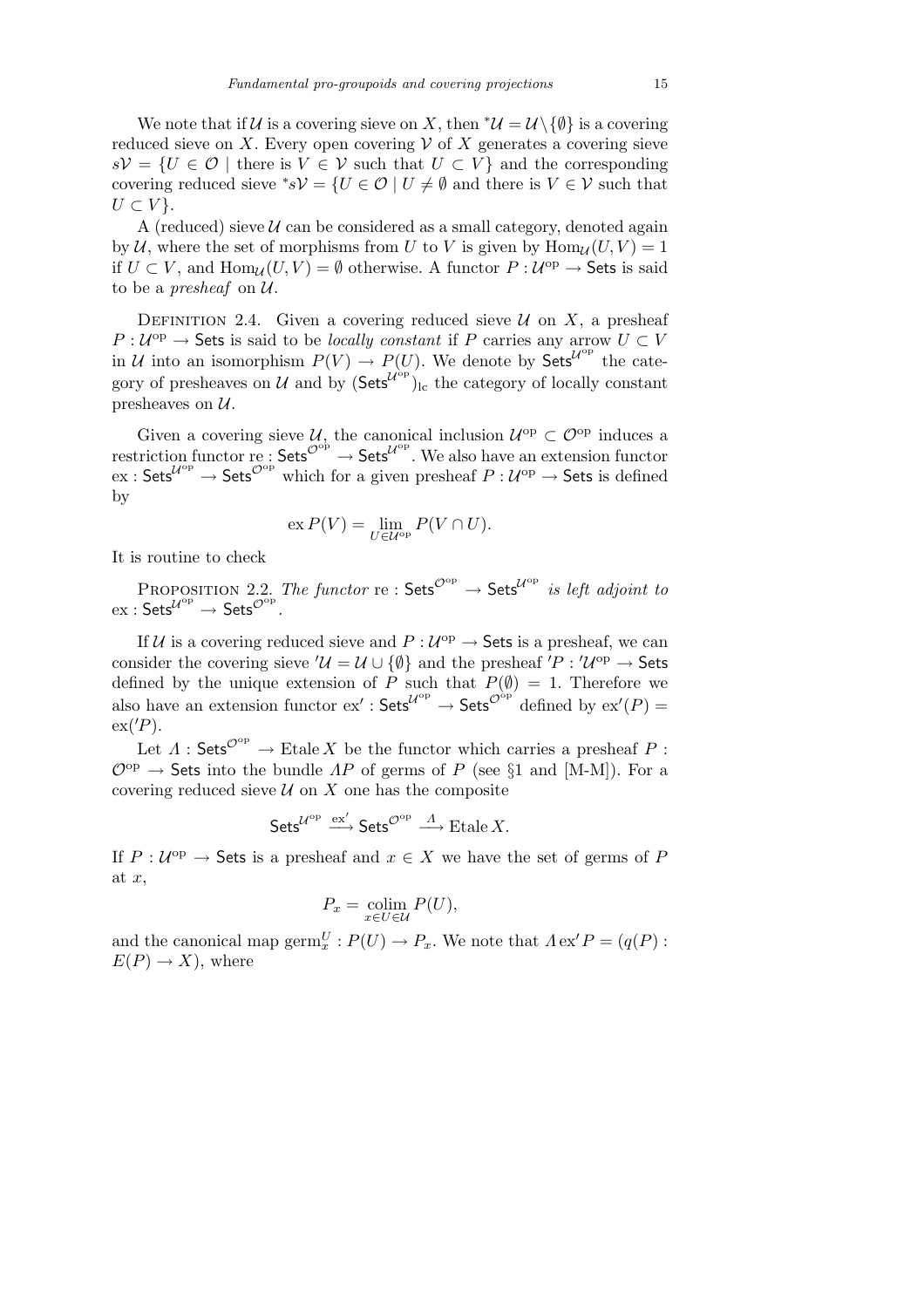$$
E(P) = \bigsqcup_{x \in X} P_x, \qquad (q(P))^{-1}x = P_x
$$

and the topology of  $E(P)$  is given by the base

$$
\mathcal{B} = \{ \dot{s}U \mid s \in P(U), \ U \in \mathcal{U} \}, \quad \dot{s}U = \{ \operatorname{germ}^U_x(s) \mid x \in U \}.
$$

For each  $U \in \mathcal{U}$ , we consider the map

$$
\varphi_U: U \times P(U) \to (q(P))^{-1}U
$$

defined by  $\varphi_U(x, s) = \text{germ}_x^U s$  for  $x \in U$  and  $s \in P(U)$ . We note that for a fixed  $s \in P(U)$ , the restriction  $\varphi_U(-, s) : U \times \{s\} \to sU$  is a homeomorphism.

If *P* is a locally constant presheaf, then  $\operatorname{germ}^U_x : P(U) \to P_x$  is an isomorphism of discrete spaces. Therefore, in this case,  $\varphi_U$  is a homeomorphism.

Now we check that for a locally constant presheaf  $P: U^{op} \to$  Sets,  $\mathcal{A}(P) = \{\varphi_U \mid U \in \mathcal{U}\}\$ is an atlas on  $\mathcal{U}$  for  $q(P) : E(P) \to X$ . If  $U, V \in \mathcal{U}\}$ and  $W = U \cap V$ , then the map

$$
W \times P(U) \xrightarrow{\varphi_U} (q(P))^{-1}W \xrightarrow{\varphi_V^{-1}} W \times P(V)
$$

is *W*-constant, because if  $x, y \in W$ ,  $s \in P(U)$  and  $t, t' \in P(V)$  are such that

*0*

$$
germ_x^U s = germ_x^V t, \quad germ_y^U s = germ_y^V t
$$

then  $t|W = s|W = t'|W$ , hence  $t = t'$  ( $t|W$  denotes the image of  $t \in P(V)$ ) under the restriction map  $P(V) \rightarrow P(W)$ .

Therefore for a locally constant presheaf  $P: U^{op} \to$  Sets, one has the covering projection  $\overline{AP} = (q(P) : E(P) \rightarrow X, [\mathcal{A}(P)])$ . In order to construct a functor  $\overline{A}$  :  $(\mathsf{Sets}^{\mathcal{U}^{\text{op}}})_{\text{lc}} \to (\mathsf{Cov} \operatorname{proj} X)_{\mathcal{U}}$  we recall that if  $f : P \to P'$  is a natural transformation of presheaves defined on  $U$ , then we have an induced map  $\overline{A}f : E(P) \to E(P')$  defined by  $\overline{A}f(\text{germ}_{x}^{U}s) = \text{germ}_{x}^{U}(f(U)s)$ , where  $f(U): P(U) \to P'(U)$  are the "components" of *f*.

To show  $\overline{A}f$  is a morphism in  $(\text{Cov }proj X)_{\mathcal{U}}$  we have to check that

$$
U \times P(U) \xrightarrow{\varphi_U} (q(P))^{-1}U \xrightarrow{\bar{A}f} (q(P'))^{-1}U \xrightarrow{(\varphi'_U)^{-1}} U \times P'(U)
$$

is *U*-constant. If  $(x, s) \in U \times P(U)$ , then  $(\varphi'_U)^{-1}(\overline{A}f)\varphi_U(x, s) = (x, f(U)(s))$ and  $f(U)(s)$  does not depend on *x*. This implies that the above map is *U*-constant.

Thus we have constructed a functor  $\overline{\Lambda}$  :  $(Sets^{U^{\text{op}}})_{\text{lc}} \to (\text{Cov } \text{proj } X)_{\mathcal{U}}$ . Now we can prove that the category of covering projections and transformations which trivialise on  $U$  is equivalent to the category of locally constant presheaves on *U*.

THEOREM 2.1. *Given a covering reduced sieve*  $U$  *on a space*  $X$ *, the func-* $\pi$ *ior*  $\overline{A}$  : (Sets<sup>*U*<sup>op</sup></sup>)<sub>lc</sub>  $\rightarrow$  (Cov proj *X*) $\mu$  *is an equivalence of categories.*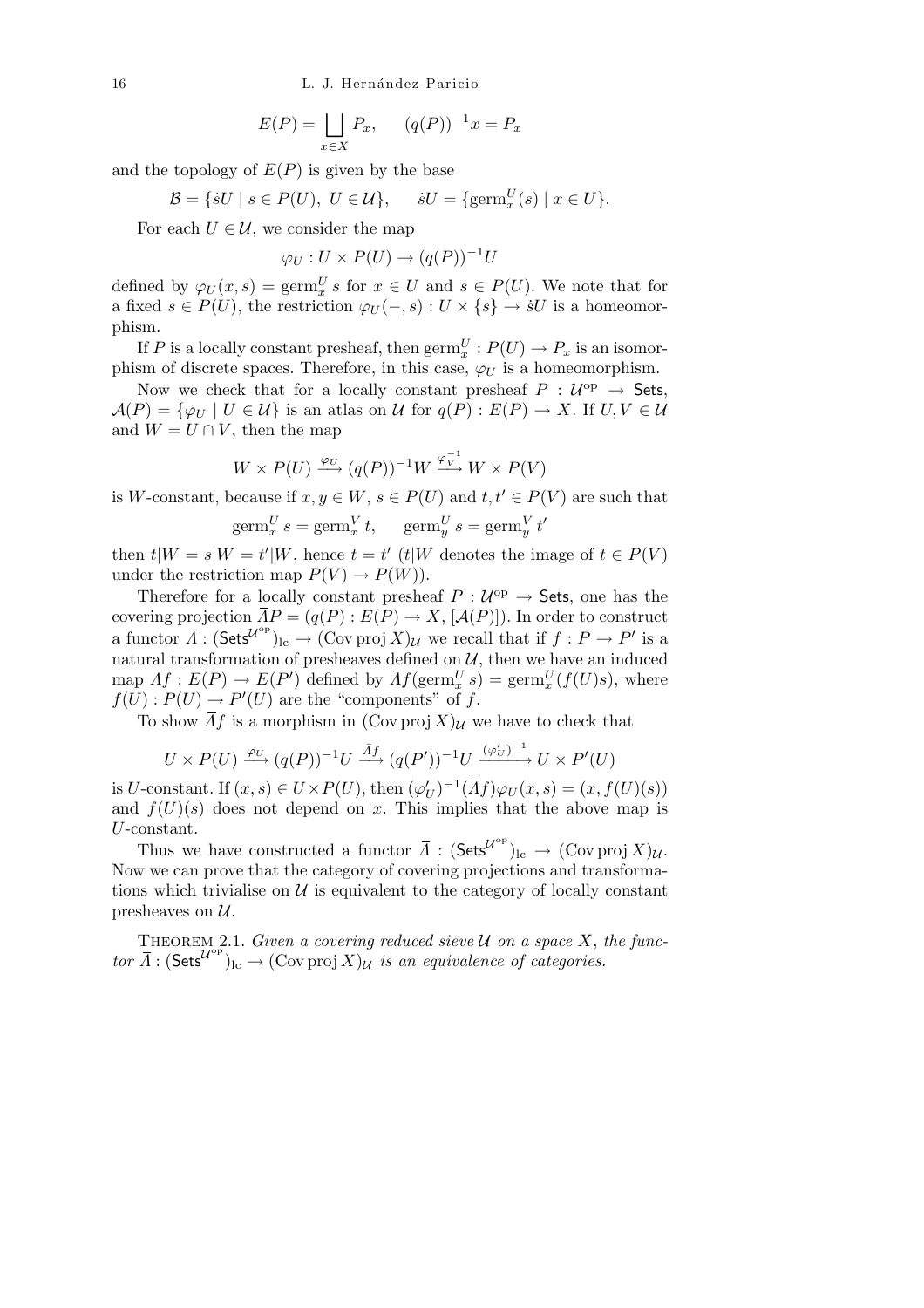P r o o f. First, we show that  $\overline{A}$  is a faithful functor. Suppose that  $f, g$ :  $P \rightarrow P'$  are natural transformations and  $P, P'$  are objects in  $(Sets^{U^{\text{op}}})_{\text{lc}}$ . If  $\overline{A}f = \overline{A}g$ , then for each  $U \in \mathcal{U}$  and  $s \in P(U)$ , we have  $\text{germ}_{x}^{U}(f(U)s)$  $\bar{A}f(\text{germ}_{x}^{U}s) = \bar{A}g(\text{germ}_{x}^{U}s) = \text{germ}_{x}^{U}(g(U)s)$ . Since *P* and *P*<sup>*i*</sup> are locally constant, the maps of the form  $\operatorname{germ}^U_x$  are isomorphisms, hence  $f(U)s =$  $g(U)s$  for each  $s \in P(U)$ . Therefore  $f(U) = g(U)$  for all  $U \in \mathcal{U}$ . Thus  $\overline{\Lambda}$  is a faithful functor.

Now assume that  $h : E(P) \to E(P')$  is a covering transformation in  $(Cov \text{proj } X)_{\mathcal{U}}$ . Then the composite

$$
U \times P(U) \xrightarrow{\varphi_U} (qP)^{-1}U \xrightarrow{h} (qP')^{-1}U \xrightarrow{(\varphi'_U)^{-1}} U \times P'(U)
$$

is *U*-constant. Let  $f(U)$ :  $P(U) \rightarrow P'(U)$  be the unique map such that  $\mathrm{id}_U \times f(U) = (\varphi'_U)^{-1}h\varphi_U$ . It is easy to check that if  $U, V \in \mathcal{U}$  and  $U \subset V$ then  $(P')_U^V f(V) = f(U) P_U^V$ . Then  $f(U) : P(U) \rightarrow P'(U)$ ,  $U \in \mathcal{U}$ , is a natural transformation from *P* to *P'*. The map  $\overline{A}f$  has the property that for each  $U \in \mathcal{U}$ , the corresponding restrictions are such that  $(\varphi'_U)^{-1}(\overline{\Lambda})f\varphi_U$  $= (\varphi'_U)^{-1} h \varphi_U$ . This implies that for any  $U$ ,  $\overline{A}f|(qP)^{-1}U = h|(qP)^{-1}U$ , and so that  $\overline{A}f = h$ . Thus we have shown that  $\overline{A}$  is a full functor.

In order to check that  $\overline{A}$  is an equivalence of categories, it suffices to prove that if  $\Phi = (p : E \to X, [\mathcal{A}])$  is a covering projection in  $(\text{Cov }proj X)_{\mathcal{U}}$ , then there is a locally constant presheaf  $F: U^{op} \to$  Sets such that  $\overline{A}F \cong \Phi$ .

Suppose that  $\mathcal{A} = \{\psi_U : U \times F(U) \to p^{-1}U\}$  is an atlas on  $\mathcal{U}$ . If  $U' \subset U$ , then

$$
U' \times F(U') \xrightarrow{\psi_{U'}} p^{-1}U' \xrightarrow{\psi_{U}^{-1}} U' \times F(U)
$$

is *U*'-constant. Denote by  $F_{U'}^U$  :  $F(U) \to F(U')$  the unique bijective map such that  $\mathrm{id}_{U'} \times F_{U'}^U = \psi_{U'}^{-1} \psi_U$ . It is easy to check that  $F_U^U = \mathrm{id}_{F(U)}$  and if  $U'' \subset U' \subset U$ , then  $F_{U''}^{U'}F_{U'}^{U} = F_{U''}^{U}$ . Therefore F is a locally constant functor from  $\mathcal{U}^{\text{op}}$  to Sets. Now we can consider the map  $h: \bar{A}F \to \Phi$ , where  $h: E(F) \to E$  is defined by  $h(\operatorname{germ}^U_x s) = \psi_U(x, s)$  for  $x \in U$  and  $s \in F(U)$ . We note that if  $U' \subset U$  and  $\operatorname{germ}^{U'}_x s = \operatorname{germ}^{U'}_x$  $\int_a^U$  *s*<sup>*v*</sup>, then *s'* =  $F_U^U$  *s* and  $\psi_U(x, s) = \psi_{U'}(x, F_{U'}^U s)$ . Therefore *h* is well defined. We also see that the maps

$$
U \times F(U) \xrightarrow{\varphi_U} (qF)^{-1}U \xrightarrow{h} p^{-1}U \xrightarrow{\psi_U^{-1}} U \times F(U)
$$

satisfy  $h\varphi_U(x, s) = h(\operatorname{germ}_x^U s) = \psi_U(x, s)$ . Then  $\psi_U^{-1}h\varphi_U = id_U \times id_{F(U)}$ is *U*-constant and  $h|(qF)^{-1}U$  is an isomorphism. Thus  $h : \overline{A}F \to \Phi$  is an isomorphism in  $(\text{Cov proj } X)_U$ . Therefore  $\overline{A}$  is an equivalence of categories.

Given a covering reduced sieve  $U$ , if we take the class  $\Sigma$  of all morphisms in *U*, we have the corresponding category of fractions  $\pi U = U[\Sigma^{-1}]$  which is a groupoid. We note the existence of natural isomorphisms  $(\pi \mathcal{U})^{\mathrm{op}} \cong \pi(\mathcal{U}^{\mathrm{op}})$ .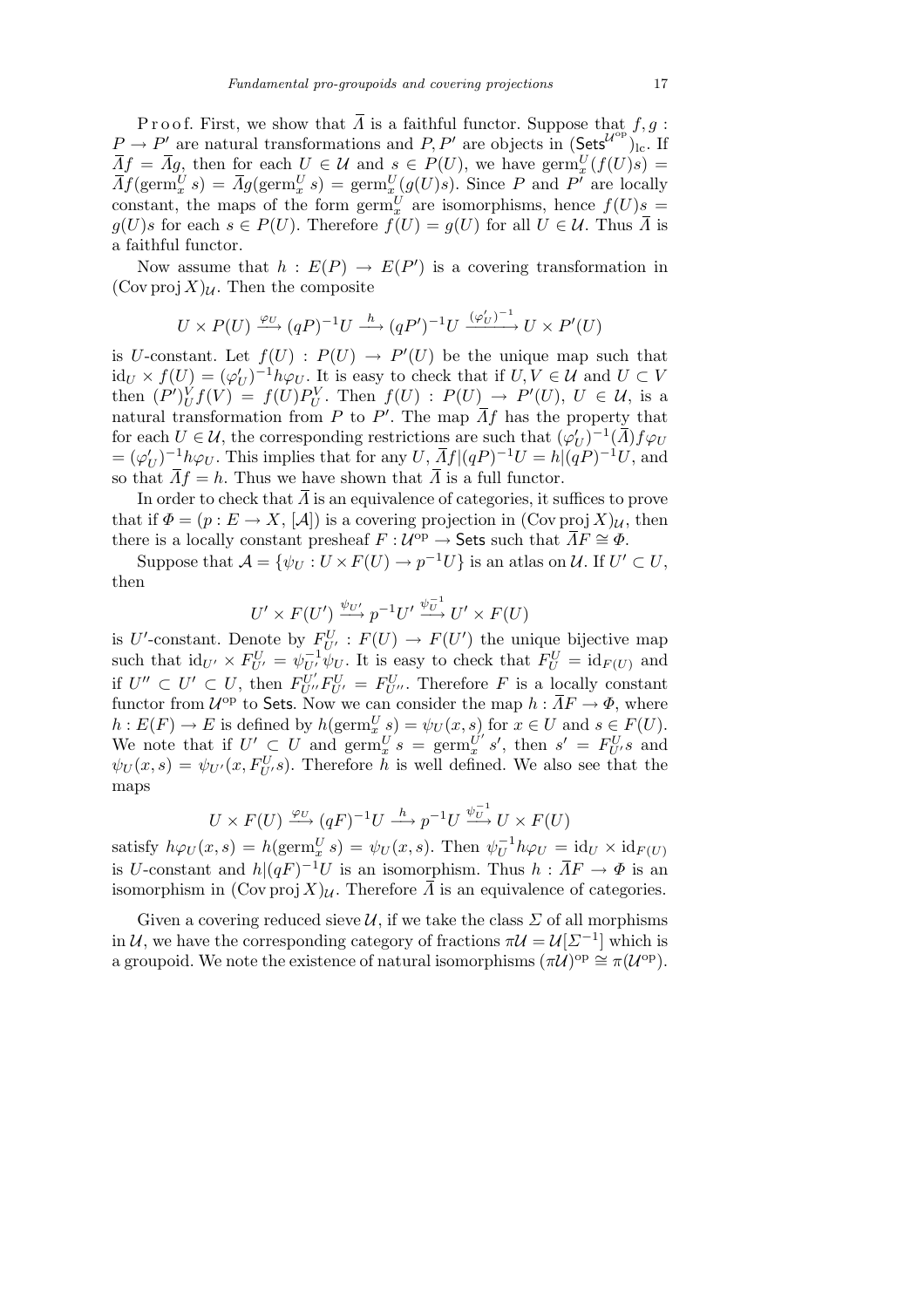Therefore we use the notation  $\pi \mathcal{U}^{\text{op}}$ . For locally constant presheaves on  $\mathcal{U},$ one has:

Lemma 2.1. *Given a covering reduced sieve U on X*, *the category*  $(Sets^{U^{op}})$ <sub>lc</sub> of locally constant presheaves on *U* is equivalent to the functor *category* Sets<sup>π*U*°</sup><sup>p</sup>.

P r o o f. Denote by  $\gamma : \mathcal{U}^{\text{op}} \to \pi \mathcal{U}^{\text{op}}$  the projection functor. If P :  $U^{\text{op}} \to$  Sets is locally constant, then *P* carries each arrow of  $U^{\text{op}}$  into an isomorphism. Therefore, *P* factors through  $\pi \mathcal{U}^{\text{op}}$  as  $P = \overline{P} \gamma$ . Conversely, if  $F : \pi \mathcal{U}^{\mathrm{op}} \to \mathsf{Sets}$  is a functor, then because  $\pi \mathcal{U}^{\mathrm{op}}$  is a groupoid, *F* carries every arrow of  $\pi U^{\text{op}}$  into an isomorphism. Thus  $F\gamma$  is a locally constant functor.

We recall that if  $U$  and  $V$  are open coverings of a space X, then we say that *U* refines  $V, U \geq V$ , if for every  $U \in U$ , there is  $V \in V$  such that  $U \subset V$ . We note that for a given *U*, in general it is possible to find various  $V \in V$ such that  $U \subset V$ . It would be interesting to have a canonical way of finding a *V* for each *U*. We solve this problem if we work only with covering reduced sieves. We note that if  $U$  and  $V$  are two covering reduced sieves then  $U$  refines *V* if and only if  $U ⊂ V$ . If  $U ∈ U$ , then there is  $V ∈ V$  such that  $U ⊂ V$ , but this implies that  $U \in \mathcal{V}$ . If  $\mathcal{U} \subset \mathcal{V}$ , then there is an induced functor  $\pi_V^{\mathcal{U}}: \pi \mathcal{U}^{\mathrm{op}} \to \pi \mathcal{V}^{\mathrm{op}}$  that again induces a functor Sets<sup> $\pi \mathcal{V}^{\mathrm{op}} \to$  Sets<sup> $\pi \mathcal{U}^{\mathrm{op}}$ .</sup></sup>

Using the equivalence of categories  $\mathsf{Sets}^{\pi \mathcal{U}^{\mathrm{op}}}\stackrel{\gamma^*}{\to} (\mathsf{Sets}^{\mathcal{U}^{\mathrm{op}}})_{\mathrm{lc}}$  we have a new equivalence *Λ*' obtained as the composite  $\Lambda' = \overline{\Lambda}\gamma^*$ :

$$
{\sf Sets}^{\pi {\mathcal U}^{\rm op}} \stackrel{\gamma^*}{\to} ({\sf Sets}^{{\mathcal U}^{\rm op}})_{\rm lc} \stackrel{\overline{A}}{\to} ({\rm Cov\,} {\rm proj}\, X)_{\mathcal U}.
$$

If  $U$  refines  $V$  one has the following:

Proposition 2.3. *Let U and V be two covering reduced sieves on X. If U ⊂ V*, *then the functor diagram*

Sets<sup>$$
\pi
$$</sup> $\nu^{op} \xrightarrow{A'} \text{ (Cov proj } X)_\nu$   
\n $\downarrow \qquad \qquad \downarrow$   
\nSets <sup>$\pi$</sup>  $\nu^{op} \xrightarrow{A'} \text{ (Cov proj } X)_\nu$ 

*is commutative up to natural isomorphism*.

P r o o f. If *F* is an object in Sets<sup> $\pi V^{\rm op}$ </sup>, we have the presheaf  $P = \gamma F$ , which satisfies

$$
\operatorname*{colim}_{x \in V \in V} P(V) \cong \operatorname*{colim}_{x \in U \in \mathcal{U}} P(U).
$$

This fact easily gives the existence of an isomorphism of functors in the diagram above.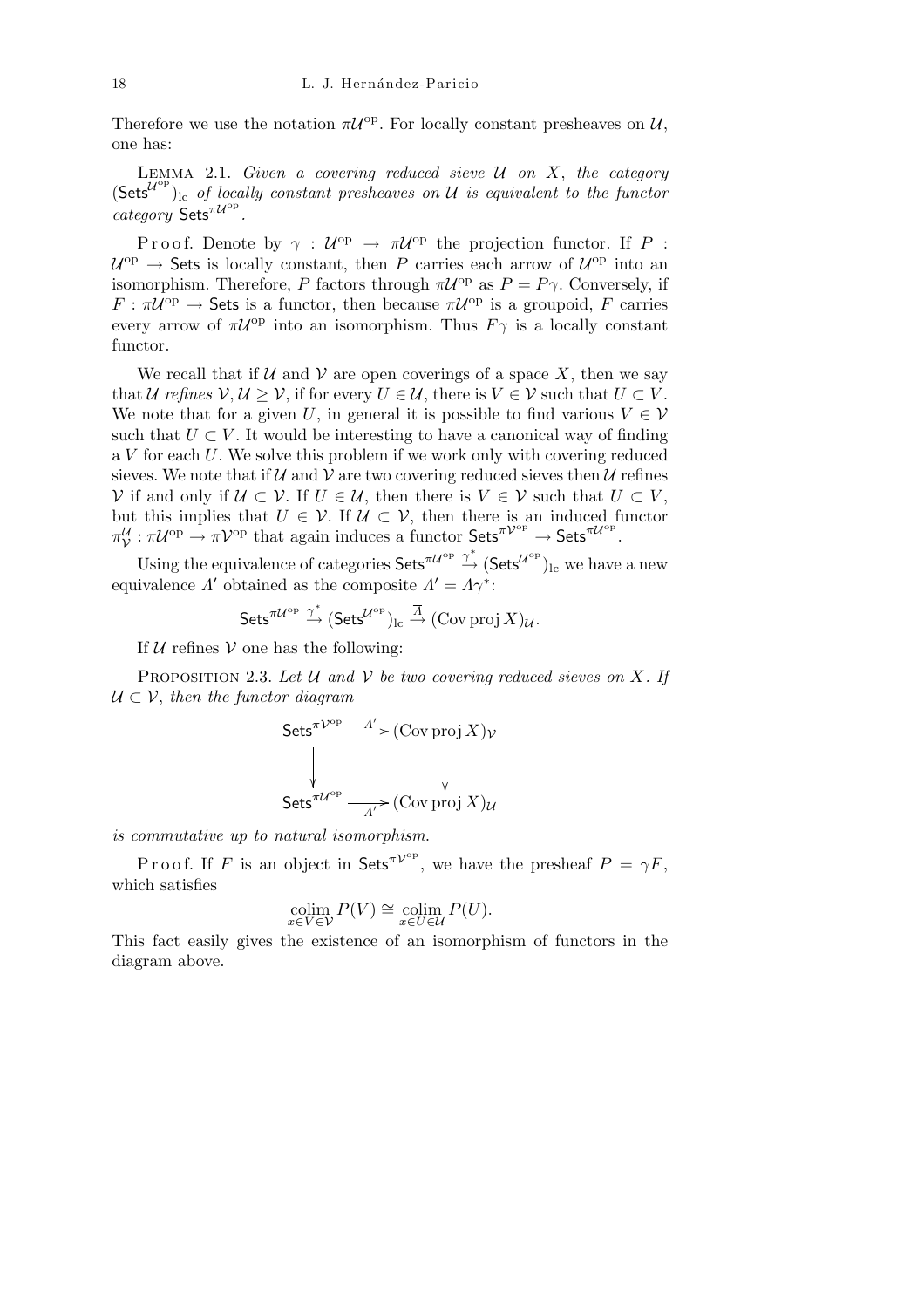Given a space X, we denote by  $COV(X)$  the set of open coverings  $U$  of *X* directed by refinement. We denote by  $CRS(X)$  the set of covering reduce sieves of *X* directed by refinement or equivalently by "inclusion"; that is, if  $U, V \in \text{CRS}(X)$  then  $U \geq V$  if and only if  $U \subset V$ . Recall that Gpd denotes the category of groupoids. Using the directed set  $CRS(X)$  as an indexing category we can consider the pro-groupoid

$$
\pi \operatorname{crs}(X): \operatorname{CRS}(X) \to \operatorname{\mathsf{Gpd}}
$$

defined by  $\pi \operatorname{crs}(X)(\mathcal{U}) = \pi \mathcal{U}^{\text{op}}$ . Associated with the pro-groupoid  $\pi \operatorname{crs}(X)$ we have the category  $\text{pro}(\pi \text{ crs}(X), \text{Sets})$  defined in §1. The main result of this section is the following:

THEOREM 2.2. The category  $Cov \text{proj } X$  of covering projections and *transformations of a topological space X is equivalent to the category*  $pro(\pi \operatorname{crs}(X),$  Sets).

P r o o f. For the groupoid  $\pi$  crs(*X*), consider the category ( $\pi$  crs(*X*), Sets) defined in *§*1. Now we are going to define a functor

$$
\Lambda': (\pi \operatorname{crs}(X), \operatorname{\mathsf{Sets}}) \to \operatorname{Cov} \operatorname{proj} X.
$$

Suppose that  $(\pi \mathcal{U}^{\text{op}}, F)$  and  $(\pi \mathcal{V}^{\text{op}}, G)$  are objects in  $(\pi \operatorname{crs}(X), \mathsf{Sets})$  and  $\alpha = (\mathcal{U} \subset \mathcal{V}, \ \theta_{\alpha} : F \to G\pi_{\mathcal{V}}^{\mathcal{U}})$  is a morphism in  $(\pi \operatorname{crs}(X), \mathsf{Sets})$ . The functor A' carries  $\alpha : (\pi\mathcal{U}^{\mathrm{op}}, F) \to (\pi\mathcal{V}^{\mathrm{op}}, G)$  to  $A'\alpha : A'(\pi\mathcal{U}^{\mathrm{op}}, F) \to A'(\pi\mathcal{V}^{\mathrm{op}}, G)$ , where  $\Lambda'(\pi \mathcal{U}^{\text{op}}, F) = \overline{\Lambda}(F\gamma)$ ,  $\Lambda'(\pi \mathcal{V}^{\text{op}}, G) = \overline{\Lambda}(G\gamma)$  and if  $s \in F\gamma(U)$  and  $x \in U \in \mathcal{U}$ , then  $\Lambda' \alpha(\operatorname{germ}^U_x s) = \operatorname{germ}^U_x(\theta_\alpha * \gamma(U)(s)).$ 

It is easy to check that if  $\alpha$  is in  $\Sigma$ , then  $\Lambda' \alpha$  is an isomorphism, hence there is an induced functor

 $A'$ :  $\text{pro}(\pi \text{ crs}(X), \text{Sets}) \rightarrow \text{Cov} \text{proj } X.$ 

We note that if  $U, V \in \text{CRS}(X)$ , then  $U \cap V = \{W \mid W \in U \text{ and }$  $W \in \mathcal{V}$   $\in \text{CRS}(X)$ . We also see that the inclusion  $\text{CRS}(X) \to \text{COV}(X)$  of directed sets is cofinal.

If  $(\pi U^{\text{op}}, F)$  and  $(\pi V^{\text{op}}, G)$  are objects in  $\text{pro}(\pi \text{ crs}(X), \text{Sets})$ , then

 $\text{Hom}_{\text{pro}(\pi \text{ crs}(X), \text{Sets})}((\pi \mathcal{U}^{\text{op}}, F), (\pi \mathcal{V}^{\text{op}}, G))$ 

$$
\cong \underset{\mathcal{W}\in \text{CRS}(X), \mathcal{W}\subset \mathcal{U}\cap \mathcal{V}}{\text{colim}} \text{Hom}_{\text{Sets}\pi\mathcal{W}^{\text{op}}}(F\pi_{\mathcal{U}}^{\mathcal{W}}, G\pi_{\mathcal{V}}^{\mathcal{W}})
$$
\n
$$
\cong \underset{\mathcal{W}\in \text{CRS}(X), \mathcal{W}\subset \mathcal{U}\cap \mathcal{V}}{\text{colim}} \text{Hom}_{(\text{Cov proj }X)_{\mathcal{W}}}(A'(F\pi_{\mathcal{U}}^{\mathcal{W}}), A'(G\pi_{\mathcal{V}}^{\mathcal{W}}))
$$
\n
$$
\cong \underset{\mathcal{W}\in \text{CRS}(X), \mathcal{W}\subset \mathcal{U}\cap \mathcal{V}}{\text{colim}} \text{Hom}_{(\text{Cov proj }X)_{\mathcal{W}}}(A'F, A'G)
$$
\n
$$
\cong \text{Hom}_{\text{Cov proj }X}(A'F, A'G).
$$

Thus we have shown that  $\Lambda'$ :  $\text{pro}(\pi \text{ crs}(X), \text{Sets}) \to \text{Cov} \text{proj } X$  is a full faithful functor.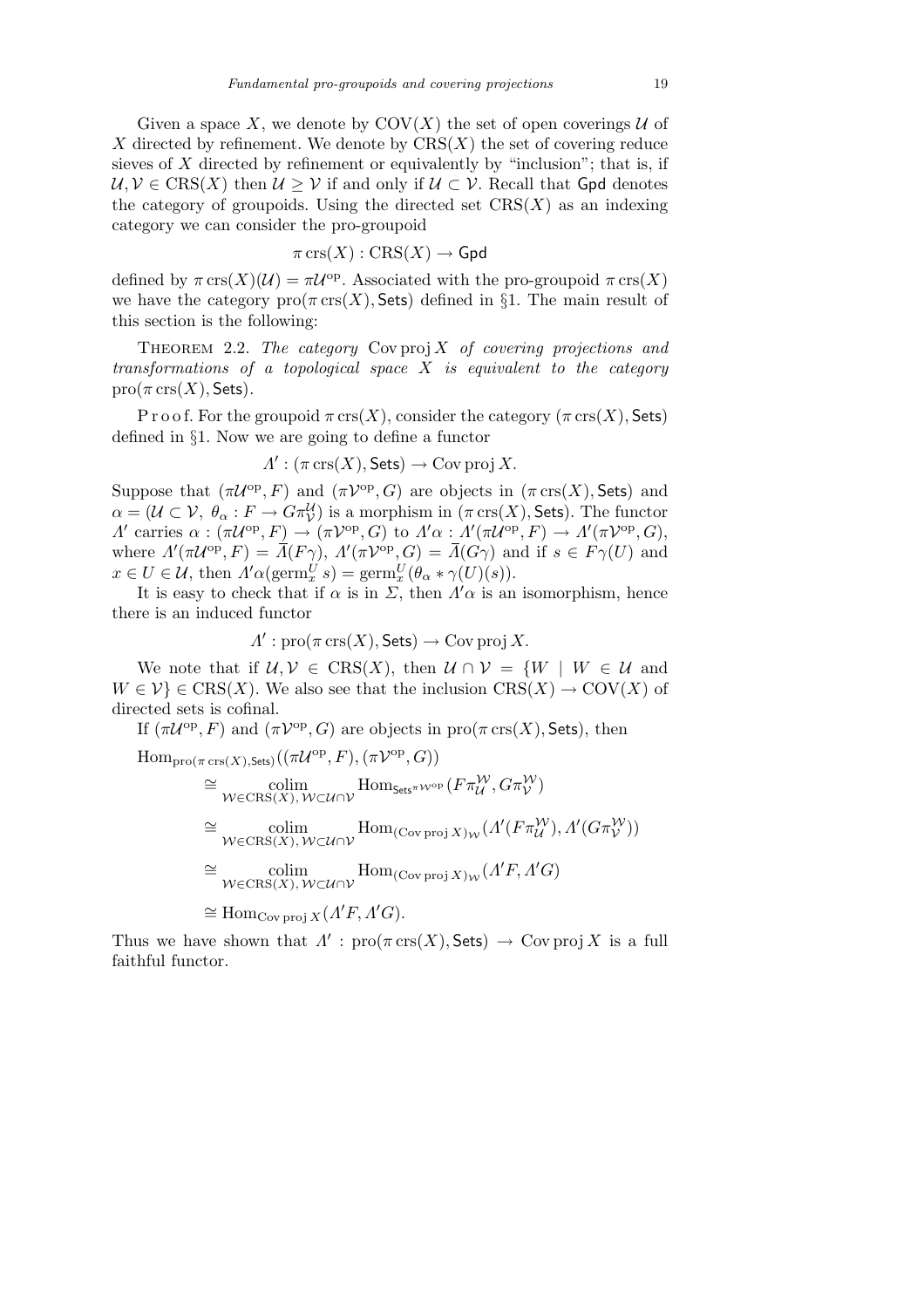On the other hand, if  $\Phi = (p : E \to X, [\mathcal{A}])$  is an object in Cov proj X and  $A$  is an atlas on a covering reduced sieve  $U$ , then by Theorem 2.1 and Lemma 2.1, there is  $F : \pi \mathcal{U}^{\text{op}} \to \text{Sets}$  such that  $\Lambda'(\pi \mathcal{U}^{\text{op}}, F) \cong \Phi$ . Therefore  $A'$ : pro( $\pi$  crs(*X*), Sets)  $\rightarrow$  Cov proj *X* is an equivalence of categories.

**3. The subdivision of the Cech nerve.** The Cech nerve  $CX(\mathcal{U})$  of an open covering  $U$  of  $X$  is defined to be the simplicial set whose  $q$ -simplexes are given by

$$
CX(\mathcal{U})_q = \{ (U_0, \ldots, U_q) \mid U_0, \ldots, U_q \in \mathcal{U}, U_0 \cap \ldots \cap U_q \neq \emptyset \}.
$$

The face and degeneracy operators are defined in the usual way. We note that if  $U \geq V$ , then we can choose a map  $\varphi : U \to V$  such that  $U \subset \varphi U$ . This induces a simplicial map  $(U_0, \ldots, U_q) \rightarrow (\varphi U_0, \ldots, \varphi U_q)$ , which is denoted by  $C\varphi$ :  $CX(\mathcal{U}) \to CX(\mathcal{V})$ , and we also have the corresponding realization  $|C\varphi|: |CX(\mathcal{U})| \to |CX(\mathcal{V})|$ . If we choose a different map  $\psi: \mathcal{U} \to \mathcal{V}$  such that  $U \subset \psi U$ , we have

$$
\emptyset \neq U_0 \cap \ldots \cap U_q \subset \varphi U_0 \cap \ldots \cap \varphi U_q \cap \psi U_0 \cap \ldots \cap \psi U_q,
$$

hence there is a simplex  $(\varphi U_0, \ldots, \varphi U_q, \psi U_0, \ldots, \psi U_q)$  having as faces  $(\varphi U_0, \ldots, \varphi U_q, \psi U_q, \psi U_q)$  $\ldots$ ,  $\varphi U_q$  and  $(\psi U_0, \ldots, \psi U_q)$ . Then  $|C\varphi|$  is contiguous to  $|C\psi|$ . Therefore  $|C\varphi|$  is homotopic to  $|C\psi|$ , and we have  $C\varphi = C\psi$  in the category Ho(SS) obtained by inverting the weak equivalences of the category of simplicial sets. As a consequence of these facts, we have a functor

$$
CX: \text{COV}(X) \to \text{Ho}(\text{SS}).
$$

It is interesting to observe that if *U* and *V* are covering reduced sieves and  $U \geq V$ , then there is a canonical map  $U \subset V$ . In this case we have an induced map  $CX(\mathcal{U}) \rightarrow CX(\mathcal{V})$  and then we obtain a functor

$$
CX:CRS(X) \rightarrow SS.
$$

Let Cat denote the category of small categories and functors. There is a functor  $l : \Delta \to \mathsf{Cat}$  which carries an ordered set  $[p] = \{0 \leq l \leq \ldots \leq p\}$ to the small category  $l[p] = \{0 \leftarrow 1 \leftarrow \dots \leftarrow p\}$ . On the other hand, we consider the Yoneda embedding  $y : \Delta \to \text{SS}, [p] \to \Delta[p] = \text{Hom}_{\Delta}(-, [p]).$ Since Cat is a cocomplete category, we can apply [M-M, Th. I.5.2] to obtain a pair of functors  $L : SS \rightarrow Cat$  and Ner : Cat  $\rightarrow SS$  such that  $L$  is left adjoint to Ner and the diagram

$$
\begin{array}{c}\n\Delta \\
\downarrow \\
\downarrow \\
\text{Cat} \leftarrow \\
\downarrow \\
\text{S} \\
\end{array}
$$

is commutative up to isomorphism.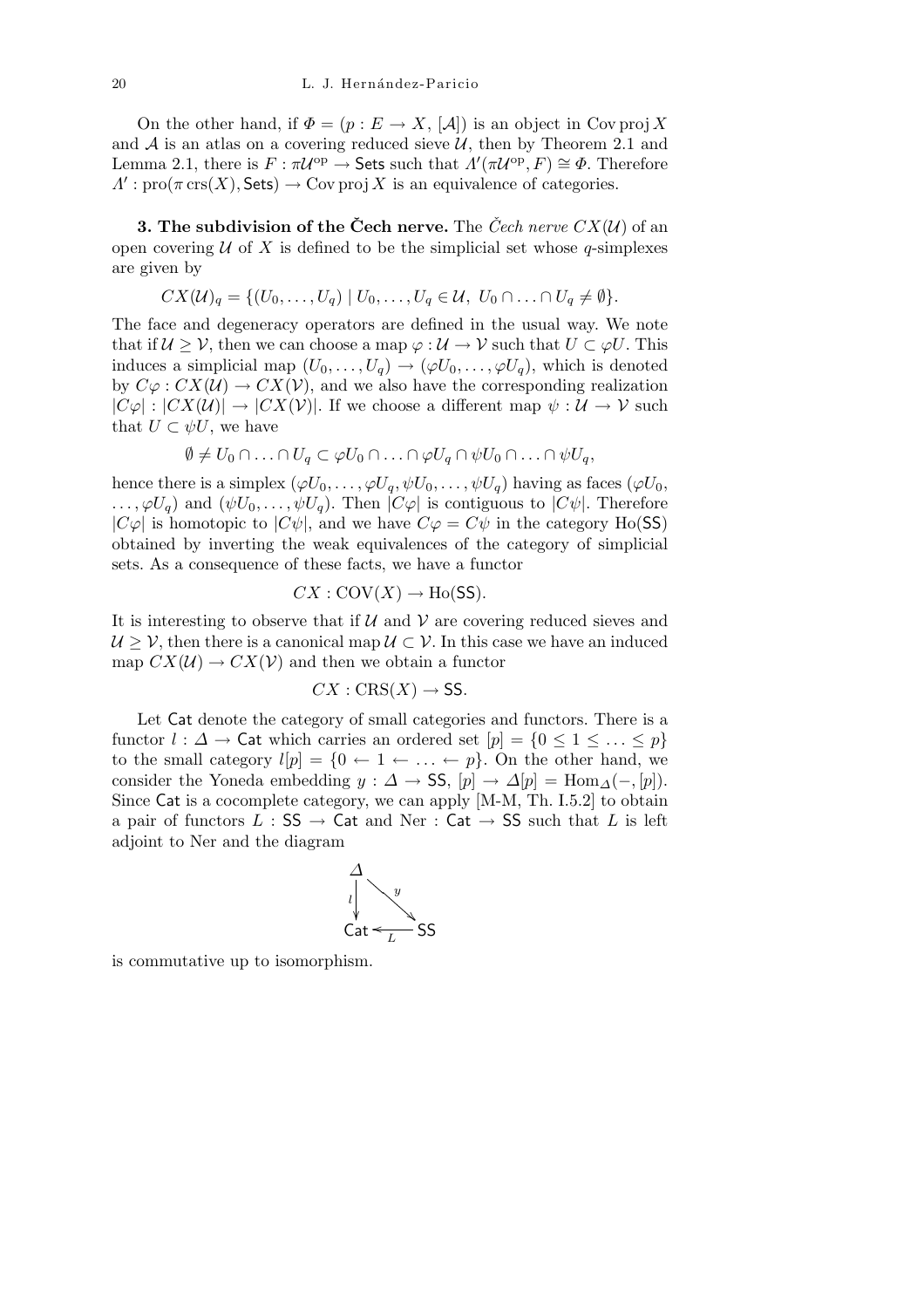Given a small category *C*, Ner *C* is called the *nerve* of *C*; we note that  $Ner C<sub>0</sub> ≅ C<sub>0</sub> ≅ Objects of C and for q > 0,$ 

$$
(\text{Ner } C)_q = \{ (f_0, \dots, f_{q-1}) \mid f_i \text{ is an arrow of } C \text{ and } \text{domain}(f_i) = \text{codomain}(f_{i+1}) \}.
$$

If  $\mathcal C$  is a category and  $X$  is an object of  $\mathcal C$ , we denote by  $\mathcal C\downarrow X$  the category which has as objects those morphisms *u* of *C* such that codomain $(u) = X$ . A morphism from  $u : A \to X$  to  $v : B \to X$  is a morphism  $f : A \to B$  in C such that  $vf = u$ . We note that a morphism  $g: X \to X'$  induces a functor  $\mathcal{C} \downarrow g : \mathcal{C} \downarrow X \to \mathcal{C} \downarrow X'$  defined by  $\mathcal{C} \downarrow g(u) = gu$ .

In particular, for the category  $\Delta$ , we have the functor  $\Delta \downarrow - : \Delta \rightarrow \mathsf{Cat}$ ,  $[q] \rightarrow \Delta \downarrow [q]$ , and we can consider the composite

$$
sd = \text{Ner}(\Delta \downarrow -) : \Delta \to \text{Cat} \to \text{SS}.
$$

Now we can apply [M-M, Th. I.5.2] to the functors sd :  $\Delta \rightarrow$  Cat and *y* :  $\Delta$  → SS to obtain a pair of adjoint functors Sd : SS → SS, Ex : SS → SS such that the diagram



is commutative up to isomorphism. The left adjoint Sd : SS *→* SS is called the *subdivision functor*.

For each space *X*, we consider the functor  $NX : CRS(X) \rightarrow SS$  defined by  $NX(\mathcal{U}) = \text{Ner}(\mathcal{U}^{\text{op}})$ , where  $\mathcal{U}^{\text{op}}$  is the opposite category of  $\mathcal{U}$  considered as a small category. A typical *q*-simplex of  $NX(\mathcal{U})_q$  is of the form  $U_0 \subset$  $U_1 \subset \ldots \subset U_q$  with  $U_0, \ldots, U_q \in \mathcal{U}$ .

Next we prove that the subdivision  $Sd$  *CX* of the Cech nerve is weakly equivalent to *NX*.

THEOREM 3.1. *There is a natural transformation*  $\psi$  *from the functor*  $Sd C X : CRS(X) \rightarrow SS$  *to the functor*  $NX : CRS(X) \rightarrow SS$  *such that for each U* in CRS $(X)$ ,  $\psi(\mathcal{U})$  : Sd  $CX(\mathcal{U}) \rightarrow NX(\mathcal{U})$  is a weak equivalence.

P r o o f. Using the notation of [M-M] (see also  $\S$ 0), we recall that for an object  $U$  of  $CRS(X)$ ,

$$
\operatorname{Sd} C X(\mathcal{U}) = \operatorname{colim} \Big( \int_{\Delta} C X(\mathcal{U}) \stackrel{\text{pr}_1}{\to} \Delta \stackrel{\text{sd}}{\to} \text{SS} \Big).
$$

Given an object  $([n], (V_0, \ldots, V_n))$  in  $\int_A CX(\mathcal{U})$ , we have sd pr<sub>1</sub> $([n], (V_0, \ldots, V_n))$  $\dots, V_n)$  = sd[*n*]. An element of  $(\text{sd pr}_1([n], (V_0, \dots, V_n)))_q$  is determined by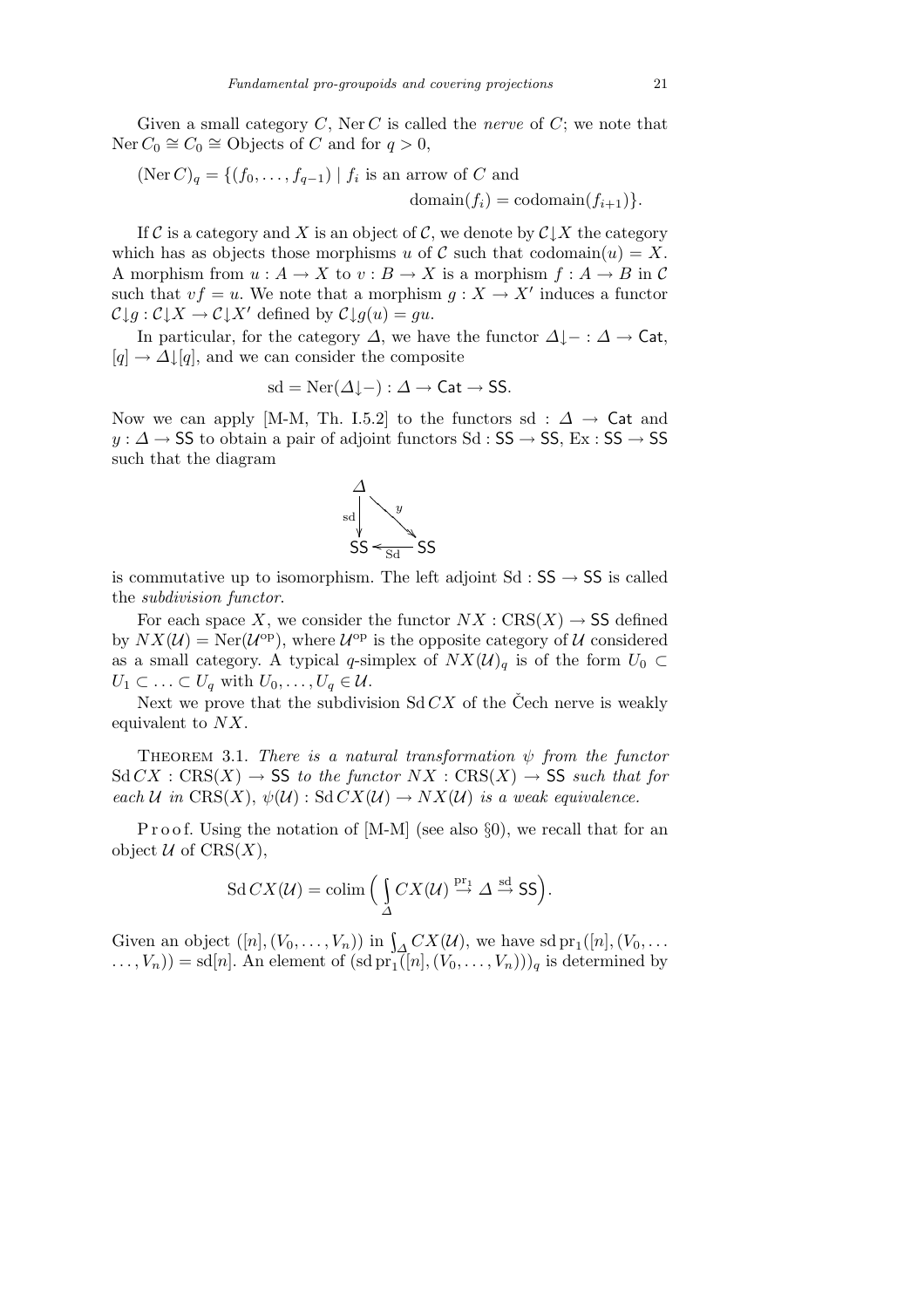a diagram in *∆* of the form

$$
[p_0] \xleftarrow{\alpha_0} [p_1] \xleftarrow{\alpha_1} \dots [p_{q-1}] \xleftarrow{\alpha_{q-1}} [p_q]
$$
  
\n
$$
\begin{bmatrix} \alpha \\ \vdots \\ \alpha \end{bmatrix}
$$

and it will be denoted by  $\alpha(\alpha_0, \ldots, \alpha_{q-1})$ .

For each  $([n], (V_0, \ldots, V_n))$  we have the map

$$
\psi([n], (V_0, ..., V_n))_q : (\text{sd pr}_1([n], (V_0, ..., V_n)))_q \to N X(\mathcal{U})_q
$$

defined by

$$
\psi([n], (V_0, \dots, V_n))_q \underset{\alpha(\alpha_0, \dots, \alpha_{q-1})}{\alpha(\alpha_0, \dots, \alpha_{q-1})} = (V_{\alpha(0)} \cap \dots \cap V_{\alpha(p_0)} \subset V_{\alpha\alpha_0(0)} \cap \dots \cap V_{\alpha\alpha_0(p_1)} \subset \dots
$$

$$
\subset V_{\alpha\alpha_0 \dots \alpha_{q-1}(0)} \cap \dots \cap V_{\alpha\alpha_0 \dots \alpha_{q-1}(p_q)}).
$$

These maps induce a map

$$
\psi(\mathcal{U}): \mathrm{Sd} \, CX(\mathcal{U}) \to NX(\mathcal{U}).
$$

Now we define a transformation  $\varphi(\mathcal{U})$  :  $NX(\mathcal{U}) \rightarrow \text{Sd } CX(\mathcal{U})$ . Given an element  $U_0 \subset \ldots \subset U_q$  of  $NX(\mathcal{U})_q$ ,  $([q], (U_0, \ldots, U_q))$  is an object of  $\int_{\Delta} C X(\mathcal{U})$ . Consider the element  $\beta(\beta_0, \ldots, \beta_{q-1})$  of  $(\text{sd pr}_1([q], (U_0, \ldots,$  $\ldots$ ,  $(\overline{U}_q)$ ))<sub>q</sub> determined by the diagram

$$
[q] \xleftarrow{\beta_0} [q-1] \xleftarrow{\beta_1} [q-2] \xleftarrow{\dots} [1] \xleftarrow{\beta_{q-1}} [0]
$$
\n
$$
\downarrow
$$
\n
$$
[q]
$$

where  $\beta = id_{[q]}$  and  $\beta_i : [q - i - 1] \rightarrow [q - i]$  is defined by  $\beta_i(j) = j + 1$ for  $0 \leq j \leq q - i - 1$ . The element  $\beta(\beta_0, \ldots, \beta_{q-1})$  represents an element  $[\beta(\beta_0, \ldots, \beta_{q-1})]$  of Sd  $CX(\mathcal{U})_q$ . We define  $\varphi(\mathcal{U})_q : NX(\mathcal{U})_q \to \text{Sd }CX(\mathcal{U})_q$ by

$$
\varphi(\mathcal{U})_q \ (U_0 \subset \ldots \subset U_q) = [\beta(\beta_0, \ldots, \beta_{q-1})].
$$

Because

$$
\psi([q], (U_0, \ldots, U_q))_q(\beta(\beta_0, \ldots, \beta_{q-1})) = (U_0 \subset U_1 \subset \ldots \subset U_q)
$$

we have  $\psi(\mathcal{U})\varphi(\mathcal{U}) = \mathrm{id}_{NX(\mathcal{U})}$ .

To see that  $\psi(\mathcal{U})$  is a weak equivalence, it is sufficient to show that  $|\varphi(\mathcal{U})| |\psi(\mathcal{U})|$  is homotopic to the identity. We note the following facts:

If we consider the realization functor *| − |* : SS *→* Top, we find that for every object *Y* in SS,  $|sd Y|$  is homeomorphic to  $|Y|$ , and if *y* is an *n*-simplex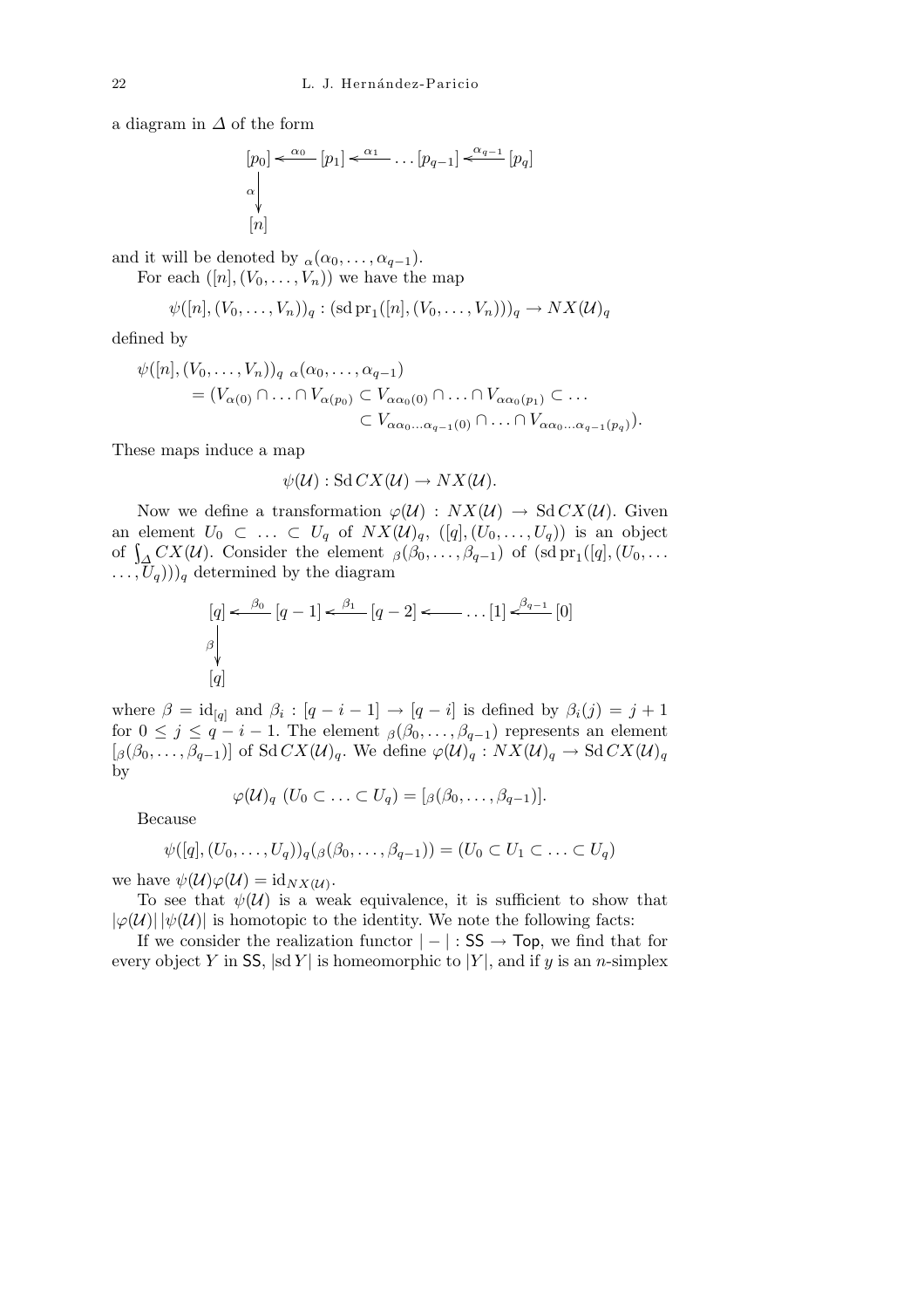of *Y* and  $_{\alpha}(\alpha_0, \ldots, \alpha_{q-1})$  is a *q*-simplex of  $(\text{sd pr}_1([n], y))_q$  which represents a *q*-simplex  $[\alpha(\alpha_0, \ldots, \alpha_{q-1})]$  of sd *Y*, then  $|[\alpha(\alpha_0, \ldots, \alpha_{q-1})]| \subset |y|$ , where  $|a_{\alpha}(a_0, \ldots, a_{q-1})|$  and  $|y|$  denote the realizations of the corresponding simplexes.

For  $Y = CX(\mathcal{U})$ , if  $[\alpha(\alpha_0, \ldots, \alpha_{q-1})]$  is a *q*-simplex of Sd  $CX(\mathcal{U})$  represented by the *q*-simplex  $\alpha(\alpha_0, \ldots, \alpha_{q-1})$  of sd  $\text{pr}_1([n], (V_0, \ldots, V_n))$ , then we have

$$
\psi(\mathcal{U})[\alpha(\alpha_0,\ldots,\alpha_{q-1})]=(U_0\subset\ldots\subset U_q),
$$
  

$$
\varphi(\mathcal{U})(U_0\subset\ldots\subset U_q)=[\beta(\beta_0,\ldots,\beta_{q-1})].
$$

Consider the  $(n+q+2)$ -simplex  $(V_0, \ldots, V_n, U_0, \ldots, U_q)$  of  $CX(\mathcal{U})$ . The realizations  $\left\vert \left[ \alpha(\alpha_0, \ldots, \alpha_{q-1}) \right] \right\vert$  and  $\left\vert \left[ \beta(\beta_0, \ldots, \beta_{q-1}) \right] \right\vert$  are contained in  $\left\vert \left( V_0, \ldots, \beta_{q-1} \right) \right\rvert$  $V_n, U_0, \ldots, U_q$ *)*. This implies that  $|\varphi(\mathcal{U})| |\psi(\mathcal{U})|$  is contiguous to id<sub>|Sd *CX*(*U*)|</sub> with respect to the simplicial decomposition given by  $|CX(\mathcal{U})|$  (recall that  $|CX(\mathcal{U})|$  is homeomorphic to  $|Sd CX(\mathcal{U})|$ . Therefore  $|\varphi(\mathcal{U})| |\psi(\mathcal{U})|$  is homotopic to  $\mathrm{id}_{|Sd} C X(\mathcal{U})|$ .

Finally, we note that if  $\mathcal{U}, \mathcal{V} \in \text{CRS}(X)$  and  $\mathcal{U} \subset \mathcal{V}$ , then the diagram

Sd 
$$
CX(U) \xrightarrow{\psi(U)} NX(U)
$$
  
\n $\downarrow$   
\nSd  $CX(V) \xrightarrow{\psi(V)} NX(V)$ 

is commutative. Therefore  $\psi$ : Sd  $CX \rightarrow NX$  is a natural transformation.

Lemma 3.1. *Let C be a small category. Then the fundamental groupoid π* Ner *C is isomorphic to the category of fractions C*[*Σ<sup>−</sup>*<sup>1</sup> ], *where Σ is the set of all morphisms of C.*

Proof. The arrow of  $\pi$  Ner C represented by an arrow  $A_0 \leftarrow A_1$  in C is carried by the equivalence functor to the arrow of  $\mathcal{C}[\Sigma^{-1}]$  induced by  $A_0 \leftarrow A_1$ . For details we refer the reader to [Go].

REMARK. For a given covering reduced sieve  $U$ , the groupoid  $\pi N U^{\text{op}}$  is isomorphic to the category of fractions  $\pi \mathcal{U}^{\text{op}}$ .

COROLLARY 3.1. *Given a space*  $X$ , the category Cov proj  $X$  of covering *projections of X is equivalent to the category*  $\text{pro}(\pi CX, \text{Sets})$ *.* 

Proof. For each  $\mathcal{U} \in \text{CRS}(X)$ ,

$$
\psi(\mathcal{U}): \mathrm{Sd} \, CX(\mathcal{U}) \to N X(\mathcal{U})
$$

is a weak equivalence. Since  $|CX(\mathcal{U})|$  is homeomorphic to  $|Sd C X(\mathcal{U})|$ , we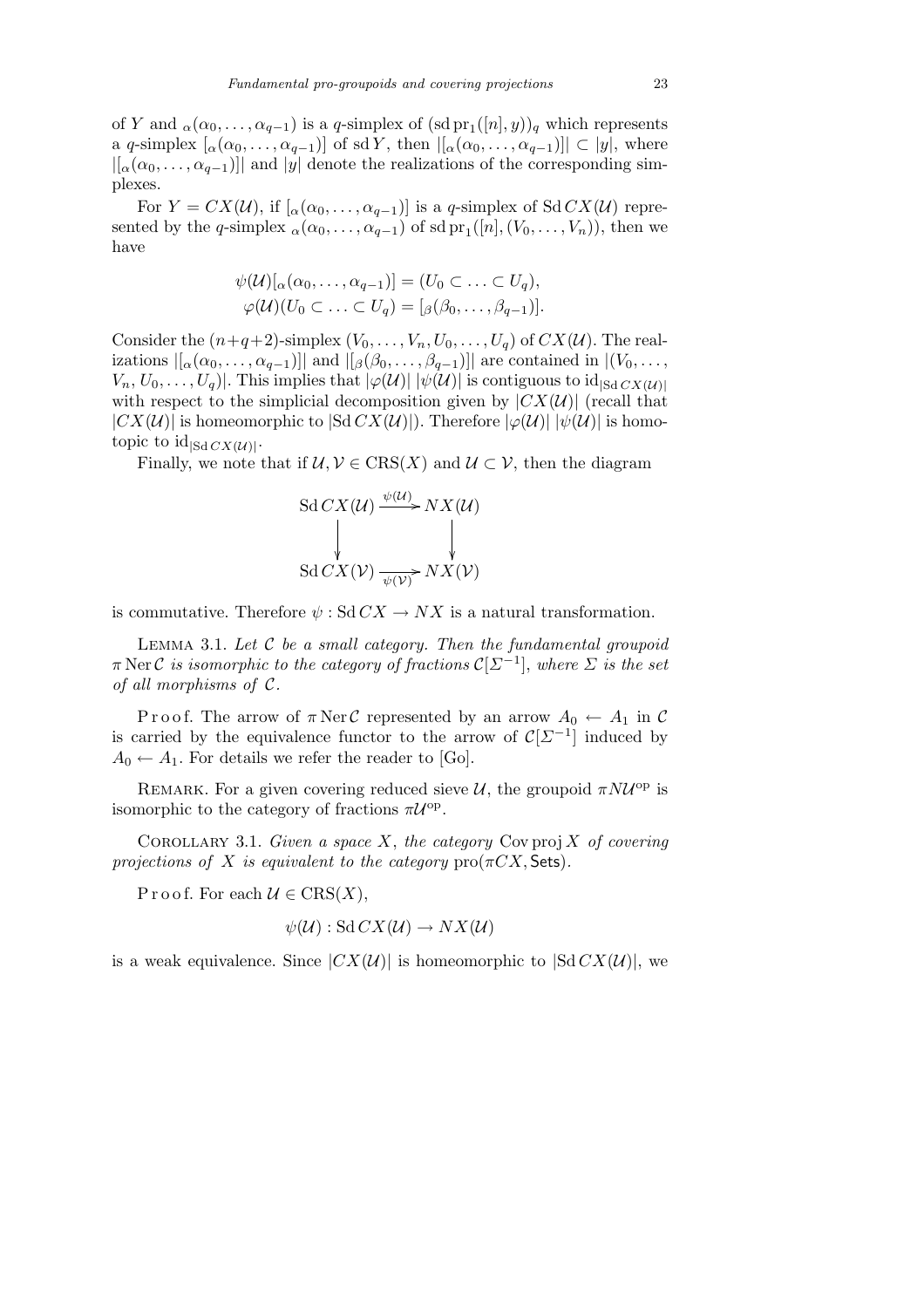also have the weak equivalences

$$
CX(\mathcal{U}) \rightarrow \text{Sing} |CX(\mathcal{U})| \rightarrow \text{Sing} |Sd \, CX(\mathcal{U})| \leftarrow Sd \, CX(\mathcal{U}).
$$

Therefore, one has the zig-zag weak equivalences of pro-groupoids

$$
\pi C X(\mathcal{U}) \to \pi \operatorname{Sing} |CX(\mathcal{U})| \to \pi \operatorname{Sing} |Sd C X(\mathcal{U})| \leftarrow \pi Sd C X(\mathcal{U}).
$$

Now, by Lemma 2.1, we conclude that  $\text{pro}(\pi N X, \text{Sets})$  is equivalent to  $pro(\pi CX, Sets).$ 

**4. Covering projections for locally path-connected and semilocally 1-connected spaces.** In this section we prove that under "good" local conditions of connectedness the pro-groupoid  $\pi$  crs $(X)$  is equivalent to the standard fundamental groupoid  $\pi X$ . In this way we obtain the well known equivalence of the category of covering projections of a "good" space and the functor category Sets*πX* (see [God]).

Given a space *X*, we denote by  $\pi X$  the fundamental groupoid of *X*. The groupoid  $\pi X$  has as objects the points of *X* and for  $x_0, x_1 \in X$  and arrow from  $x_0$  to  $x_1$  is represented by a path from  $x_0$  to  $x_1$  (up to relative homotopy). If  $\alpha$  is an arrow from  $x_0$  to  $x_1$  and  $\beta$  is an arrow from  $x_1$ to  $x_2$  the composite will be denoted by  $\beta \alpha$ . Let *S* be a subspace of *X*; then the inclusion  $S \subset X$  induces a canonical groupoid homomorphism  $\pi S \to \pi X$ . We say that  $\pi S \to \pi X$  is *trivial* if any arrow  $\alpha$  of  $\pi S$  such that  $\text{domain}(\alpha) = \text{codomain}(\alpha) = s \in S$  is carried to the identity arrow by the functor  $\pi S \to \pi X$ .

We will consider open coverings *U* of *X* such that

(1) if  $U \in \mathcal{U}$ , then  $U \neq \emptyset$ ,  $U$  is path-connected and  $\pi U \rightarrow \pi X$  is trivial, (2) if *V* is a non-empty open subset of *X* such that *V* is path-connected,  $\pi V \to \pi X$  is trivial and there is  $U \in \mathcal{U}$  such that  $V \subset U$ , then  $V \in \mathcal{U}$ .

An open covering  $U$  of X which satisfies conditions (1) and (2) is said to be a *trivial covering* of *X*. We denote by  $TCOV(X)$  the family of all trivial coverings of *X* directed by refinement. We note that if  $\mathcal{U}, \mathcal{V} \in \text{TCOV}(X)$ , then  $U \geq V$  if and only if  $U \subset V$ .

Lemma 4.1. *Let X be a locally path-connected and semilocally* 1*-connected space. Then the map*  $*$ s:  $TCOV(X) \rightarrow CRS(X)$  *defined by*  $*sU =$  $\{V \mid V \neq \emptyset, V \text{ is open}, \exists U \in \mathcal{U} \text{ such that } V \subset U\} \text{ is cofinal.}$ 

Proof. Let  $V$  be a covering reduced sieve on X. For each  $V \in V$  and *x* ∈ *V* there is an open subset *U*(*V, x*) such that  $x \in U(V, x) \subset V$ ,  $U(V, x)$  is path-connected and  $\pi U(V, x) \to \pi X$  is trivial. Let  $\mathcal{U} = \{U \in \mathcal{O}(X) \mid U \neq \emptyset,$  $\exists U(V, x)$  such that  $U \subset U(V, x)$ , *U* is path-connected and  $\pi U \to \pi X$  is trivial*}*. Since *X* is locally connected and semilocally 1-connected, it follows that  $\mathcal{U} \in \text{TCOV}(X)$ , and from the definition of  $\mathcal{U}$  we have  $^*s\mathcal{U} \subset \mathcal{V}$ .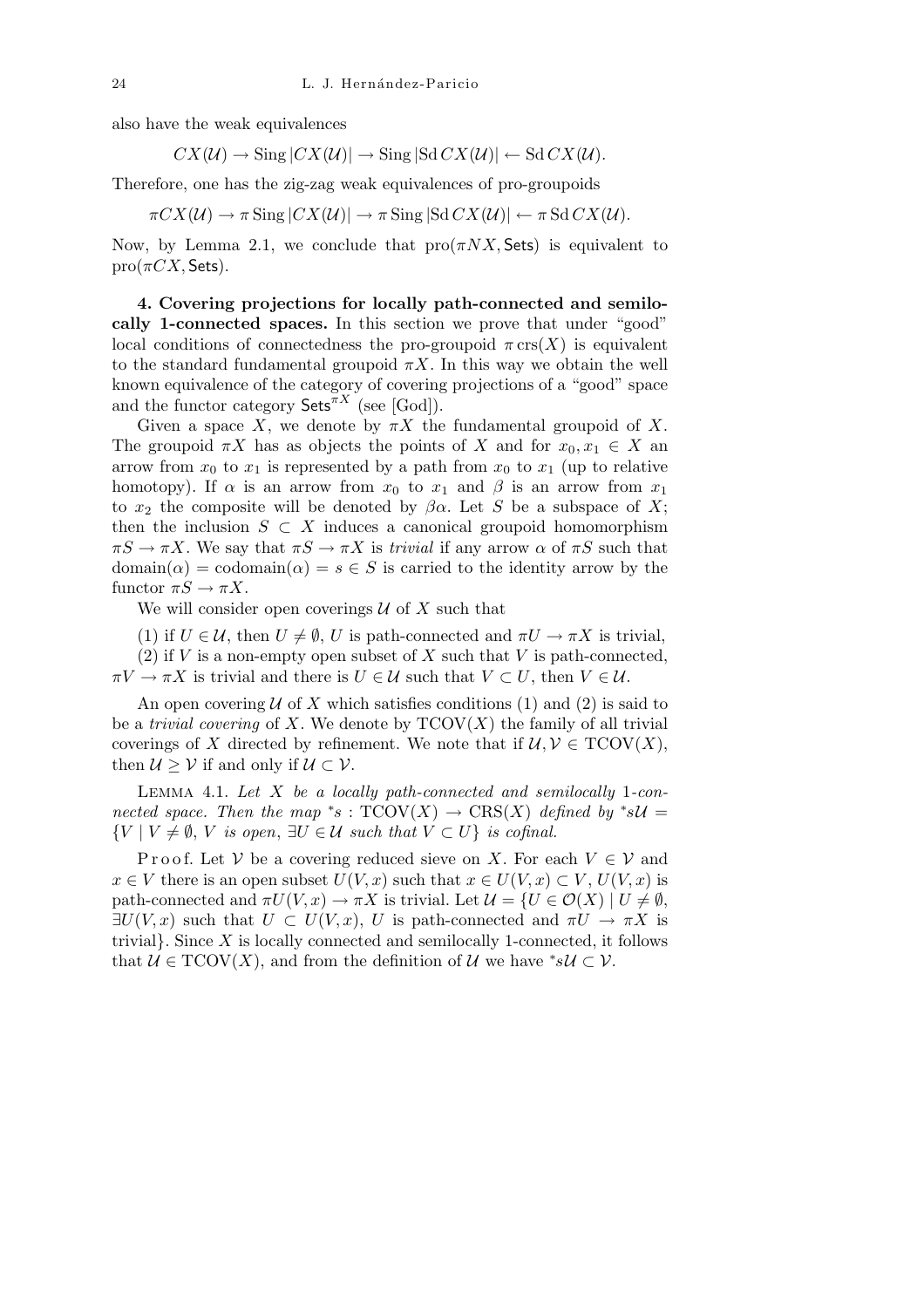Corollary 4.1. *Let X be a locally path-connected and semilocally* 1 *connected space. Then the category* Cov proj *X is equivalent to the category*

$$
\text{pro}(\{\pi({}^*s\mathcal{U}^{\text{op}})\ |\ \mathcal{U}\in \text{TCOV}(X)\},\text{Sets}).
$$

P r o o f. By Lemma 4.1,  $\pi$  crs $(X) = {\pi \mathcal{U}^{\mathrm{op}}} | U \in \mathrm{CRS}(X)$ } is isomorphic to  $\{\pi(^*s\mathcal{U}^{\text{op}}) \mid U \in \text{TCOV}(X)\}\$ in pro Gpd. By Lemma 1.1, pro $(\pi \text{crs}(X),\)$ Sets) is equivalent to  $\text{pro}(\{\pi({}^*s\mathcal{U}^{\text{op}}) \mid U \in \text{TCOV}(X)\}, \text{Sets})$ . Now from Theorem 2.2, it follows that Cov proj *X* is equivalent to pro $(\{\pi({}^*s\mathcal{U}^{\text{op}})\})$  $U \in TCOV(X)$ .

If a space *X* satisfies the usual connectedness conditions of this section, we can consider the following "maximal" open covering in  $TCOV(X)$ :

 $\mathcal{U}_0 = \{ U \in \mathcal{O}(X) \mid U \neq \emptyset, \ U \text{ is path-connected and } \pi U \to \pi X \text{ is trivial}\}.$ 

Now we can take a map  $\eta : *s\mathcal{U}_0 \to X$  such that  $\eta(U) = x_U \in U \in *s\mathcal{U}_0$ . If  $U, V \in \mathcal{U}_0$  and  $U \subset V$ , we can take in V a path  $\alpha$  from  $x_V$  to  $x_U$ . We note that a different path  $\alpha'$  determines the same arrow in  $\pi X$ . It is routine to check that this construction gives an equivalence  $\eta : \pi({}^*s\mathcal{U}_0^{\text{op}})$  $v_0^{\text{op}}$   $\rightarrow \pi X$ . If  $U \in \text{TCOV}(X)$ , the inclusion  $U \subset U_0$  induces the composite  $\pi(^*sU^{\text{op}}) \to$  $\pi$ <sup>(\*</sup>s**U**<sup>op</sup><sub>0</sub></sub>  $\binom{10}{0}$   $\rightarrow$   $\pi X$ , which is also an equivalence of groupoids. Since the progroupoid  $\{\pi({}^*s\mathcal{U}^{\text{op}})\mid \mathcal{U}\in \text{TCOV}(X)\}\$  and the constant pro-groupoid  $\pi X$ satisfy the conditions of Lemma 1.2, we deduce that  $\text{pro}(\{\pi(^*s\mathcal{U}^{\text{op}})\mid \mathcal{U}\in$  $TCOV(X)$ }, Sets) is equivalent to  $pro(\pi X, \mathsf{Sets})$ . Therefore one has:

Theorem 4.1. *Let X be a locally path-connected and semilocally* 1*-connected space. Then the category of covering projections of X is equivalent to* Sets<sup> $\pi X$ </sup>, *the category of functors from*  $\pi X$  *to* Sets.

**5. Covering projections of compact metrisable spaces.** The objective of this section is to reduce the pro-groupoid  $G$  of the category  $\text{pro}(G, \mathsf{Sets})$  to a pro-group, a tower of groups or even a pro-discrete topological group. For this purpose, we use compact metrisable spaces in order to obtain tower of groupoids, connectedness conditions to have a tower of groups, and finally pointed movability conditions to have a surjective tower of groups or a topological group.

In order to reduce a pro-groupoid to a tower of groupoids, we suppose that *X* is a compact metrisable space. Using the Lebesgue Lemma, we can construct a sequence

$$
\ldots \geq \mathcal{V}_{n+1} \geq \mathcal{V}_n \geq \ldots \geq \mathcal{V}_0
$$

of open coverings which is cofinal in  $COV(X)$ . This implies that

$$
\ldots \subseteq {}^*s\mathcal{V}_{n+1} \subseteq {}^*s\mathcal{V}_n \subseteq \ldots \subseteq {}^*s\mathcal{V}_0
$$

is cofinal in  $CRS(X)$ . Therefore: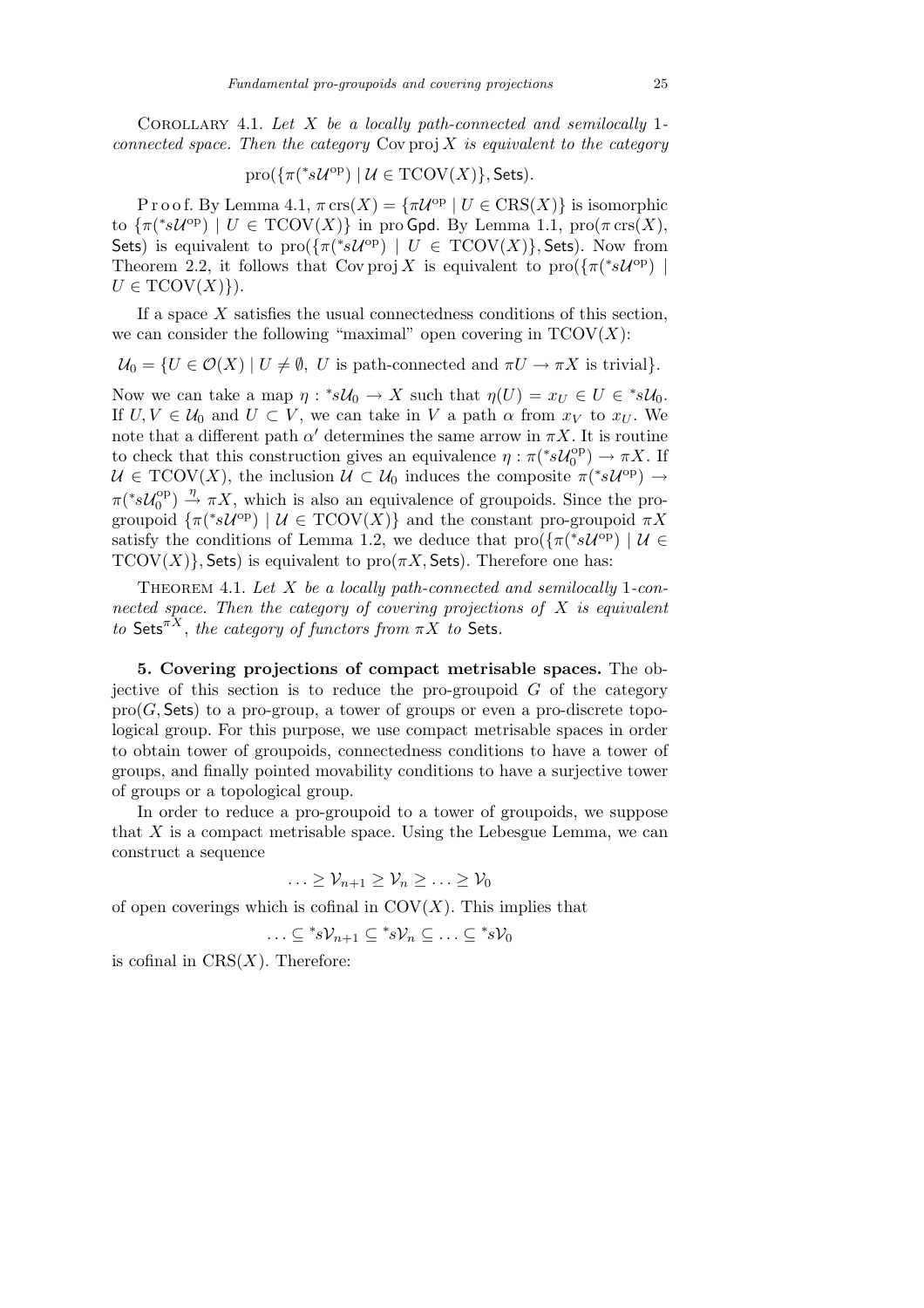(1)  $\pi C X$  is isomorphic to  $\{\pi C X(^*s\mathcal{V}_n)\}$  in pro Gpd,

(2)  $\{\pi C X(*s\mathcal{V}_n)\}$  is isomorphic to  $\{\pi C X(\mathcal{V}_n)\}$  in tow  $\pi_0 \mathsf{Gpd}$ .

From Lemma 1.1, Proposition 1.1 and Corollary 3.1, we obtain the following:

Theorem 5.1. *Let X be a compact metrisable space and suppose that*  $\ldots \geq V_{n+1} \geq V_n \geq \ldots \geq V_0$  *is a cofinal sequence in* COV(*X*). Then the *category* Cov proj *X is equivalent to* pro $({\{\pi C X(\mathcal{V}_n)\}}, \mathsf{Sets}).$ 

If  $X$  is a connected compact metrisable space and  $U$  is an open covering, then  $|CX(\mathcal{U})|$  is 0-connected. We can check this fact as follows: For  $x, y \in X$ , a *U*-*path from x* to *y* is a finite family  $U_0, \ldots, U_m$  such that  $x \in U_0, y \in U_m$  and  $U_0 \cap U_1 \neq \emptyset, \ldots, U_{m-1} \cap U_m \neq \emptyset$ . If  $U, U' \in \mathcal{U}$ , a  $\mathcal{U}$ -path *from U to U'* is a finite family  $U_0, \ldots, U_m$  such that  $U = U_0, U' = U_m$ and  $U_0 \cap U_1 \neq \emptyset, \ldots, U_{m-1} \cap U_m \neq \emptyset$ . For  $x_0 \in X$  it is easy to check that  $C_0 = \{x \mid \text{there is a } U\text{-path from } x_0 \text{ to } x\}$  is open and closed in *X*, and since *X* is connected it follows that  $C_0 = X$ . Now for a given  $U_0 \in \mathcal{U}$  if *U* is also in *U* we can choose  $x_0 \in U_0$  and  $x \in U$ . Because  $C_0 = X$  there is a *U*-path  $V_0, \ldots, V_m$  from  $x_0$  to  $x$ . Therefore  $U_0, V_0, \ldots, V_m, U$  is a  $\mathcal U$ -path from  $U_0$  to *U*. This implies that the groupoid  $\pi C X(\mathcal{U})$  is connected. For a connected groupoid  $\pi$  and an object *U* in  $\pi$  let  $\pi_1$  be the group of endomorphisms of *U*. Then if  $\pi_1$  is considered as a groupoid with one object, the inclusion  $\pi_1 \rightarrow \pi$  is an equivalence of groupoids or equivalently an isomorphism in  $\pi_0$ Gpd.

Suppose that *X* is a connected compact metrisable space and we have a given point  $x \in X$ . Then there exists a sequence  $\ldots \geq V_{n+1} \geq V_n \geq \ldots$ of open coverings; we can also assume that there are open subsets  $V_n \in V_n$ such that  $x \in V_n \subset V_{n+1}$ . Denote by  $\pi_1 C X(V_i, V_i)$  the fundamental group of the groupoid  $\pi C X(\mathcal{V}_i)$  based at the object  $V_i$ . In this way, the sequence of pointed open coverings induced by the pointed space  $(X, x)$  determines a tower  $\{\pi_1 C X(\mathcal{V}_i, V_i)\}$  of groups that will be denoted by  $\pi_1 C(X, x)$ . Then  $\pi_1 C(X, x)$  is isomorphic to  $\{\pi C X(\mathcal{V}_i)\}\$ in tow  $\pi_0 G$ pd. From Proposition 1.1 and Theorem 5.1, we have:

THEOREM 5.2. Let  $(X, x)$  be a pointed connected compact metrisable *space. Then* Cov proj *X is equivalent to*  $\text{pro}(\pi_1 C(X, x), \text{Sets})$ *.* 

The category *G*-Sets for *G* a group (see *§*0) can be generalised for a pro-group *G* as follows: Objects are morphisms  $\eta: G \to \text{Aut}(F)$  in pro Gps, where  $F$  is a set and  $Aut(F)$  is the group of automorphisms, which can be considered as a pro-group. A morphism  $f : \eta \to \eta'$  is given by a map  $\hat{f}: F \to F'$  and a morphism  $\eta_f: G \to \text{Aut}(\hat{f})$  such that the diagram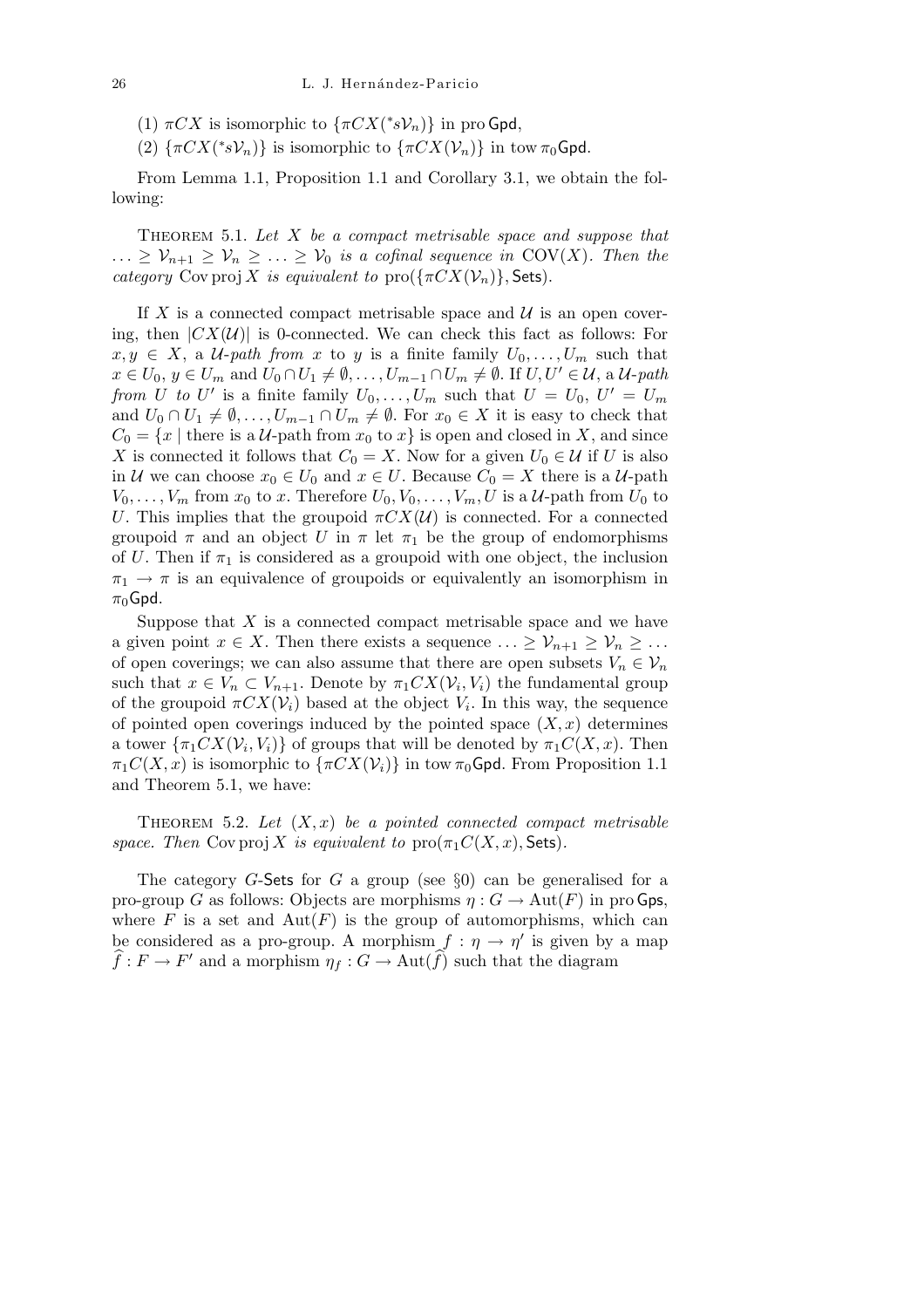

is commutative.

Recall that in *§*1 for a pro-group *G* we have constructed the category pro(*G,* Sets) as a category of right fractions (*G,* Sets)*Σ<sup>−</sup>*<sup>1</sup> . An object  $(G(i), F)$  in  $(G, Sets)$  is determined by a homomorphism  $F : G(i) \rightarrow$ Aut $(F(*))$ , where  $F(*)$  is the set obtained by the functor  $F: G(i) \to$  Sets when it is applied to the unique object  $*$  of the category  $G(i)$  (we denote by *F* both the functor and the homomorphism). It is clear that *F* represents a unique morphism  $\eta_F : G \to \text{Aut}(F(*))$ , which is an object in *G*-Sets. On the other hand, a morphism  $\alpha = (i \rightarrow j, \theta_{\alpha} : F \rightarrow HG^i_j)$  from  $(G(i), F)$ to  $(G(j), H)$  induces a map  $(\theta_{\alpha})_* : F(*) \to H(*)$  and a homomorphism  $(F, HG_j^i) : G(i) \to \text{Aut}((\theta_\alpha)_*)$  which represents a morphism  $\eta_\alpha : \eta_F \to \eta_H$ . This functor factorizes to  $\text{pro}(G, \mathsf{Sets})$  and one can check the following result:

PROPOSITION 5.1. For a given pro-group  $G$  the category  $\text{pro}(G, \text{Sets})$  is *equivalent to the category G-*Sets*.*

As a consequence of this description and Theorem 5.2, for a finite set  $\{1, \ldots, d\}$  one has the following version of the fundamental theorem of overlay theory proved by Fox [F1, F2].

Corollary 5.1. *Let X be a connected compact metrisable space X and let x be a point of X. Then the d-fold covering projections X are in bi-unique correspondence with the representations up to conjugation of the fundamental pro-group*  $\pi_1 C(X, x)$  *in the symmetric group*  $\Sigma_d$  *of degree d.* 

P r o o f. Two *d*-fold covering projections  $p, p'$  are isomorphic in the category Cov proj *X* if and only if the corresponding objects  $\eta$ ,  $\eta'$ :  $\pi_1 C(X, x) \rightarrow$ *Σ*<sup>*d*</sup> are isomorphic in the category  $\pi_1 C(X, x)$ -Sets. If  $f : \eta \to \eta'$  is an isomorphism given by  $\hat{f} \in \Sigma_d$  and  $\eta_f : \pi_1 C(X, x) \to \text{Aut}(\hat{f})$ , then for some pointed open covering  $(V_i, V_i)$  and each element  $g \in \pi_1CX(V_i, V_i)$ , we have  $\eta_f(g) = (\eta(g), \eta'(g))$ ; that is, the following diagram commutes, where  $F = \{1, \ldots, d\}$ :

$$
F \xrightarrow{\eta(g)} F
$$
  

$$
\hat{f} \qquad \qquad \downarrow \hat{f}
$$
  

$$
F \xrightarrow{\eta'(g)} F
$$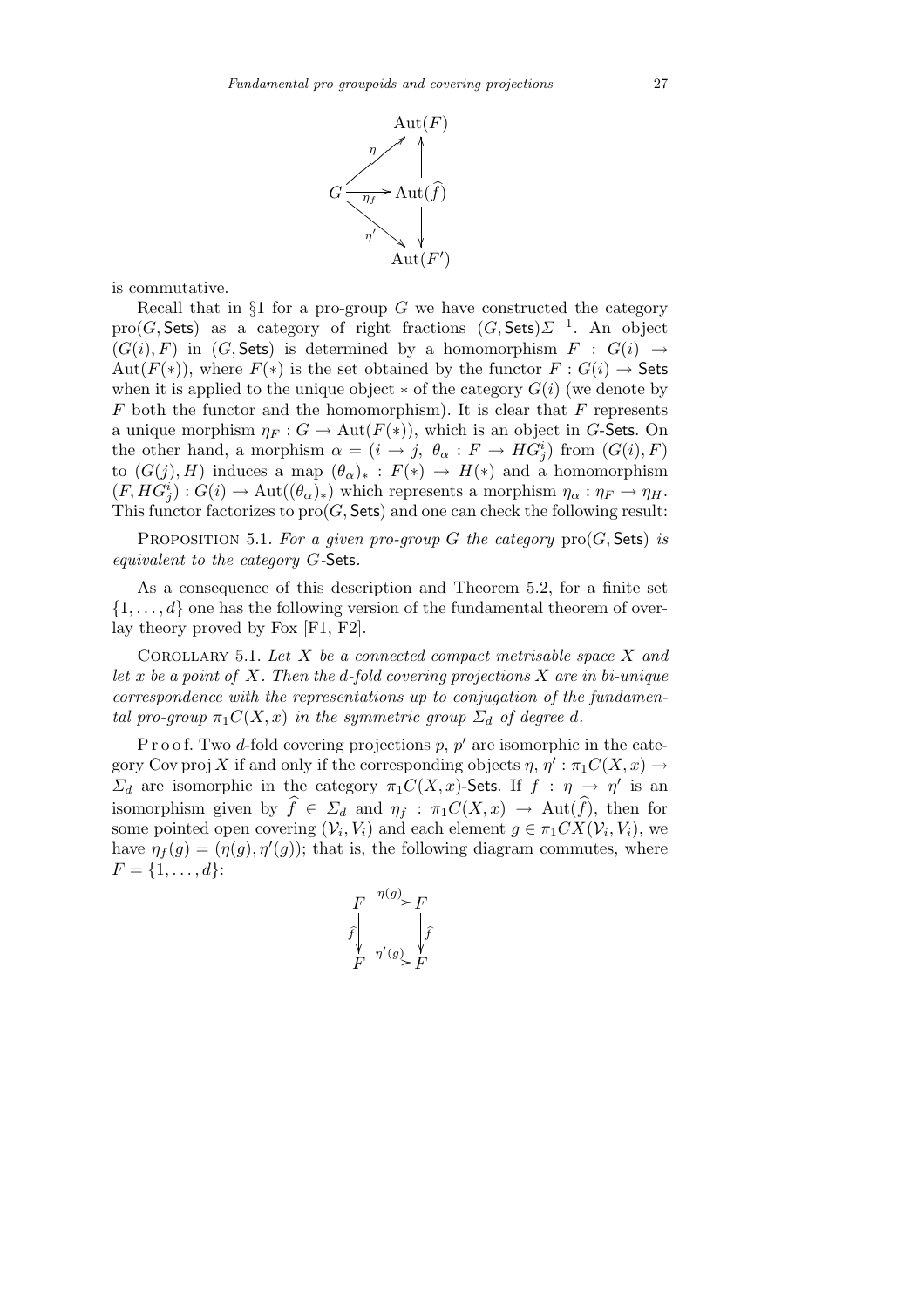This implies that the representations  $\eta$  and  $\eta'$  are conjugate. Conversely, if *η* and  $\eta'$  are conjugate, then they are isomorphic in the category *G*-Sets.

REMARK. Notice that in this corollary we have considered connected compact metrisable spaces instead of connected separable metrisable spaces of Fox's overlay theorem (see [F1]). The notion of fundamental pro-group in the corollary corresponds to the one of the fundamental tropes of the space considered by Fox. It is not hard to give a version of our main Theorem 2.2 for a connected space with a base point. In this case the pro-groupoid reduces to a pro-group and a version of Fox's theorem can be obtained for covering projections over a pointed connected space with a fibre *F*. That is, we can avoid the separable metrisable condition and we can consider infinite fibres.

For an object *G* in tow Gps, lim *G* can be provided with the inverse limit topology and we have the category of continuous lim *G*-sets defined in *§*0. The canonical map  $\theta$  :  $\lim G \to G$  induces a functor  $\theta^* : G$ -Sets  $\to \lim G$ -Sets as follows:

If  $f: \eta \to \eta'$  is a morphism in *G*-Sets represented by a map  $\hat{f}: F \to F'$ and a commutative diagram



we consider  $\theta^*(f) = f\theta : \eta\theta \to \eta'\theta$  represented by the diagram



If the bonding maps,  $G(i+1) \rightarrow G(i)$ , are surjective, the map  $\theta$  : lim  $G \rightarrow$ *G* is an epimorphism in tow Gps. Then if  $\theta^*(f) = \theta^*(g)$ , we have  $\eta_f \theta = \eta_g \theta$ . Therefore  $\eta_f = \eta_g$  and this implies that  $f = g$ .

On the other hand, if  $\eta : \lim G \to \text{Aut}(\widehat{f})$  is a continuous homomorphism, since  $Aut(\widehat{f})$  has the discrete topology,  $\eta^{-1}{1}$  is an open neighbourhood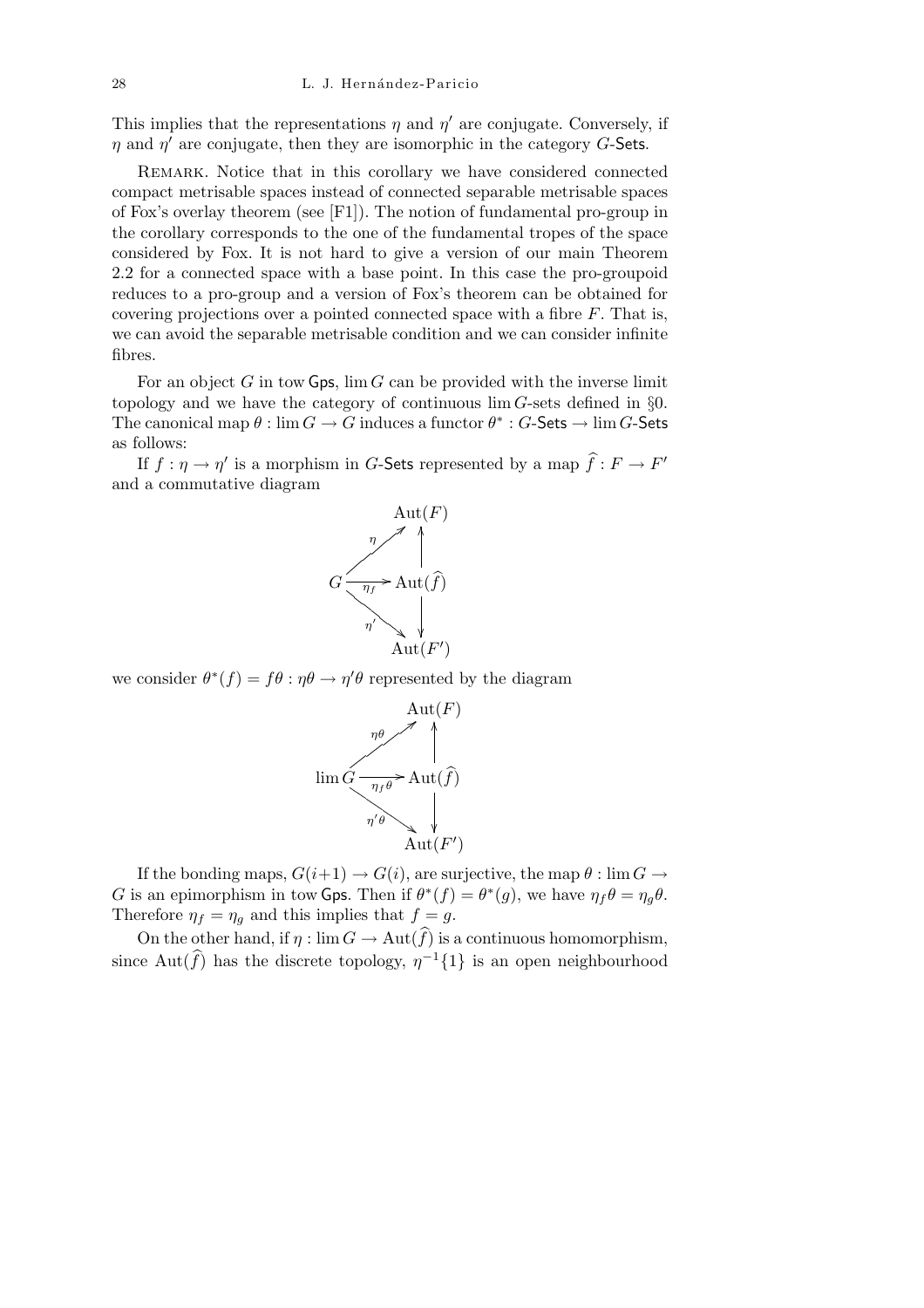of 1, and so there is  $\theta(i)$ :  $\lim G \to G(i)$  such that  $\text{Ker } \theta(i) \subset \eta^{-1}\{1\}$ . Hence *η* factors as



And  $\overline{\eta}_f$  defines a morphism  $(\overline{\eta}_f, \hat{f}) : \eta \to \eta'$  such that  $\theta^*(\overline{\eta}_f, \hat{f}) = (\eta, \hat{f})$ . Therefore one has:

Proposition 5.2. *Let G be an object in* tow Gps *such that the bonding morphisms of G are surjective maps. Then the category G-*Sets *is equivalent to the category* lim *G-*Sets, *where* lim *G is provided with the inverse limit topology.*

REMARK. The proof given above only works for surjective towers of groups. For a more general surjective pro-group  $G$ ,  $\lim G$  can be trivial (see [M]). In this case, Moerdijk notes that a similar result is obtained by taking the inverse limit in the category of localic groups.

In order to obtain pro-groups it is convenient to work with pointed spaces and if we want to have surjective pro-groups, it will be useful to recall some notion of pointed movability. A *pointed open covering* is a pair  $(\mathcal{U}, U_0)$  where  $U_0 \in \mathcal{U}$ ;  $(\mathcal{V}, V_0)$  refines  $(\mathcal{U}, U_0)$  if  $\mathcal{V} \geq \mathcal{U}$  and  $V_0 \subset U_0$ .

DEFINITION 5.2. A pointed space  $(X, x)$  is said to be 1-*movable* if for every pointed open covering  $(U, U_0)$  there is a finer pointed open covering  $(V, V_0) \geq (U, U_0)$  such that for any pointed open covering  $(W, W_0)$  $(U, U_0)$ , and for any pointed map  $h : (P, *) \rightarrow (|CX(V)|, *)$ , where P is a *CW*-complex with dim  $P \leq 1$ , there exists a pointed map  $r : (P, *) \rightarrow$  $(|CX(W)|, *)$  such that  $|CX|_{\mathcal{U}}^{\mathcal{W}}r$  is homotopic to  $|CX|_{\mathcal{U}}^{\mathcal{V}}h$  relative to the base point.

Now we refer the reader to Theorem 2 of [M-S, Ch. II, *§*8.1] to deduce that if  $(X, x)$  is 1-movable, then the pro-group  $\pi_1 C(X, x)$  satisfies the Mittag-Leffler condition, and by Theorem 7 of [M-S, Ch. II,  $\S6.2$ ],  $\pi_1 C(X, x)$  is isomorphic to a pro-group *G* whose bonding maps are surjective. Moreover, if  $\pi_1 C(X, x)$  is isomorphic to a tower, then we can suppose that *G* is a tower.

Theorem 5.3. *Let X be a connected compact metrisable space and let x* be a point of *X. Suppose that*  $(X, x)$  *is* 1*-movable and denote by*  $\tilde{\pi}_1(X, x)$ *the Čech fundamental group of*  $(X, x)$ ,  $\check{\pi}_1(X, x) = \lim \pi_1 C(X, x)$ , *provided with the inverse limit topology. Then the category of covering projections of X is equivalent to the category of continuous*  $\check{\pi}_1(X, x)$ *-sets.* 

P r o o f. This follows from Theorem 5.2 and Propositions 5.1 and 5.2.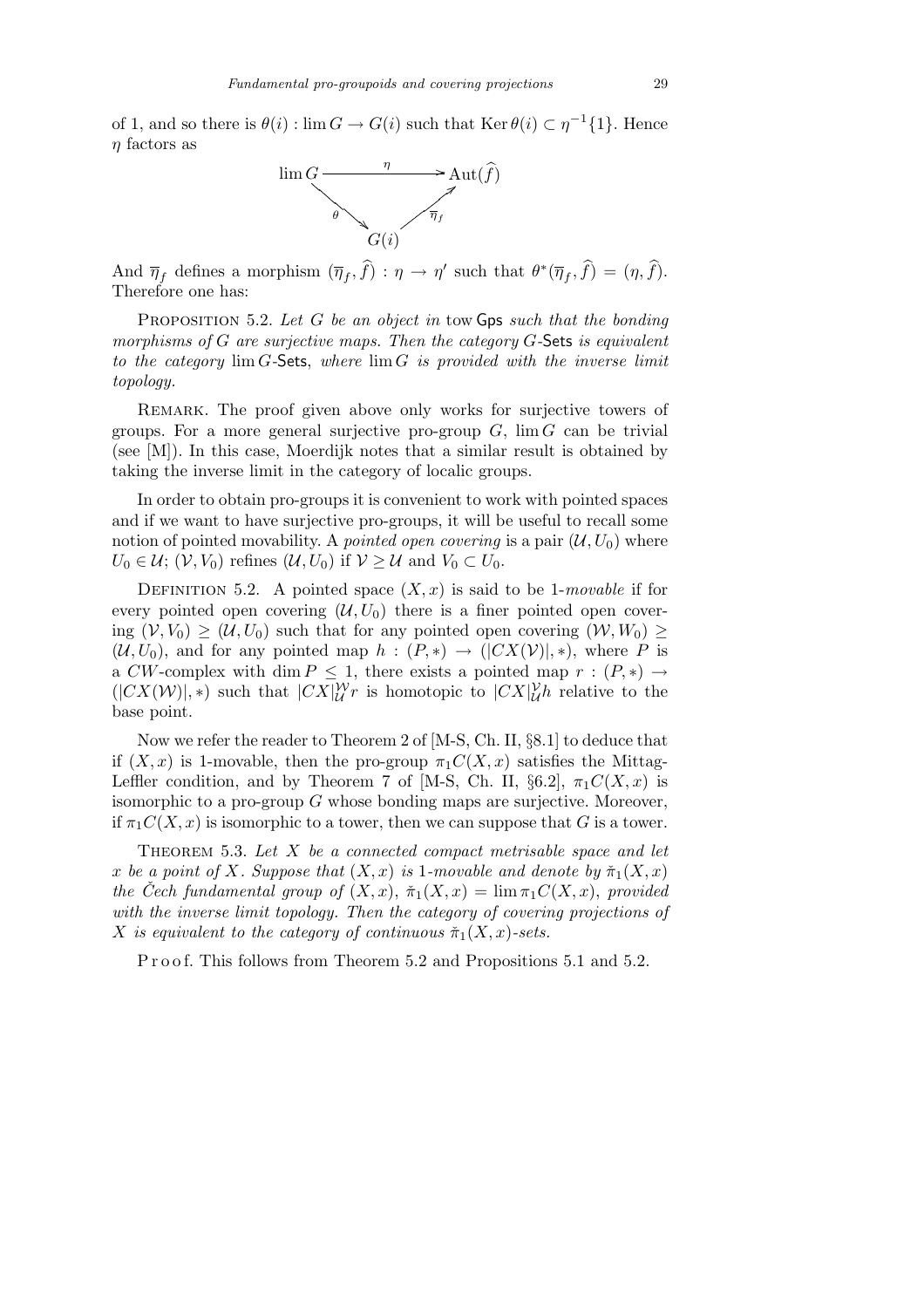Remarks. (1) Let *X* be a pointed connected, compact and metrisable space and let  $\pi_1 C X$  denote its fundamental pro-group. For a set *F*, the Brown *P* functor (see [H]) carries a morphism  $\eta : \pi_1 C X \to \text{Aut } F$  to a morphism of the form  $\mathcal{P}\eta$ :  $\mathcal{P}\pi_1 CX \to \mathcal{P}$  Aut *F* and then we have the composite  $\mathcal{P}\pi_1CX \to \mathcal{P}$  Aut  $F \to \text{Aut } \mathcal{P}F$ . Since  $\mathcal{P}\pi_1CX$  is isomorphic to the Quigley inward group  $^I\pi_1^Q$  $\binom{Q}{1}(X)$ , the category of covering projections of X with fibre *F* is also equivalent to a category of "distinguished" representations of the Quigley inward group *<sup>I</sup>π Q*  $\binom{Q}{1}(X)$  with "fibre" *PF*. In [H], we have constructed a space  $\overline{\mathcal{P}}^R C X$  whose fundamental group is isomorphic to the Quigley inward group  $^I\pi_1^Q$  $\binom{Q}{1}(X)$ . Thus the category of covering projections of X with fibre *F* is equivalent to a category of "distinguished" covering projections of  $\overline{\mathcal{P}}^R C X$  with fibre  $\mathcal{P} F$ .

 $(2)$  If the pointed space *X* of remark  $(1)$  is also 2-movable (see [M-S]) then the fundamental group of the homotopy limit  $\lim^R CX$  is isomorphic to the Cech fundamental group of  $X$ . Therefore the category of covering projections of *X* is equivalent to a category of "distinguished" covering projections of  $\lim^R CX$ .

(3) Some additional results about classification of principal *G*-bundles of a space *X* can be obtained in terms of morphisms of the form  $\pi C X \rightarrow G$ , or  $\lim \pi C X \to G$ , even in the case where *G* is a pro-discrete group. This is also connected with the first cohomology set of a pro-groupoid or a topological group with coefficients in a discrete or pro-discrete group.

**Acknowledgments.** I am grateful to Prof. T. Porter for his suggestions on Galois categories. I would like to thank Prof. I. Moerdijk for his useful comments on the Artin–Mazur fundamental group and the covering projections of a locally connected space. Finally, I want to acknowledge the referee's remarks on pointed movability that have improved the last section of the paper. Also, I acknowledge the financial help obtained from the project DGICYT PB93–0581–C02–01.

## **References**

- [A-M] M. Artin and B. Mazur, *Etale Homotopy*, Lecture Notes in Math. 100, Springer, Berlin, 1967.
- [E-H] D. A. Edwards and H. M. Hastings, *Čech and Steenrod Homotopy Theories with Applications to Geometric Topology*, Lecture Notes in Math. 542, Springer, 1970.
- [F1] R. H. Fox, *On shape*, Fund. Math. 74 (1972), 47-71.
- [F2] —, *Shape theory and covering spaces*, in: Lecture Notes in Math. 375, Springer, 1974, 71–90.
- [G-Z] P. Gabriel and M. Zisman, *Calculus of Fractions and Homotopy Theory*, Springer, Heidelberg, 1967.